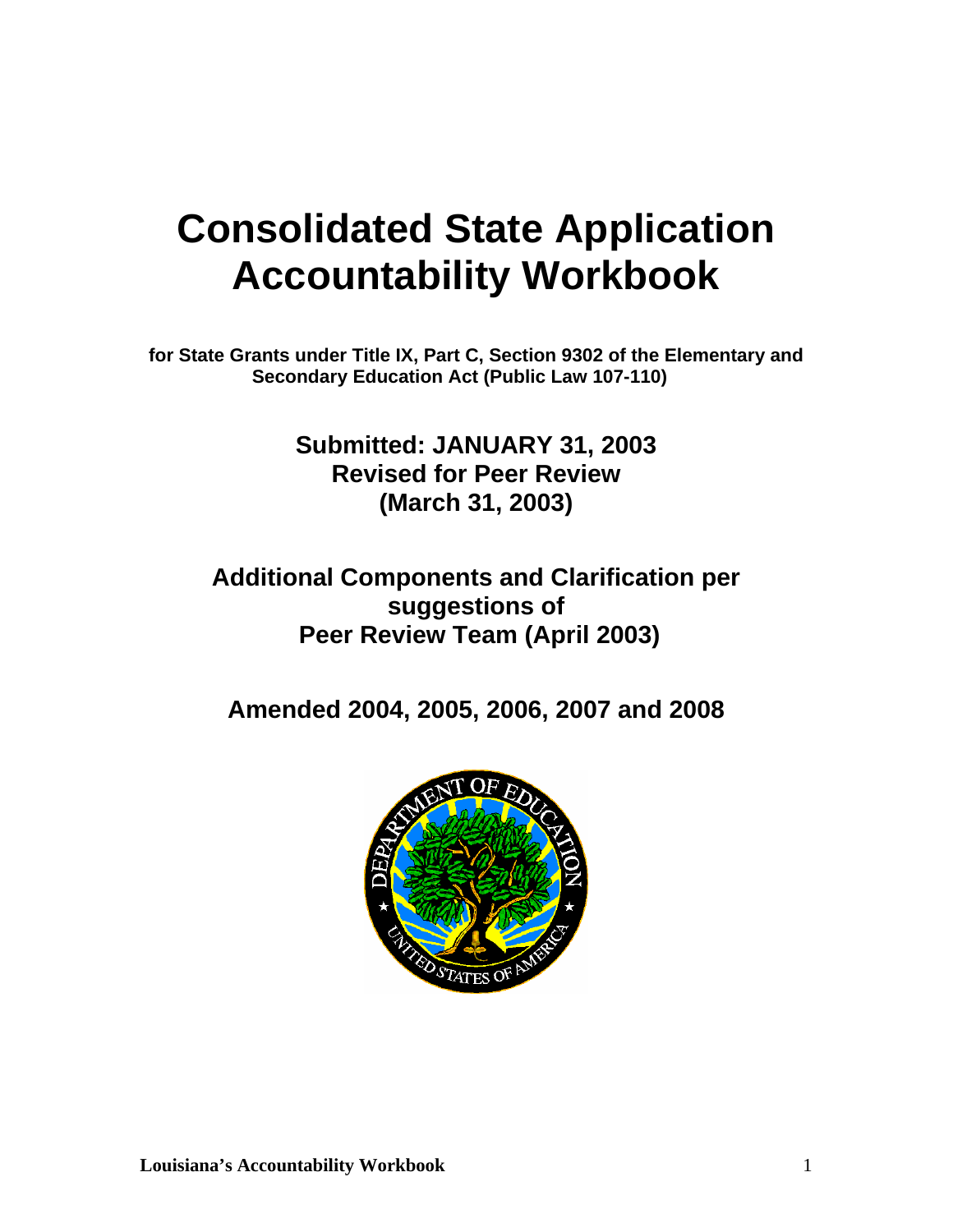# **U. S. Department of Education Office of Elementary and Secondary Education Washington, D.C. 20202**

# 2004 Amendments

- Principle  $3.2 p. 24 25$ 
	- Change to same subject for 2 consecutive years to enter improvement
	- Addition of same subject for 2 consecutive years for district to enter improvement
- Principle  $4.1 p. 32 -$  Addition of District AYP decisions based on 3 separate grade clusters
- Principle  $5.4 p. 37 -$  Inclusion of LEP students
- Principle  $10.1 p$ . 59 Exclusion of students in participation rate due to personal illness or death of student's family member

# 2005 Amendments

• Principle  $5.3 - p. 37$  – Calculation of a proxy value for SWD subgroup AYP evaluations

# 2006 Amendments

\* Note:

1. Versions prior to 2006 refer to Bulletin 741. All of Louisiana's accountability policy has been collected in *Bulletin 111: Louisiana's School, District, and State Accountability System* and the evidence throughout the workbook reflects this change. (link to *Bulletin 111*

<http://www.doe.state.la.us/lde/bese/1041.html> ) July 20, 2006 version is the most recent that aligns with this workbook. The newest version of Bulletin 741 (occasional used as evidence) is also at this location.

2. During the creation of *Bulletin 111: Louisiana's School, District, and State Accountability System*, terminology was used to be more consistent throughout the policy. Several of the listed revisions, "reflects current State policy language," are not substantive revisions, but revisions to make the workbook wording consistent with state policy.

- Principle  $1.1 p. 11-13$ 
	- Due to expanding the assessment program to encompass all grades 3-8. Pairing school data is no longer required to obtain sufficient data to evaluate student performance and sharing data has been greatly reduced.
	- State added policy to restrict schools/LEAs from avoiding accountability sanctions by reconfiguring schools.
	- Removes reference to Charter Schools and expands the section to denote how all new schools enter accountability.
	- **Establishes the Recovery Schools and their entry in accountability as new** schools.
	- **Defines the flexibility granted to those schools/LEAs most severely** impacted by the 2005 hurricanes.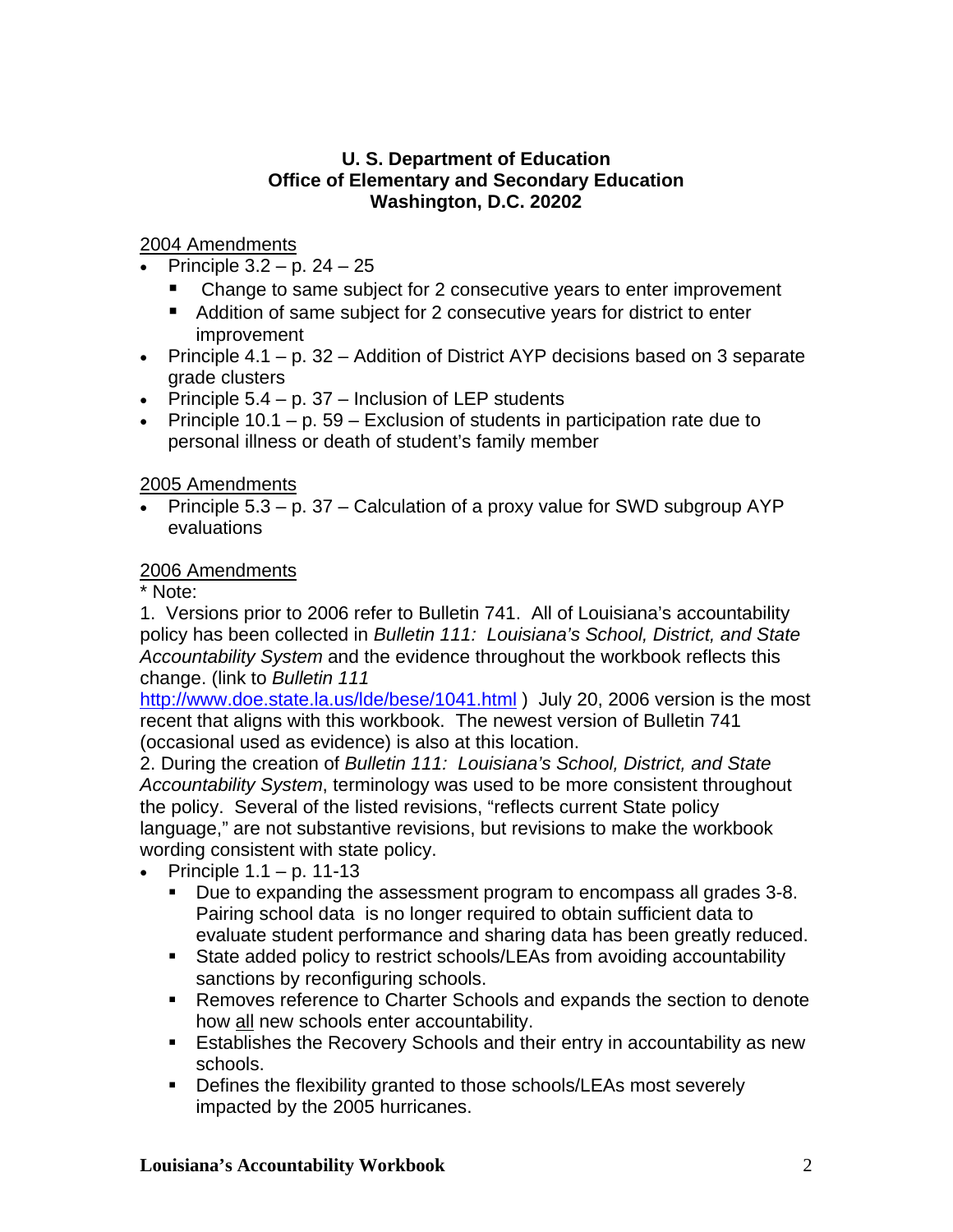- List of "Evidence" revised to reflect new legislation and the creation of an accountability policy bulletin.
- Principle  $1.4 p. 18$ 
	- Delay in score release for 2006.
- Principle  $1.5 p. 20$ 
	- Reflects current reporting mechanisms
- Principle  $1.6 p. 22$ 
	- Sanctions will continue at least until the fall accountability results release.
	- Reflects current State policy language
- Principle  $2.2 p. 24$ 
	- Reflects current State policy language
- Principle  $3.1 p. 26$ 
	- Specifies that AYP failure can be a result of the School Performance Score Component
- Principle  $3.2 p$ . 29-32
	- Replaced graphic with new flow chart (no change in content and order of presentations changed)
	- Details of the creation of a Displaced Students Subgroup due to the 2005 hurricanes
	- Deleted reference to a non-existent addendum
- Principle  $4.1 p. 40$ 
	- Reflects current State policy language
	- Establishes late release in 2006
- Principle  $5.1 p. 42$ 
	- Reflects current State policy language
	- Removes dated language
- Principle  $5.2 p.43$ 
	- Reflects current State policy language
	- Specifies that AYP failure can be a result of the School Performance Score Component
- Principle  $5.3 p.44$ 
	- Defines use of alternate assessments in accountability
	- Removes request for 2% proxy
- Principle  $5.4 p. 45$ 
	- Changes reflect use of new assessments and creation of an English proficiency exam for LEP students
- Principle  $5.5 p.46$ 
	- Defines use of alternate assessments in accountability
	- Removes request for 2% proxy
- Principle  $6.1 p.49$ 
	- Revised due to new assessments (including alternate assessments)
	- Eliminates outdated table
	- Reflects current State policy language
- Principle  $7.1 p. 52$ 
	- Corrects timeline and adds detail to implementation of the graduation rate in 2007.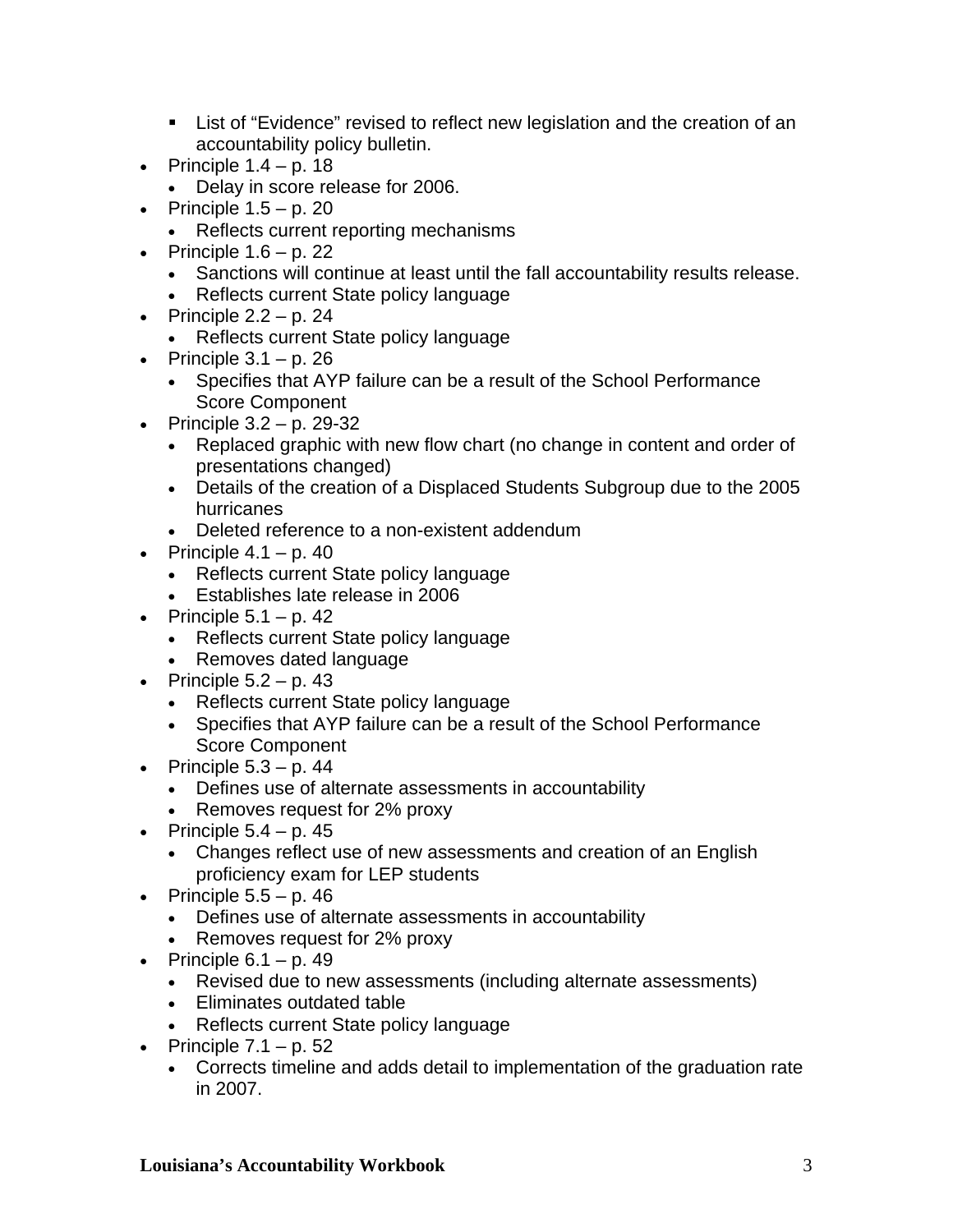- Reflects current State policy language
- Principle  $7.3 p. 54$ 
	- Removes reference to discontinued tests
- Principle  $8.1 p. 55$ 
	- Reflects current State policy language
- Principle  $9.2 p. 61$ 
	- Reflects current State policy language
- Principle  $9.3 p. 63$ 
	- Establishes use of the new assessments
	- Verifies alignment of new tests to old
	- Removes outdated and incorrect timeline
- Principle  $10.1 p. 65$ 
	- Clarification of calculation for Participation Rates
- Principle  $10.2 p.66$ 
	- Clarification of calculation for Participation Rates

2007 Amendments

- Principal 1.1 Page 11; New Schools and LEAs
	- Restates that attendance data lags by one year
- Principal 1.4 Page 18; Release of Accountability Results
	- Establishes the first business day in August as the date of the preliminary accountability release
- Principal  $1.6$  Page 22;
	- Grammar revisions
- Principal  $2.3$  Page 25;
	- Defines limits of the Student Information System
- Principal  $4.1 \text{Page } 42$ 
	- Same as 1.4 (above)
- Principal  $5.3 \text{Page } 47$ ;
	- Indicates a revision of the 1% alternate assessment and LA's continued use of its 2% test until guidance is provided.
- Principal 6.1 Page 53; LA makes AYP decisions based on 2 evaluations
	- Indicates LA's School Performance Score component will move from a non-dropout to a graduation index
- Principal 6.1 Page 53; Alternate Assessments for SWD
	- The 1% test is being revised and the 2% test will be fully implemented in all grades and all subjects in 2009 (pending guidance)
- Principal  $7.1$  Page 56;
	- Defines a graduation cohort and its use in accountability decisions

# **2008 Amendments**

- Principal 1.1 p. 12 13
	- Two years of data needed for schools to receive SPS scores
	- Recovery schools' return to LEA control (reflects current state law R.S. 17:10.5 and 10.7).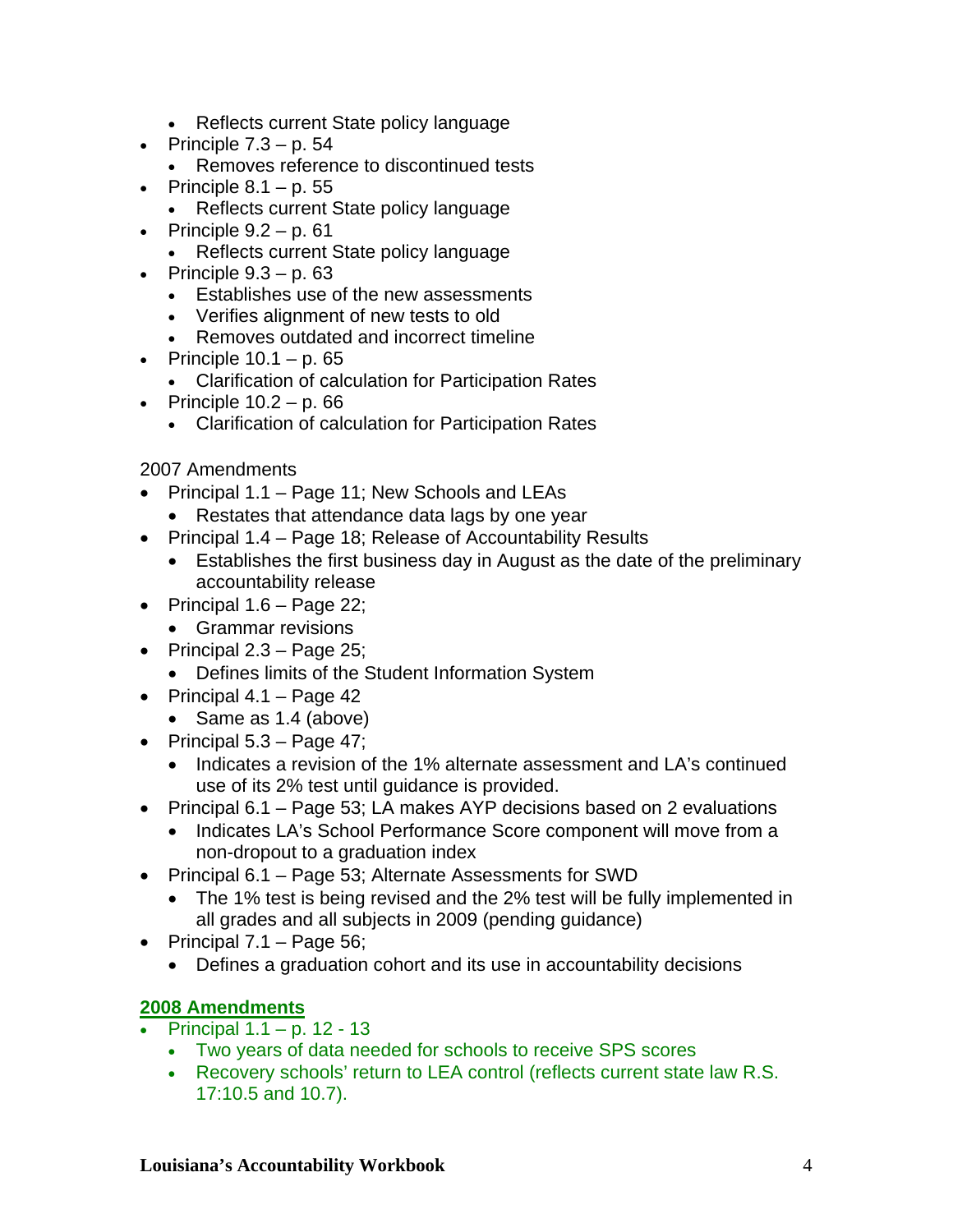- Principle  $5.1 p. 37$ 
	- Subgroup membership defined
- Principle  $5.3 p$ .  $40 -$  Inclusion of revised alternate assessment results (1%), LA's continued use of its 2% test until guidance is provided, and the definition of proficiency on the two assessments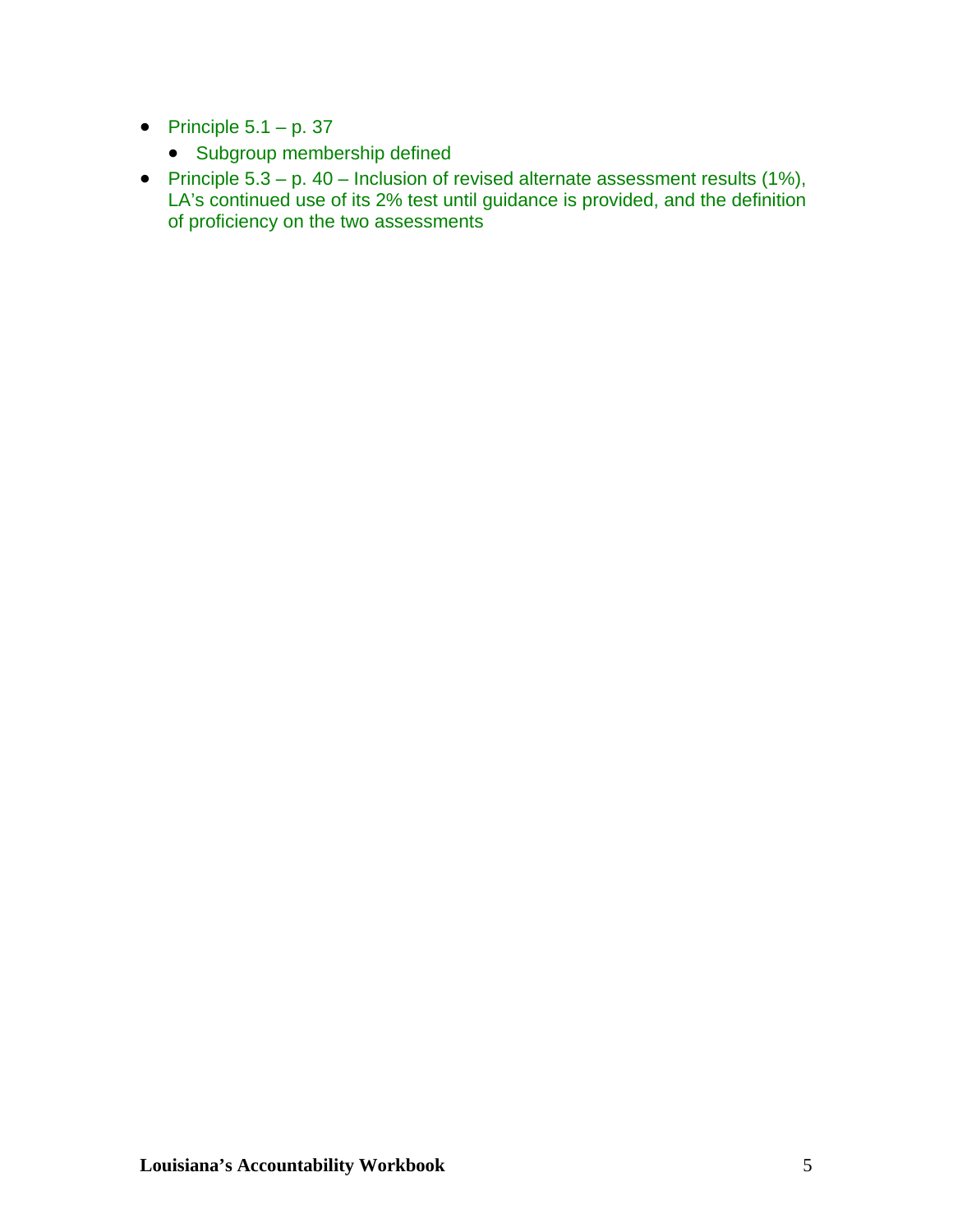# **Instructions for Completing Consolidated State Application Accountability Workbook**

By January 31, 2003, States must complete and submit to the Department this Consolidated State Application Accountability Workbook. We understand that some of the critical elements for the key principles may still be under consideration and may not yet be final State policy by the January 31 due date. States that do not have final approval for some of these elements or that have not finalized a decision on these elements by January 31 should, when completing the Workbook, indicate the status of each element which is not yet official State policy and provide the anticipated date by which the proposed policy will become effective. In each of these cases, States must include a timeline of steps to complete to ensure that such elements are in place by May 1, 2003, and implemented during the 2002-2003 school year. By no later than May 1, 2003, States must submit to the Department final information for all sections of the Consolidated State Application Accountability Workbook.

# **Transmittal Instructions**

To expedite the receipt of this Consolidated State Application Accountability Workbook, please send your submission via the Internet as a .doc file, pdf file, rtf or .txt file or provide the URL for the site where your submission is posted on the Internet. Send electronic submissions to conapp@ed.gov.

A State that submits only a paper submission should mail the submission by express courier to:

Celia Sims U.S. Department of Education 400 Maryland Ave., SW Room 3W300 Washington, D.C. 20202-6400 (202) 401-0113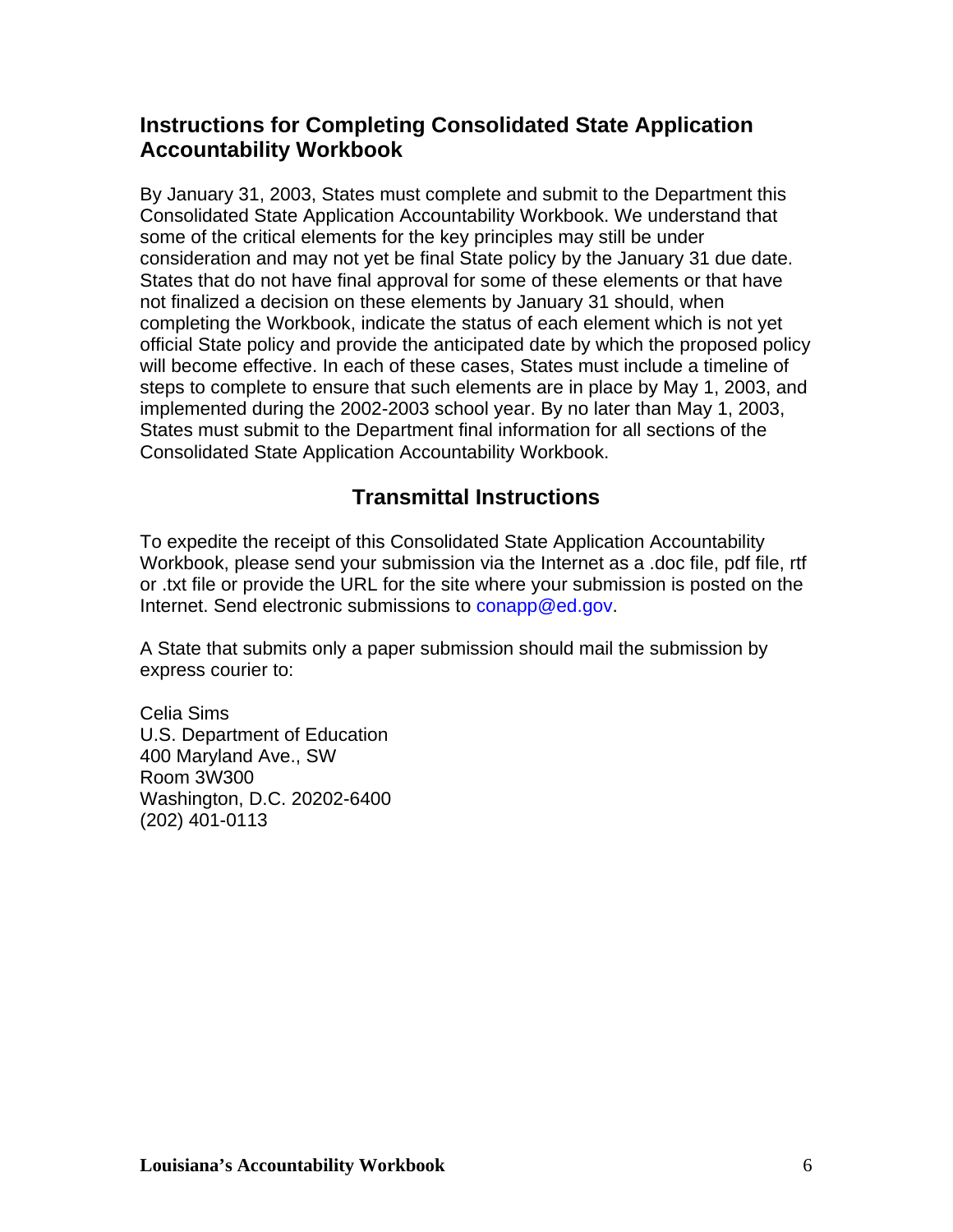# **PART I: Summary of Required Elements for State Accountability Systems**

# **Instructions**

The following chart is an overview of States' implementation of the critical elements required for approval of their State accountability systems. States must provide detailed implementation information for each of these elements in Part II of this Consolidated State Application Accountability Workbook.

For each of the elements listed in the following chart, States should indicate the current implementation status in their State using the following legend:

- **F:** State has a final policy, approved by all the required entities in the State (e.g., State Board of Education, State Legislature), for implementing this element in its accountability system.
- **P:** State has a proposed policy for implementing this element in its accountability system, but must still receive approval by required entities in the State (e.g., State Board of Education, State Legislature).
- **W:** State is still working on formulating a policy to implement this element in its accountability system.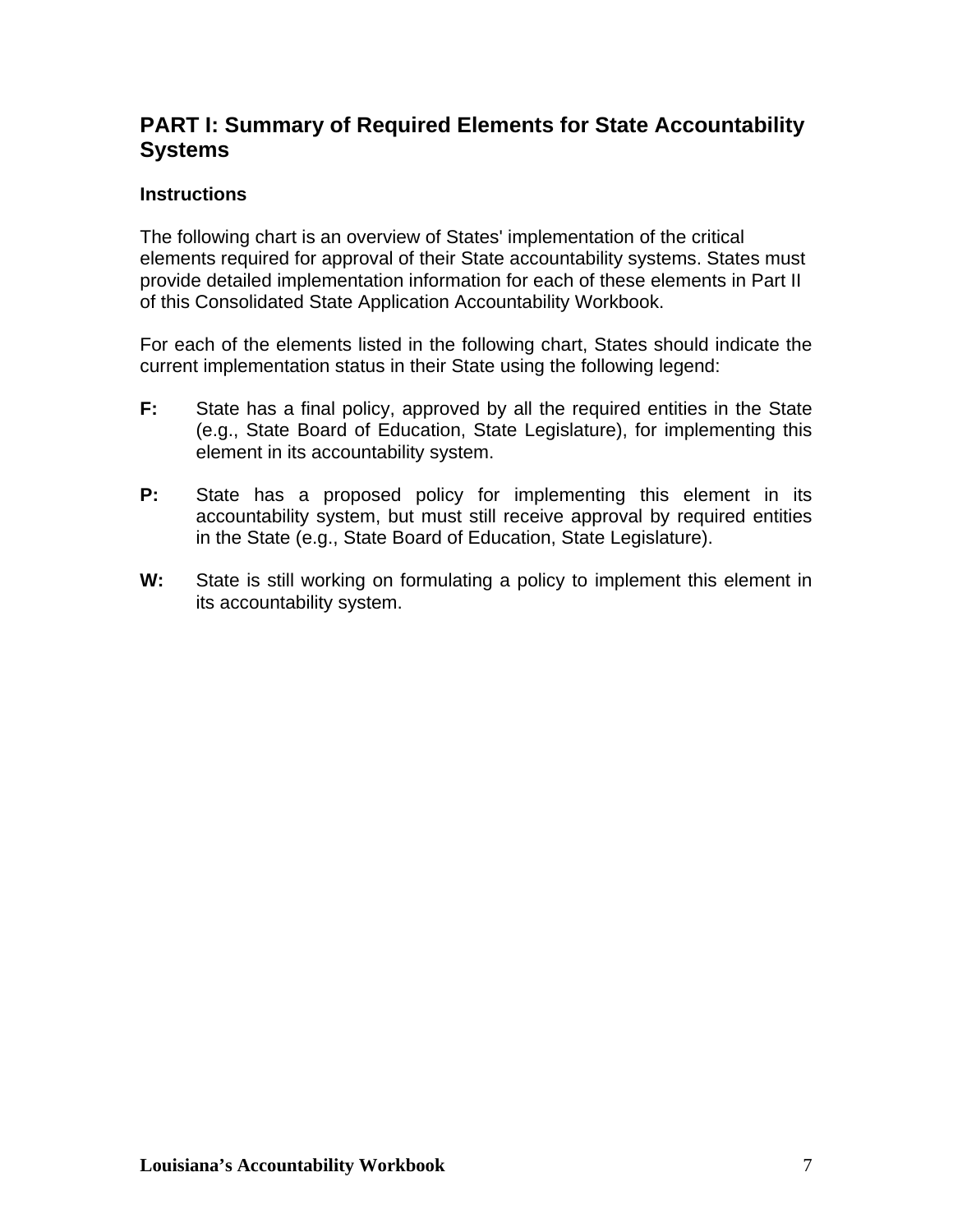|           | <b>State Accountability System Element</b><br><b>Status</b> |                                                                                                                                          |  |  |  |
|-----------|-------------------------------------------------------------|------------------------------------------------------------------------------------------------------------------------------------------|--|--|--|
|           | Principle 1: All Schools                                    |                                                                                                                                          |  |  |  |
| F         | 1.1                                                         | Accountability system includes all schools and districts in the state.                                                                   |  |  |  |
| F         | 1.2                                                         | Accountability system holds all schools to the same criteria.                                                                            |  |  |  |
| F         | 1.3                                                         | Accountability system incorporates the academic achievement standards.                                                                   |  |  |  |
| F         | 1.4                                                         | Accountability system provides information in a timely manner.                                                                           |  |  |  |
| F         | 1.5                                                         | Accountability system includes report cards.                                                                                             |  |  |  |
| F         | 1.6                                                         | Accountability system includes rewards and sanctions.                                                                                    |  |  |  |
|           |                                                             | <b>Principle 2: All Students</b>                                                                                                         |  |  |  |
| F         | 2.1                                                         | The accountability system includes all students                                                                                          |  |  |  |
| ${\bf F}$ | 2.2                                                         | The accountability system has a consistent definition of full academic year.                                                             |  |  |  |
| F         | 2.3                                                         | The accountability system properly includes mobile students.                                                                             |  |  |  |
|           |                                                             | <b>Principle 3: Method of AYP Determinations</b>                                                                                         |  |  |  |
| F         | 3.1                                                         | Accountability system expects all student subgroups, public schools, and LEAs to reach<br>proficiency by 2013-14.                        |  |  |  |
| F         | 3.2                                                         | Accountability system has a method for determining whether student subgroups, public<br>schools, and LEAs made adequate yearly progress. |  |  |  |
| F         | 3.2a                                                        | Accountability system establishes a starting point.                                                                                      |  |  |  |
| F         | 3.2 <sub>b</sub>                                            | Accountability system establishes statewide annual measurable objectives.                                                                |  |  |  |
| F         | 3.2 <sub>c</sub>                                            | Accountability system establishes intermediate goals.                                                                                    |  |  |  |
|           | <b>Principle 4: Annual Decisions</b>                        |                                                                                                                                          |  |  |  |
| F         | 4.1                                                         | The accountability system determines annually the progress of schools and districts.                                                     |  |  |  |

#### **Summary of Implementation Status for Required Elements of State Accountability Systems**

#### **STATUS Legend:**

**F** – Final state policy **P** – Proposed policy, awaiting State approval **W** – Working to formulate policy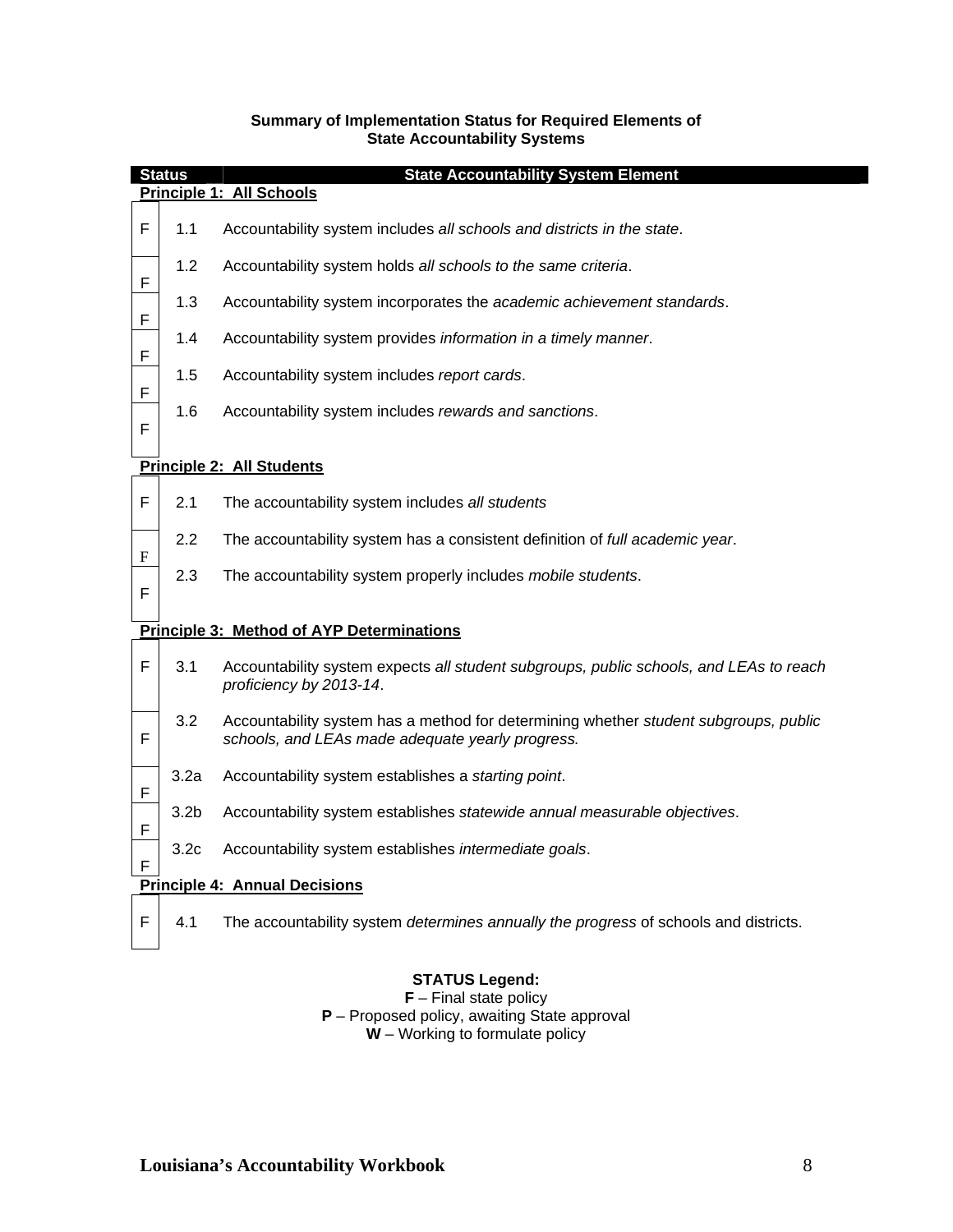#### **Principle 5: Subgroup Accountability**

- F 5.1 The accountability system *includes all the required student subgroups*.
- F 5.2 The accountability system holds *schools and LEAs accountable for the progress of student subgroups*.
- F 5.3 The accountability system includes *students with disabilities*.
- F 5.4 The accountability system includes *limited English proficient students*.
	- 5.5 The State has determined the minimum number of students sufficient to yield statistically reliable information for each purpose for which disaggregated data are used.
	- 5.6 The State has strategies to protect the privacy of individual students in reporting achievement results and in determining whether schools and LEAs are making adequate yearly progress on the basis of disaggregated subgroups.

#### **Principle 6: Based on Academic Assessments**

F 6.1 Accountability system is based *primarily on academic assessments*.

#### **Principle 7: Additional Indicators**

F

F

F

F

F

F

F

- F 7.1 Accountability system includes *graduation rate for high school*s.
	- 7.2 Accountability system includes an *additional academic indicator for elementary and middle school*s.
		- 7.3 Additional indicators are valid and reliable.

#### **Principle 8: Separate Decisions for Reading/Language Arts and Mathematics**

 $F \mid 8.1$  Accountability system holds students, schools and districts separately accountable for *reading/language arts* and *mathematics*.

#### **Principle 9: System Validity and Reliability**

- F 9.1 Accountability system produces *reliable decisions*.
	- 9.2 Accountability system produces *valid decisions*.
	- 9.3 State has a plan for addressing *changes in assessment and student population*.

#### **Principle 10: Participation Rate**

- F 10.1 Accountability system has a means for calculating the *rate of participation* in the statewide assessment.
	- 10.2 Accountability system has a means for *applying the 95% assessment criteria to student subgroups and small schools.*

#### **STATUS Legend:**

F – Final policy P – Proposed Policy, awaiting State approval

W– Working to formulate policy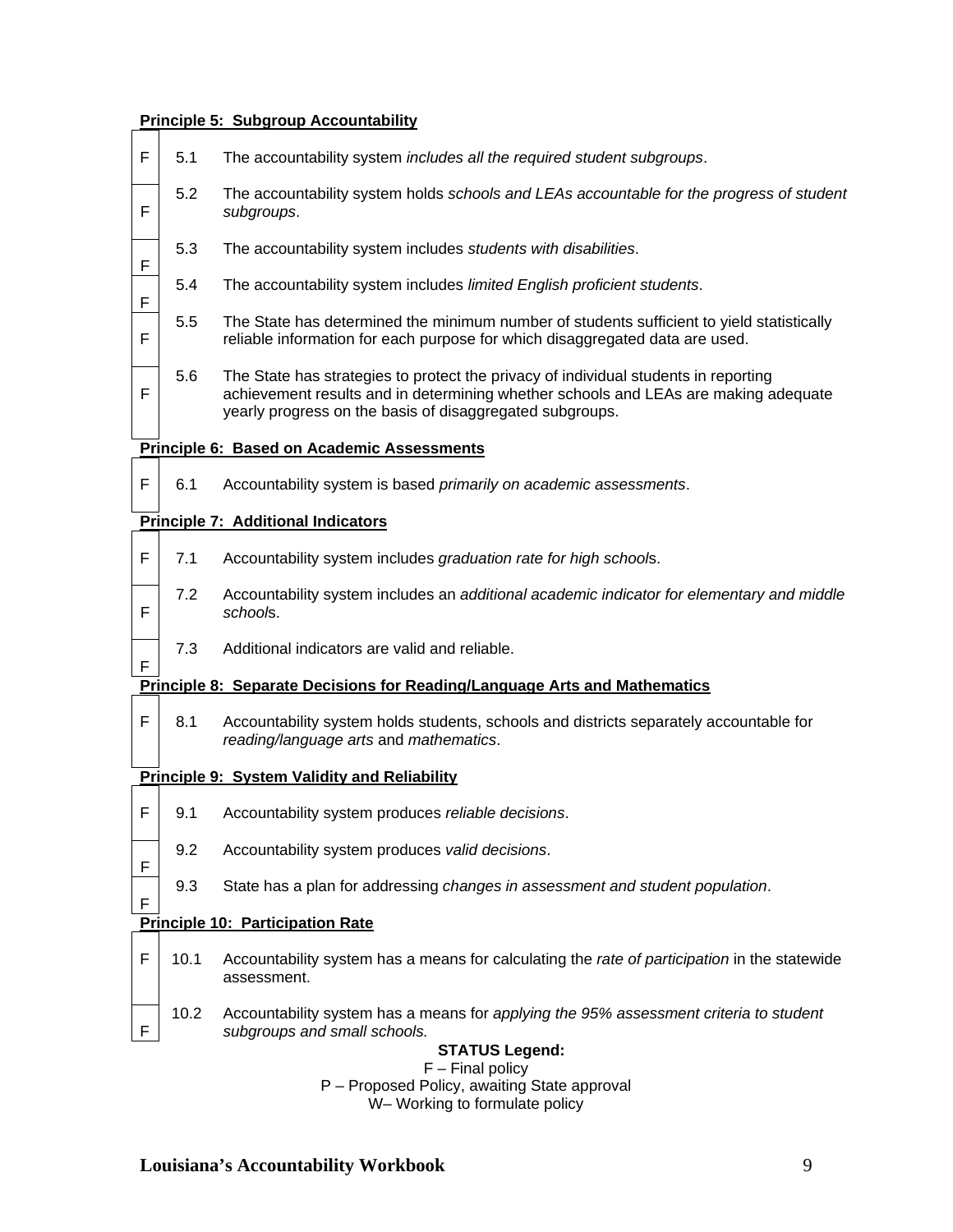# **PART II: State Response and Activities for Meeting State Accountability System Requirements**

## **Instructions**

In Part II of this Workbook, States are to provide detailed information for each of the critical elements required for State accountability systems. States should answer the questions asked about each of the critical elements in the State's accountability system. States that do not have final approval for any of these elements or that have not finalized a decision on these elements by January 31, 2003, should, when completing this section of the Workbook, indicate the status of each element that is not yet official State policy and provide the anticipated date by which the proposed policy will become effective. In each of these cases, States must include a timeline of steps to complete to ensure that such elements are in place by May 1, 2003, and implemented during the 2002-2003 school year. By no later than May 1, 2003, States must submit to the Department final information for all sections of the Consolidated State Application Accountability Workbook.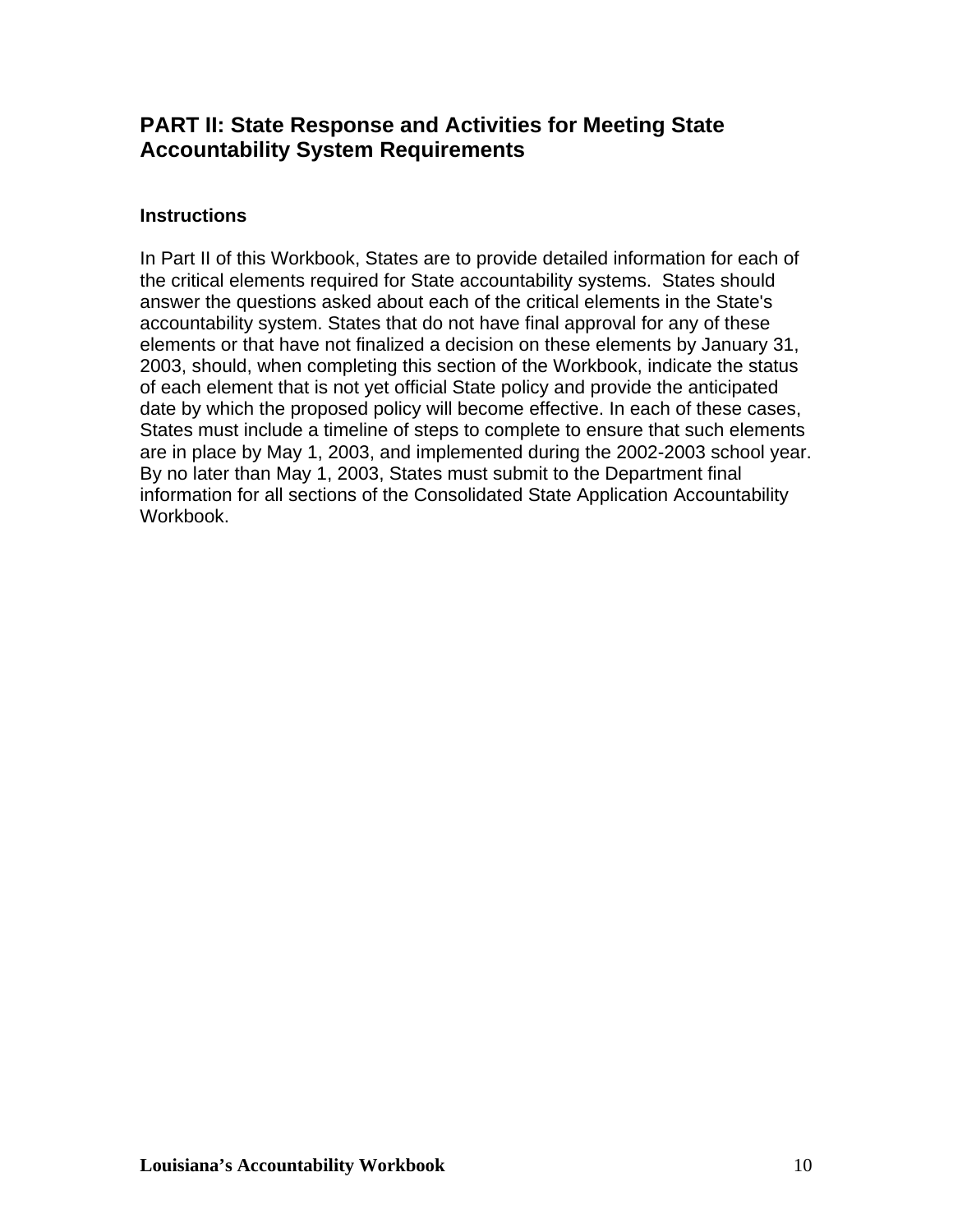## **PRINCIPLE 1. A single statewide Accountability System applied to all public schools and LEAs.**

| <b>CRITICAL</b><br><b>ELEMENT</b>                                                                                       | <b>EXAMPLES FOR</b><br><b>MEETING STATUTORY REQUIREMENTS</b>                                                                                                                                                                                                                                                                                                                                                                                                                                                                                                                                                                                                                  | <b>EXAMPLES OF</b><br><b>NOT MEETING</b><br><b>REQUIREMENTS</b>                                                                                                                                                                         |
|-------------------------------------------------------------------------------------------------------------------------|-------------------------------------------------------------------------------------------------------------------------------------------------------------------------------------------------------------------------------------------------------------------------------------------------------------------------------------------------------------------------------------------------------------------------------------------------------------------------------------------------------------------------------------------------------------------------------------------------------------------------------------------------------------------------------|-----------------------------------------------------------------------------------------------------------------------------------------------------------------------------------------------------------------------------------------|
| 1.1 How does the<br><b>State</b><br>Accountability<br>System include<br>every public<br>school and LEA<br>in the State? | Every public school and LEA is required to<br>make adequate yearly progress and is<br>included in the State Accountability System.<br>State has a definition of "public school" and<br>"LEA" for AYP accountability purposes.<br>The State Accountability System<br>produces AYP decisions for all public<br>schools, including public schools with<br>variant grade configurations (e.g., K-<br>12), public schools that serve special<br>populations (e.g., alternative public<br>schools, juvenile institutions, state<br>public schools for the blind) and public<br>charter schools. It also holds<br>accountable public schools with no<br>grades assessed (e.g., K-2). | A public school or LEA is<br>not required to make<br>adequate yearly progress<br>and is not included in the<br><b>State Accountability</b><br>System.<br>State policy systematically<br>excludes certain public<br>schools and/or LEAs. |
| STATE RESPONSE AND STATE ACTIVITIES FOR MEETING REQUIREMENTS                                                            |                                                                                                                                                                                                                                                                                                                                                                                                                                                                                                                                                                                                                                                                               |                                                                                                                                                                                                                                         |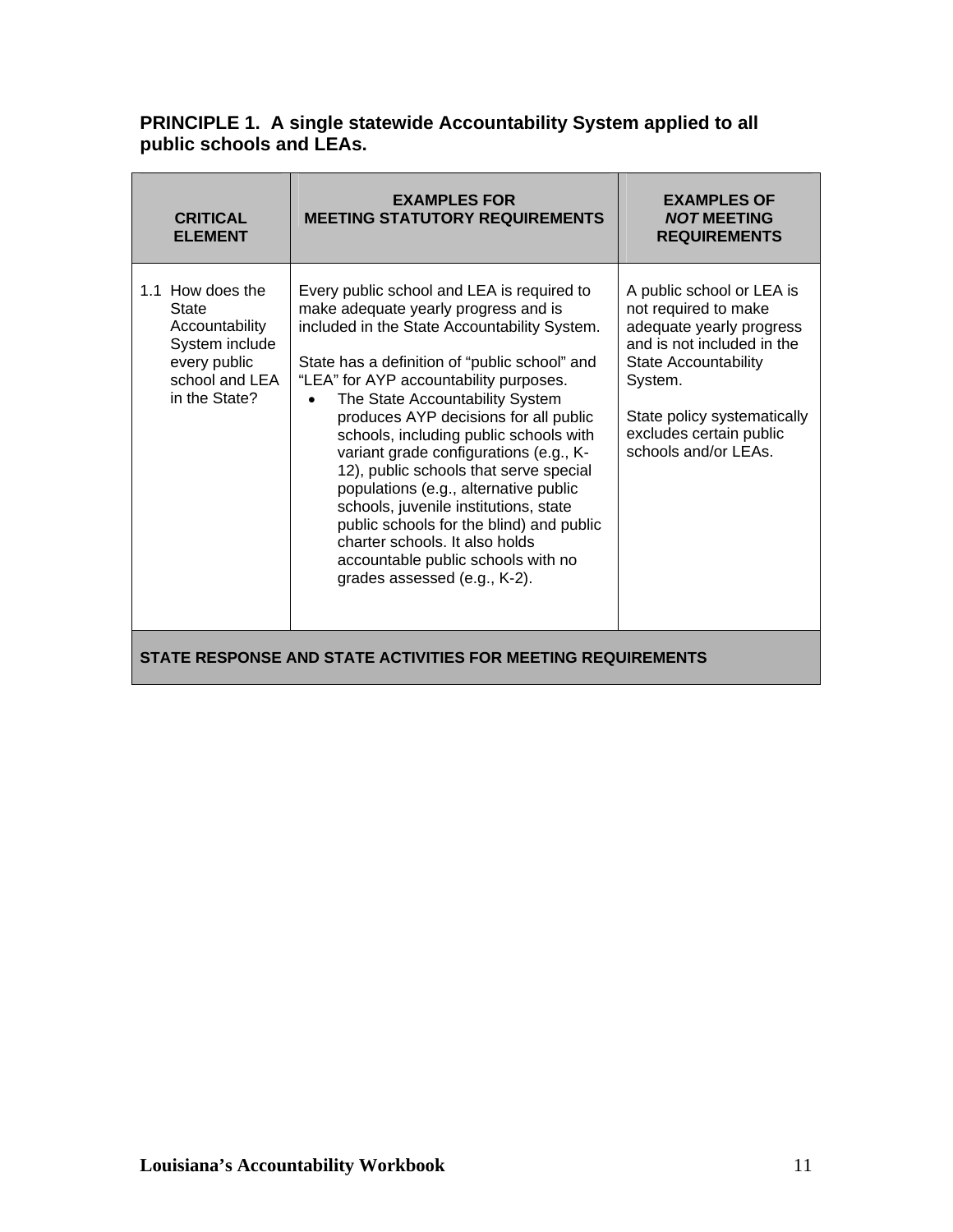# **1.1**

# Public and Charter Schools

All public schools are included in the Louisiana Accountability System. For any school to make AYP, each subgroup within the school, meeting the minimum "n" requirement, must have 95 % participation and meet the annual measurable objective, or "safe harbor." Revised Statute 17:10:1 stipulates that schools and school districts are required to participate in a "statewide system of accountability …based on student achievement and minimum standards for the approval of the schools pursuant to R.S. 17:10. All charter schools are required to participate in "any school and district accountability system required by law of a public school of similar grade or type." (R.S. 17:3996)

# Sharing of Data

All Louisiana public schools are included in the accountability system. Those schools without at least one grade level participating in testing  $(K-2)$  share one grade level of test data from another school, usually the school into which they feed their student populations. A school with a population insufficient to produce statistically reliable test data shares another school's data, usually a school it receives students from or sends students to.

# Reconfigured Schools

Any school with a substantial change in student population can request through its district superintendent that the state calculate the percentage of students that would have been proficient the preceding year, based on the reconfiguration. This recalculation will allow the state to determine if a school has met the safe harbor provisions (reduced the nonproficient by 10%). The state will determine the School Improvement/Corrective Action status of any schools that are reconfigured. The state will, at least, require assurances that any students transferred from a failing school receive services to address their academic deficiencies, and if sufficient numbers of students from a failing school are relocated to a school site (or sites), the receiving schools shall be assigned the same label and implement the same sanctions and remedies as the sending school.

# New Schools and LEAs

A new Charter School or LEA with no affiliation with an existing LEA is held fully accountable when sufficient data is available to perform the required evaluations. In most instances, the school/LEA is fully accountable at the end of its third year of testing. It can enter School Improvement and be required to offer School Choice at the end of the second year of testing, but due to a 1 year lag in the use of attendance and graduation/dropout data, establishing improvement in the K-8 Additional Academic Indicator (AAI) cannot be accomplished until after the third year of testing. These schools receive initial baseline scores using 2 years of assessment data.

New schools associated with an existing LEA receive School Performance Scores based on one year of assessment data and the district average for attendance/exit data.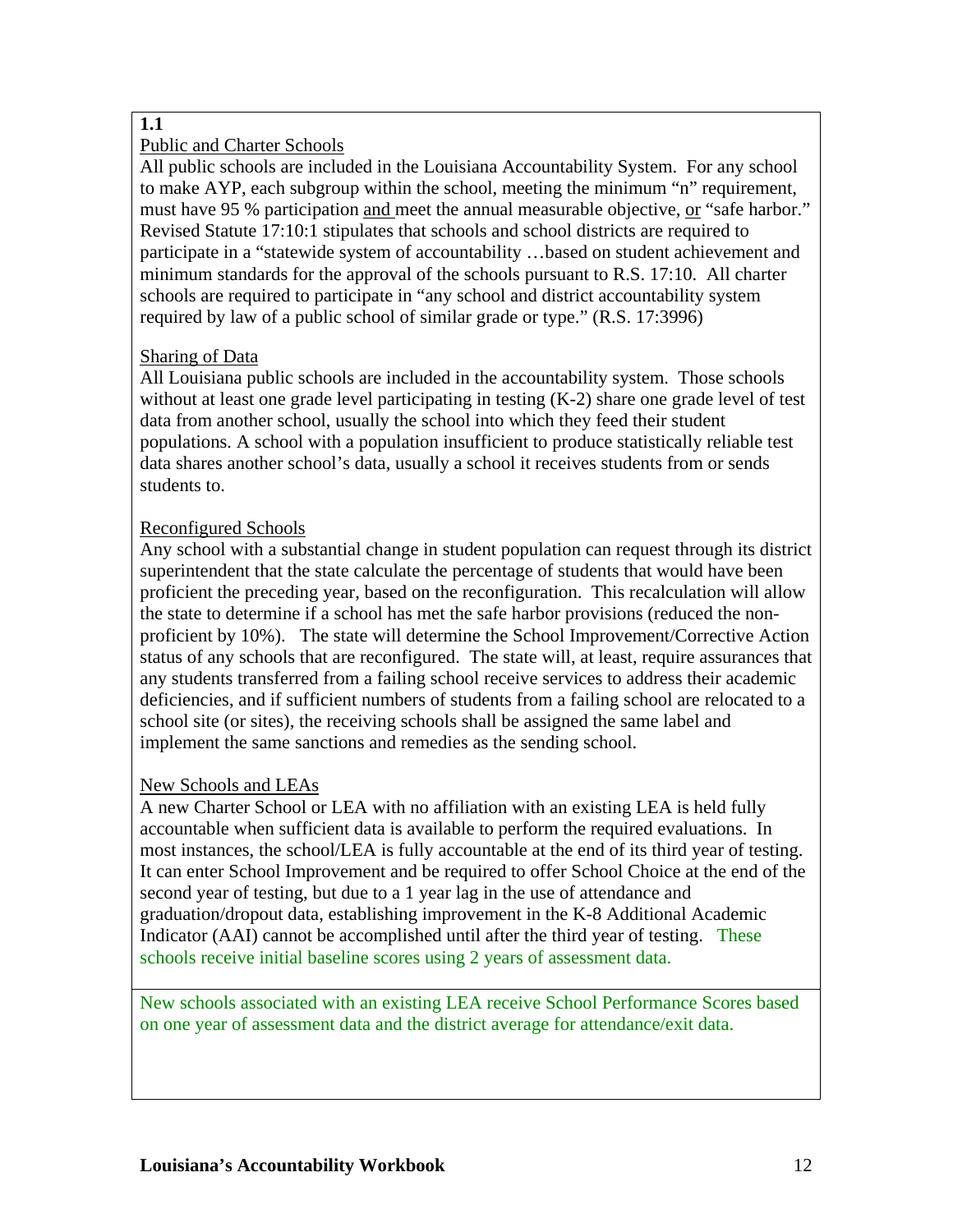Recovery Schools

Louisiana Revised Statute provides for schools meeting certain criteria or those in an LEA meeting certain criteria to be removed from the LEA's control and reopened as a Type V Charter Schools or as "state-run" schools. These schools enter the accountability system as new schools (defined in New Schools and LEAs, above). These schools are reviewed every 5 years and a determination is made concerning their readiness to be returned to the control of the LEA.

## Adjudicated/Special Schools Students

Louisiana has established policy that all students in correctional facilities and "Special State Schools" be included in the State Assessment. Louisiana will include these students at the lowest level of aggregation possible for accountability with sanctions appropriate to these special conditions. In many instances, the students are placed at privately run facilities by the juvenile court system. These facilities have school site codes in order to receive certain types of state funding. The student scores are routed back to the students' home schools. Since many of these sites have very small numbers of students enrolled for the full academic year and/or the numbers fluctuate greatly from 1 year to the next, they must have 2 consecutive years of sufficient test data  $(n=10)$  for a complete evaluation of performance.

# Disaster Impacted Schools and LEAs

Schools located in an area declared by the President of the United States to be a disaster area and that were closed for 18 or more consecutive school days (greater than 10% of an academic year) shall be excluded from subgroup evaluations based on the accountability data collected during the year of the disaster. Using the 2005 hurricanes as an example, schools maintain their accountability status (School Improvement/Corrective Action) based on 2005 test data through academic year 2006-07. The same schools and any schools with a 25% change in student enrollment as the result of a disaster may, at the LEA's request, also receive a 1 year waiver from the School Performance Score (SPS) Component of the Louisiana Accountability System, or they may start-over as new schools in the SPS Component.

\* Note: New schools require 4 years to establish a 4-year cohort for graduation rate calculations. Section 7.1 contains the details of Louisiana's solution to this problem.

# **Evidence***:*

*Louisiana Revised Statutes 17:10; 17:10.1; 17:10.5; 17:10.7; 17:3996* 

*Bulletin 111: Louisiana's School, District, and State Accountability System.* §101, §521, Chapter 24, §3301, §3303, §3501, Chapter 45

*Memorandum: Inclusion of Special School District/Department of Corrections Students in the Louisiana School and District Accountability System*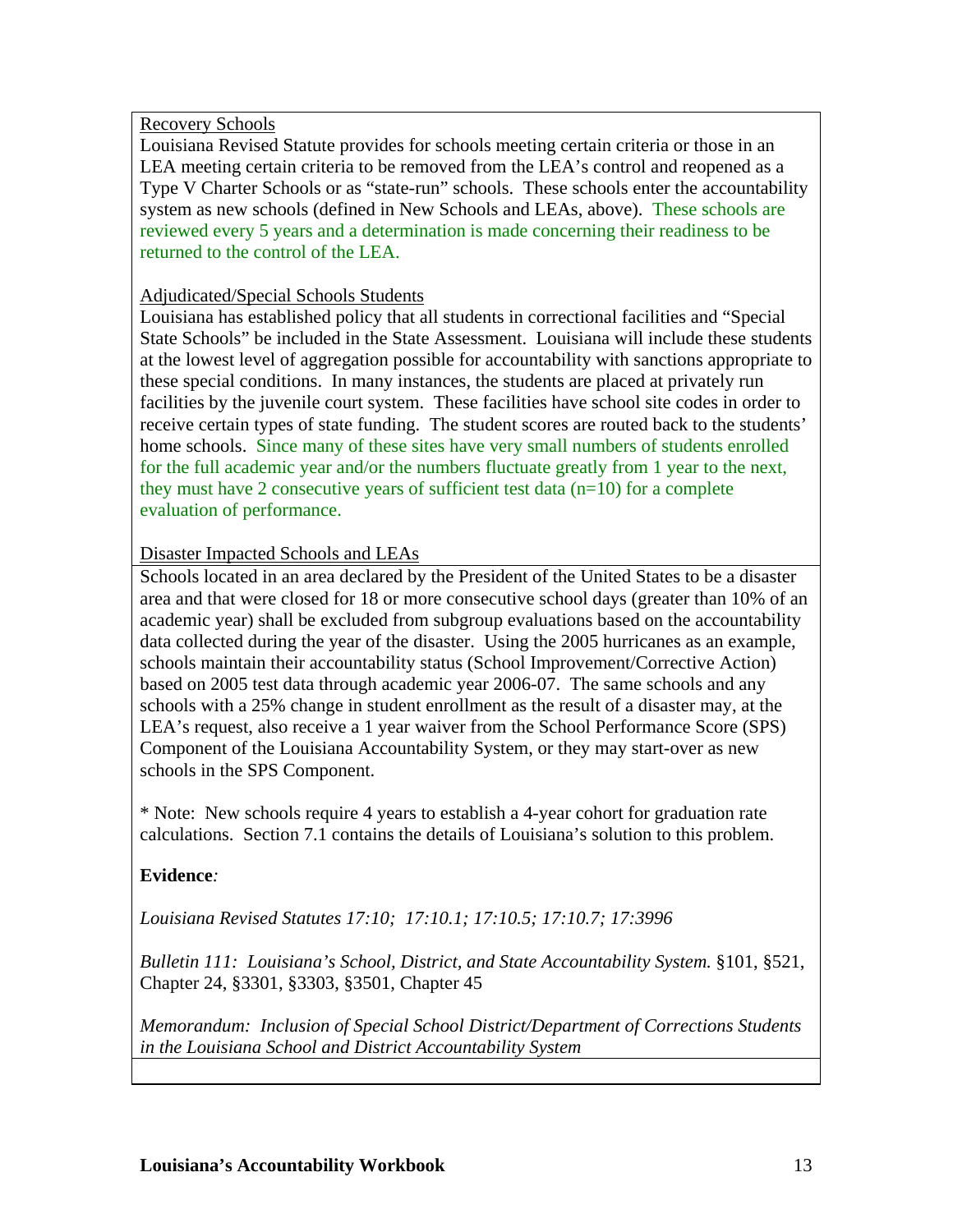| <b>CRITICAL ELEMENT</b>                                                                                         | <b>EXAMPLES FOR</b><br><b>MEETING STATUTORY</b><br><b>REQUIREMENTS</b>                                                                                                                                                               | <b>EXAMPLES OF</b><br><b>NOT MEETING</b><br><b>REQUIREMENTS</b>                                                                         |
|-----------------------------------------------------------------------------------------------------------------|--------------------------------------------------------------------------------------------------------------------------------------------------------------------------------------------------------------------------------------|-----------------------------------------------------------------------------------------------------------------------------------------|
| 1.2 How are all public schools<br>and LEAs held to the<br>same criteria when<br>making an AYP<br>determination? | All public schools and LEAs<br>are systematically judged on<br>the basis of the same criteria<br>when making an AYP<br>determination.<br>If applicable, the AYP<br>definition is integrated into the<br>State Accountability System. | Some public schools and<br>LEAs are systematically<br>judged on the basis of<br>alternate criteria when making<br>an AYP determination. |

#### **1.2**

All public schools and LEAs are held to the same criteria when making AYP determinations.

All public schools are included in the Louisiana Accountability System. For any school to make AYP, each subgroup within the school, meeting the minimum "n" requirement, must have the 95 % participation rate and meet the annual measurable objective, or "safe harbor." Additionally, all schools are evaluated using the School Performance Score Component to establish Academically Unacceptable Schools and schools failing to show sufficient growth.

## **Evidence:**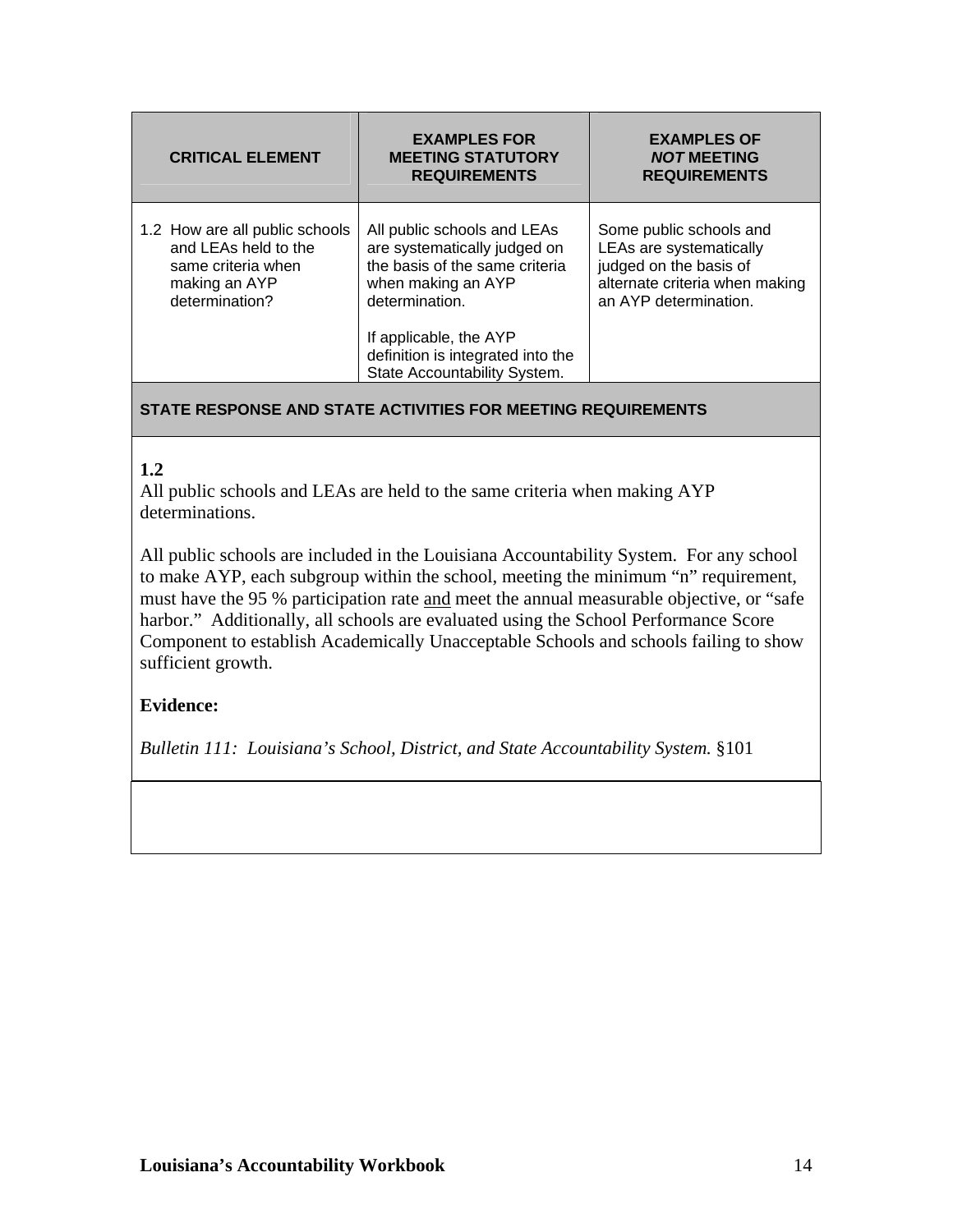| <b>CRITICAL ELEMENT</b>                                                                                                                                                         | <b>EXAMPLES FOR</b><br><b>MEETING STATUTORY</b><br><b>REQUIREMENTS</b>                                                                                                                                                                                                                                                                                                                                                                                                              | <b>EXAMPLES OF</b><br><b>NOT MEETING</b><br><b>REQUIREMENTS</b> |
|---------------------------------------------------------------------------------------------------------------------------------------------------------------------------------|-------------------------------------------------------------------------------------------------------------------------------------------------------------------------------------------------------------------------------------------------------------------------------------------------------------------------------------------------------------------------------------------------------------------------------------------------------------------------------------|-----------------------------------------------------------------|
| 1.3 Does the State have,<br>at a minimum, a<br>definition of basic,<br>proficient and<br>advanced student<br>achievement levels in<br>reading/language arts<br>and mathematics? | State has defined three levels of<br>student achievement: basic, proficient<br>and advanced. <sup>1</sup><br>Student achievement levels of<br>proficient and advanced determine how<br>well students are mastering the<br>materials in the State's academic<br>content standards; and the basic level<br>of achievement provides complete<br>information about the progress of<br>lower-achieving students toward<br>mastering the <i>proficient</i> and <i>advanced</i><br>levels. | Standards do not meet<br>the legislated<br>requirements.        |

#### **1.3**

The State has definitions that are consistent with *basic, proficient, and advanced* in English/language arts and mathematics. The Louisiana labels differ slightly from those detailed in NCLB, although the definitions are similar. Current achievement levels are: Advanced, Mastery (*Exceeding the Standard*), Basic (*Meeting the Standard*), Approaching Basic (*Approaching the Standard*), and Unsatisfactory.

These standards have been shown to be high; for example, equipercentile equating of the standards has shown that Louisiana's "Basic" is somewhat more rigorous than NAEP's "Basic." In addition, representatives from Louisiana's business community and higher education have validated the use of "Basic" as the state's proficiency goal.

Evidence:

*Louisiana State Board of Elementary and Secondary Education, Accountability and Assessment Committee Minutes (Tuesday, July 23, 2002)* 

<span id="page-14-0"></span> $\overline{a}$  $1$  System of State achievement standards will be reviewed by the Standards and Assessments Peer Review. The Accountability Peer Review will determine that achievement levels are used in determining AYP.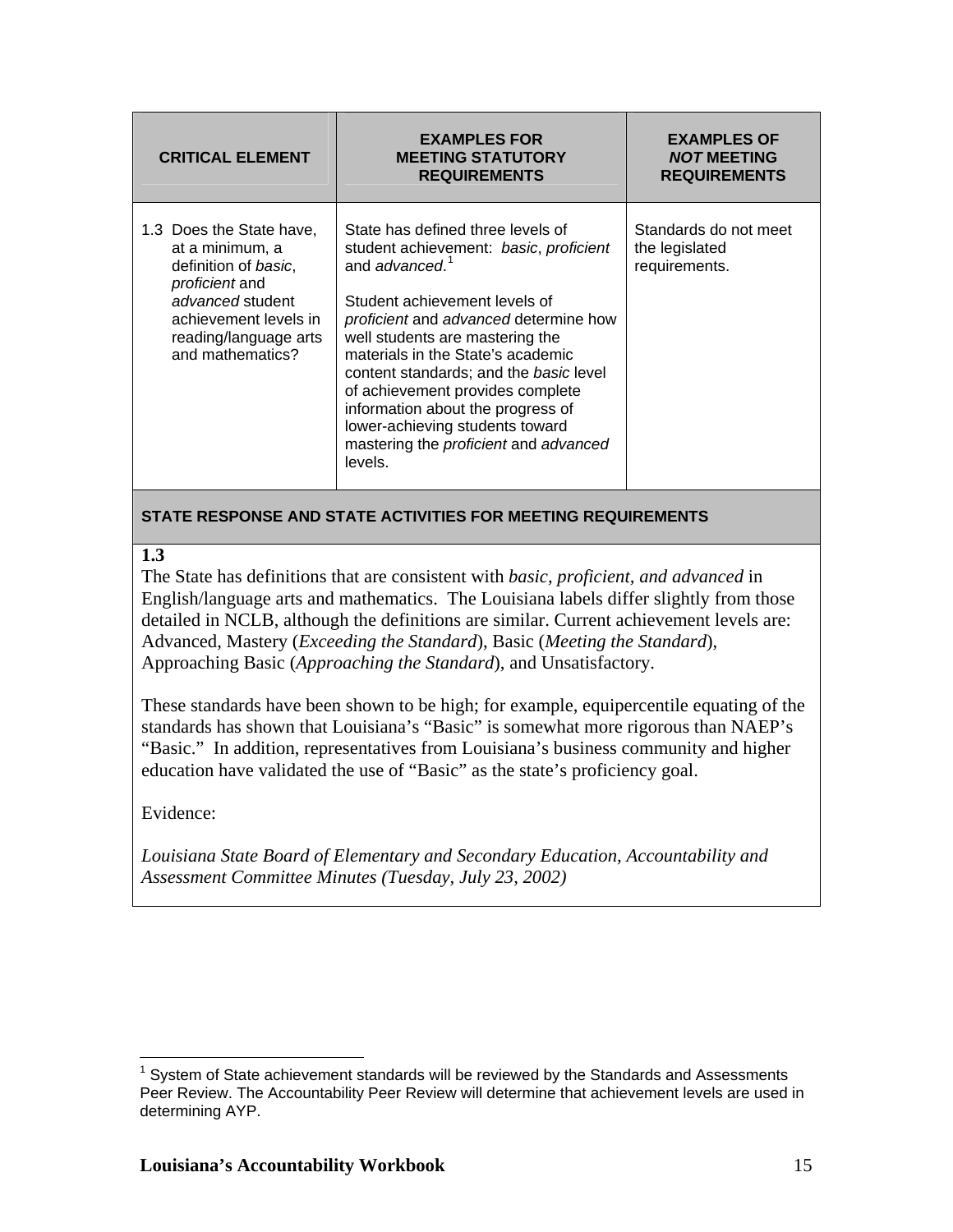| <b>CRITICAL ELEMENT</b>                                                                                                                 | <b>EXAMPLES FOR</b><br><b>MEETING STATUTORY</b><br><b>REQUIREMENTS</b>                                                                                                                                                                                                                                                                                                                                                                             | <b>EXAMPLES OF</b><br><b>NOT MEETING</b><br><b>REQUIREMENTS</b>                                                                                     |  |
|-----------------------------------------------------------------------------------------------------------------------------------------|----------------------------------------------------------------------------------------------------------------------------------------------------------------------------------------------------------------------------------------------------------------------------------------------------------------------------------------------------------------------------------------------------------------------------------------------------|-----------------------------------------------------------------------------------------------------------------------------------------------------|--|
| 1.4 How does the State<br>provide accountability<br>and adequate yearly<br>progress decisions<br>and information in a<br>timely manner? | State provides decisions about<br>adequate yearly progress in time for<br>LEAs to implement the required<br>provisions before the beginning of the<br>next academic year.<br>State allows enough time to notify<br>parents about public school choice or<br>supplemental educational service<br>options, time for parents to make an<br>informed decision, and time to<br>implement public school choice and<br>supplemental educational services. | Timeline does not<br>provide sufficient time for<br>LEAs to fulfill their<br>responsibilities before the<br>beginning of the next<br>academic year. |  |
| STATE RESPONSE AND STATE ACTIVITIES FOR MEETING REQUIREMENTS                                                                            |                                                                                                                                                                                                                                                                                                                                                                                                                                                    |                                                                                                                                                     |  |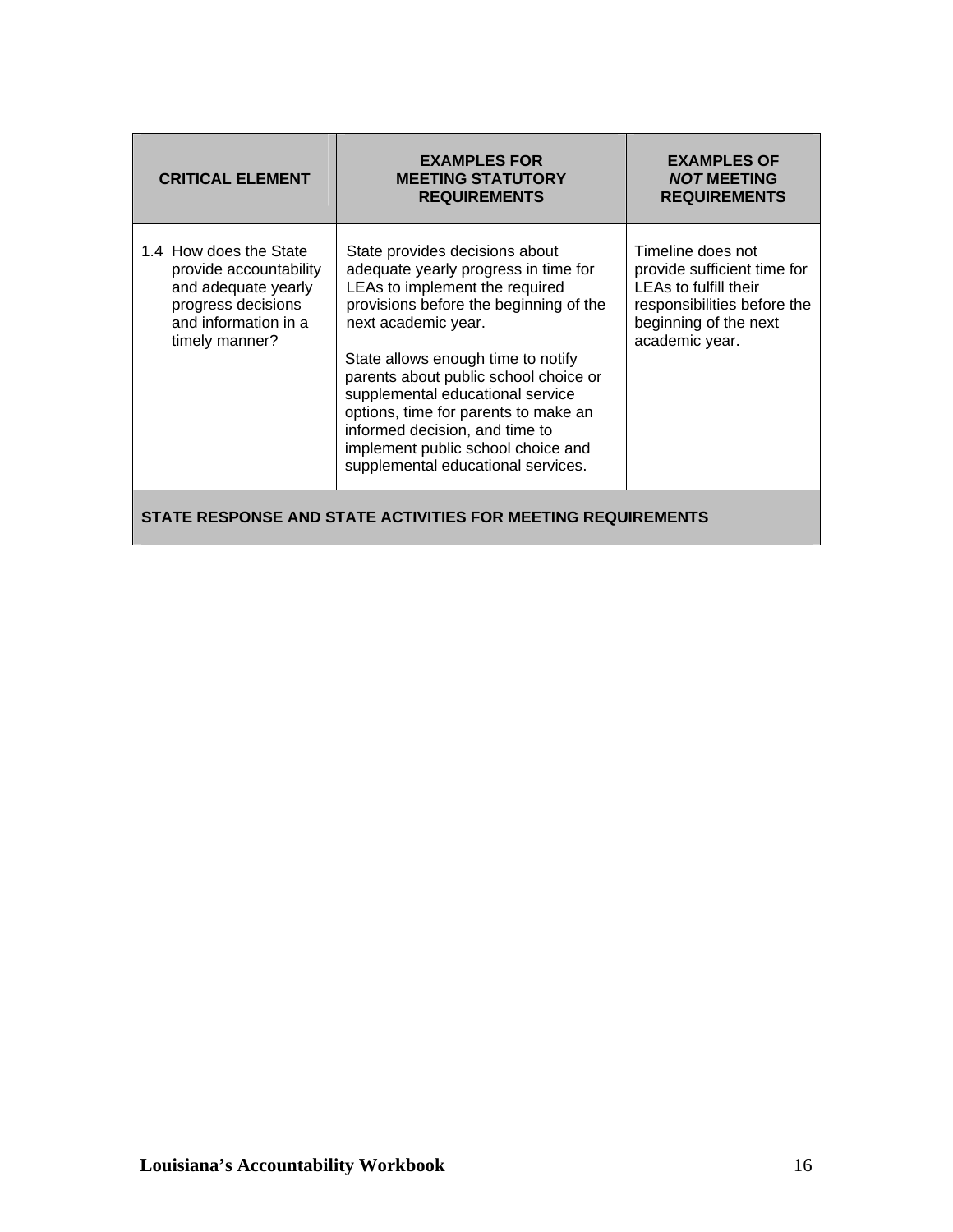# **1.4**

# **Release of Accountability Results**

Beginning in 2004, for schools that may be subject to choice and/or Supplemental Education services provisions, the LDE shall annually release preliminary Subgroup Component results, School Performance Scores, and School Improvement/Corrective Action status by the first business day in August following the school year in which the assessment data was collected. Final Subgroup Component results and School Performance Scores will be issued during the fall semester each year. Schools "wrongly" identified in the preliminary release will continue to offer choice throughout the school year. Schools "newly" identified with final scores will provide choice and/or supplemental services beginning in January (second semester).

The State has included, as an addendum to the LEA Consolidated Application, a template for Districts to use to describe their choice plans. LDE Staff conducts Technical Assistance Workshops throughout the State to provide the Districts with guidance for writing their consolidated applications and, if necessary, choice plans. These applications are due to the State by June  $9<sup>th</sup>$  and are not approved without appropriate documentation of choice plans, ensuring that all Districts will have plans that can be implemented for their schools, if necessary. The State also has an approved list of Supplemental Services Providers that is easily accessible from the website.

Beginning in 2007, preliminary accountability results each summer shall include any schools determined to be entering into or remaining in School Improvement or Corrective Action, exiting School Improvement or Corrective Action, and those who failed the Subgroup Component the prior year. These preliminary results shall be issued by the first business day in August. Districts in the northern portion of the state traditionally start school during the 3rd week in August. Schools in the southern section of the state traditionally start a bit later in the year. Because the Louisiana Department of Education and the State Board of Elementary and Secondary Education have no control over when LEAs open schools, Louisiana has established a fixed date, and districts should open schools accordingly. Final accountability results shall be issued during the fall semester of each year.

## **Implementation of New Assessments at Required Grade Levels**

Due to the addition of new assessments in grades 3, 5, 6, 7, and 9 and the associated time required to establish cut-scores and verify the validity and reliability of the new tests, academic year 2005-06 test data is not available until September of 2006. All schools shall maintain their 2005-06 accountability labels and any associated sanctions (Choice, SES) until aggregated results are available in October. Schools identified as entering School Improvement or Corrective Actions at the October release and that are not granted an appeal at the December 7, 2006 meeting of the State Board of Elementary and Secondary Education shall implement any required sanction upon notification. Schools offering Choice at the beginning of the year shall continue to do so through the entire academic year regardless of their status after the final release

## **Evidence:**

*Bulletin 111: Louisiana's School, District, and State Accountability System.* §301, Chapter 27

*LEA Consolidated Applications for SY 2003-2004* 

PowerPoint: No Child Left Behind Act of 2001: Local Education Agency Consolidated <sub>7</sub><br>**Louisiana's Accountability Workbook** <sub>1</sub> *Application for Federal Programs (Title I)*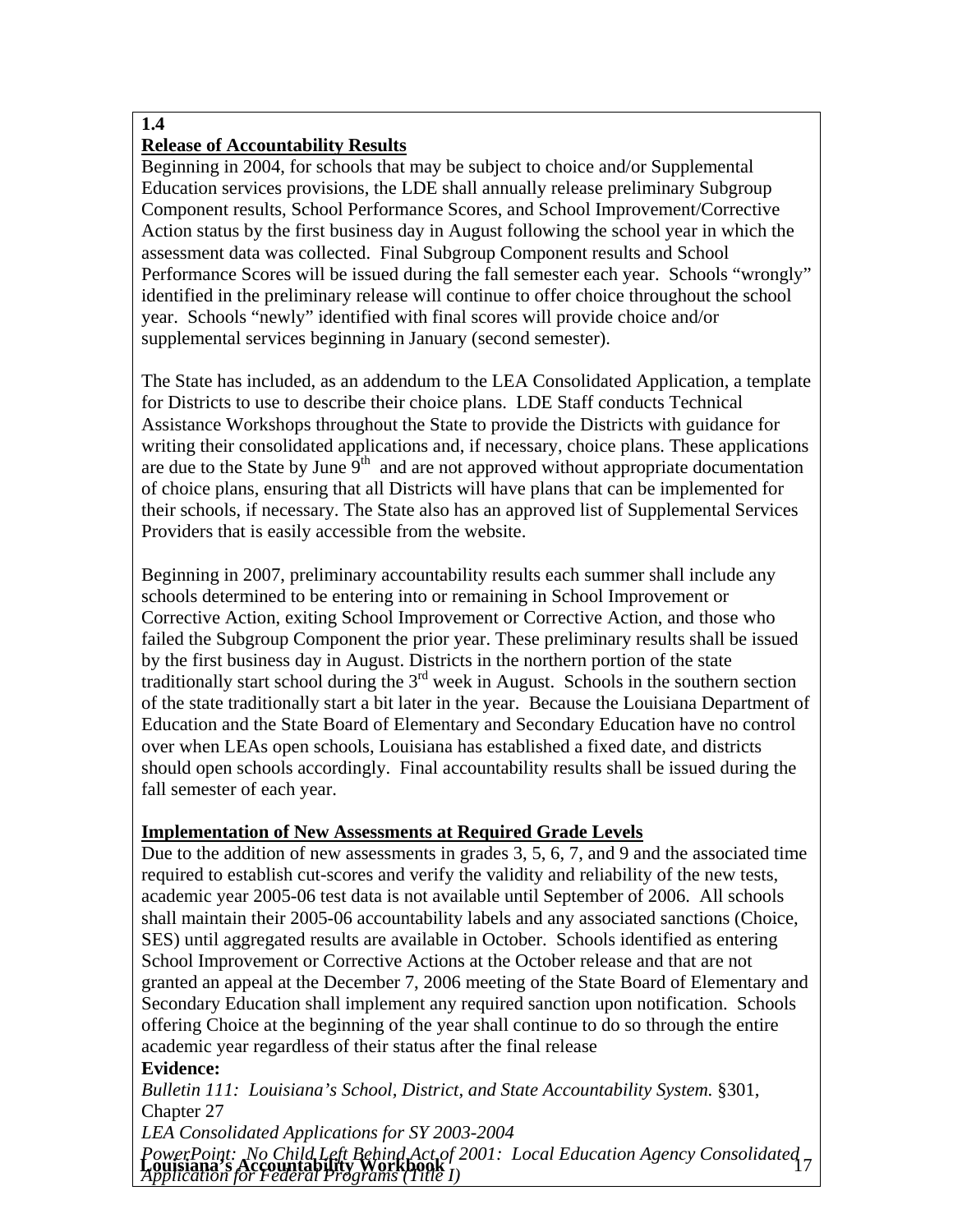| <b>CRITICAL ELEMENT</b>                                                                              | <b>EXAMPLES FOR</b><br><b>MEETING STATUTORY</b><br><b>REQUIREMENTS</b>                                                                                                                                                                                                                                                                                                                                                                                                                     | <b>EXAMPLES OF</b><br><b>NOT MEETING</b><br><b>REQUIREMENTS</b>                                                                          |
|------------------------------------------------------------------------------------------------------|--------------------------------------------------------------------------------------------------------------------------------------------------------------------------------------------------------------------------------------------------------------------------------------------------------------------------------------------------------------------------------------------------------------------------------------------------------------------------------------------|------------------------------------------------------------------------------------------------------------------------------------------|
| 1.5 Does the State<br><b>Accountability System</b><br>produce an annual State<br><b>Report Card?</b> | The State Report Card<br>includes all the required data<br>elements [see Appendix A for<br>the list of required data<br>elements].<br>The State Report Card is<br>available to the public at the<br>beginning of the academic<br>year.<br>The State Report Card is<br>accessible in languages of<br>major populations in the State,<br>to the extent possible.<br>Assessment results and other<br>academic indicators (including<br>graduation rates) are reported<br>by student subgroups | The State Report Card does<br>not include all the required<br>data elements.<br>The State Report Card is not<br>available to the public. |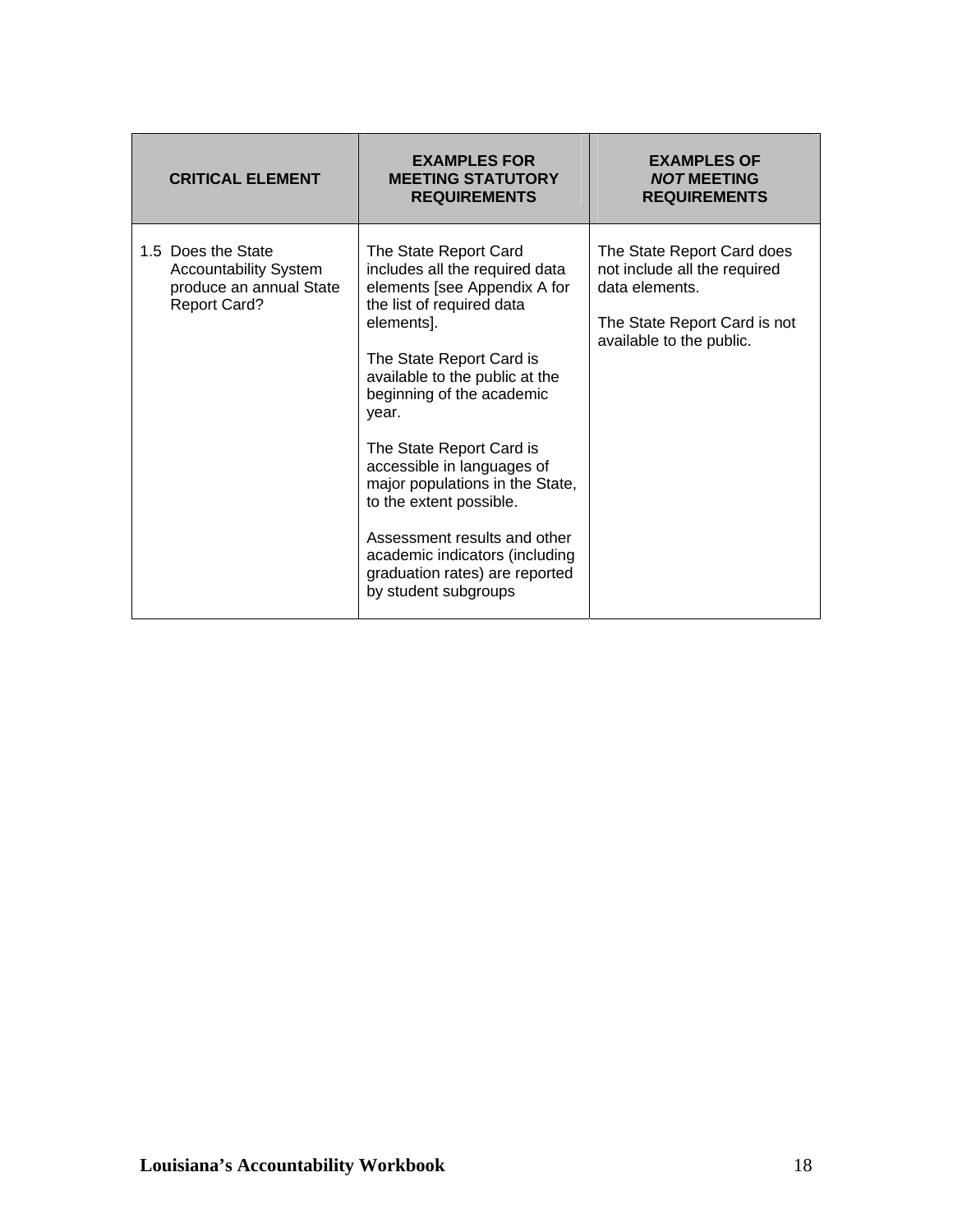#### **1.5**

Louisiana has produced an annual State Report Card since 1990. As Federal and State requirements have increased due to the increasing standards of school accountability, the State Report Card has evolved into a set of reports. These are available at <http://www.doe.state.la.us/lde/accountability/home.html> District Accountability information is also available at the same link.

The State Report Card includes all the required data elements: a) aggregates at each of the proficiency levels; b) comparison between subgroup performance and State's annual measurable objective; c) percentage of students not tested; d) at least 3 years of trend data (as required by R.S. 17:3912); e) aggregate information on attendance and graduation rate (other academic indicators); f) professional qualifications of teachers. Teacher qualifications can also be accessed, by the public, on our Teach Louisiana website.

Preliminary accountability results are available on the web and are released to the press [http://www.doe.state.la.us/lde/comm/1450.asp.](http://www.doe.state.la.us/lde/comm/1450.asp) Final results are sent to parents in paper copy following appeals, and web-based reports are updated at this time.

# **Evidence:**

*Louisiana Revised Statute 17:3912* 

*Examples of School Report Cards:*

*Press Reports*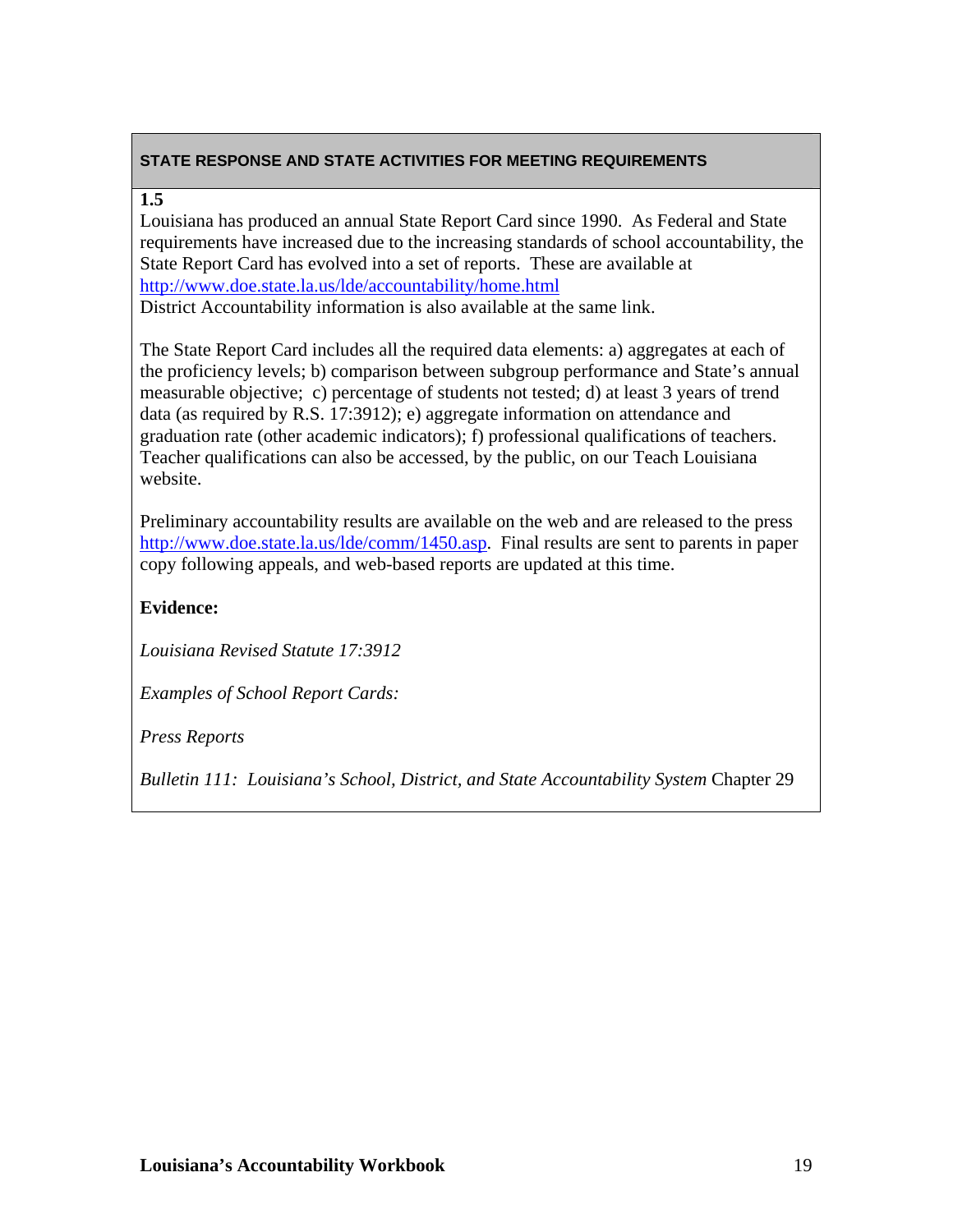| <b>CRITICAL ELEMENT</b>                                                                                                                 | <b>EXAMPLES FOR</b><br><b>MEETING STATUTORY</b><br><b>REQUIREMENTS</b>                                                                                                                                                          | <b>EXAMPLES OF</b><br><b>NOT MEETING</b><br><b>REQUIREMENTS</b>                                                       |
|-----------------------------------------------------------------------------------------------------------------------------------------|---------------------------------------------------------------------------------------------------------------------------------------------------------------------------------------------------------------------------------|-----------------------------------------------------------------------------------------------------------------------|
| 1.6 How does the State<br><b>Accountability System</b><br>include rewards and<br>sanctions for public<br>schools and LEAs? <sup>2</sup> | State uses one or more types<br>of rewards and sanctions,<br>where the criteria are:<br>Set by the State;<br>Based on adequate<br>yearly progress<br>decisions; and,<br>Applied uniformly<br>across public schools<br>and LEAs. | State does not implement<br>rewards or sanctions for public<br>schools and LEAs based on<br>adequate yearly progress. |

<span id="page-19-0"></span> 2 The state must provide rewards and sanctions for all public schools and LEAs for making adequate yearly progress, except that the State is not required to hold schools and LEAs not receiving Title I funds to the requirements of section 1116 of NCLB [§200.12(b)(40)].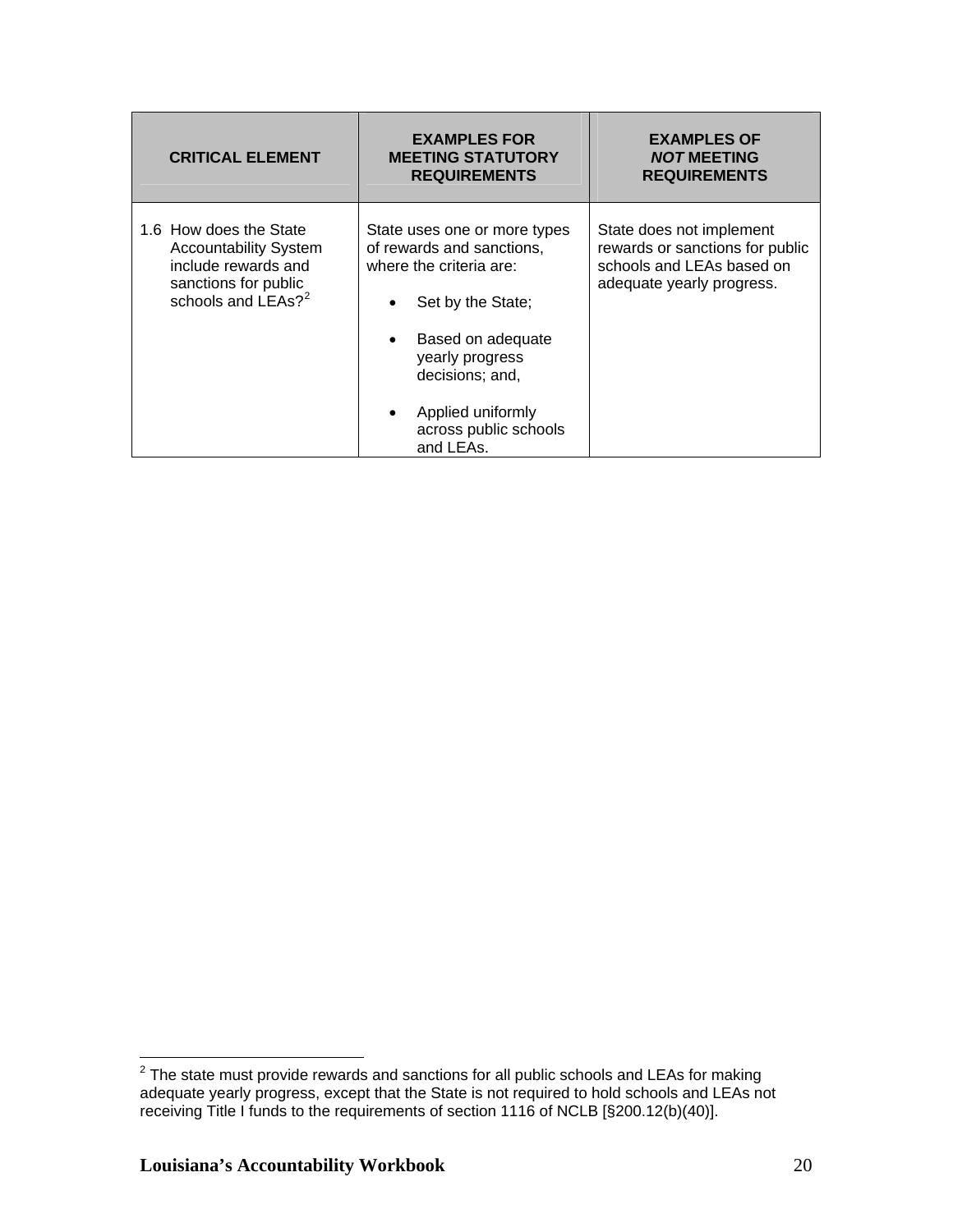# **1.6**

Louisiana's Accountability System includes both rewards and sanctions for public schools and LEAs. The Rewards process includes both the Subgroup and the School Performance Score Components. The following growth labels account not only for growth of the school as a whole, but also consider the growth of subgroups within the school and the school's School Improvement Status. Rewards provided through an annual allocation from the State General Fund are awarded to schools based upon their growth labels.

# **Growth Labels:**

- $\triangleright$  **Exemplary Academic Growth** A school that makes it GT and the subgroups meet their expected Growth and school is not in School Improvement
- $\triangleright$  **Recognized Academic Growth** A school that makes its GT and the subgroups do not make expected growth and/or the school is in School Improvement
- ¾ **Minimal Academic Growth**  A school improving (at least 0.1 points) but not meeting its Growth Target
- $\triangleright$  **No Growth** A school with a change in SPS (0 to –2.5 pts)
- ¾ **School in Decline**  A school with a declining SPS (more than 2.5 pts)

Sanctions are based on the Subgroup and the School Performance Score Components of the Louisiana Accountability System. They include assignment of District Assistance Teams, school choice, supplemental services, reconstitution, and the assignment of Distinguished Educators. The State Accountability System aligns with the NCLB sanctions. Due to funding constraints, Supplemental Educational Services will only be required for Title I Schools.

Sanctions required of schools during the 2005-06 academic year based on spring 2005 test data will continue to be offered in academic year 2006-07 until the release of accountability results indicates a school/LEA no longer faces sanctions. Schools offering School Choice at the beginning of the academic year must continue throughout the year. This policy is necessary because of the delayed accountability release in 2006 due to the implementation of a new testing program.

## **Evidence:**

*Bulletin 111: Louisiana's School, District, and State Accountability System* Chapters 9- 27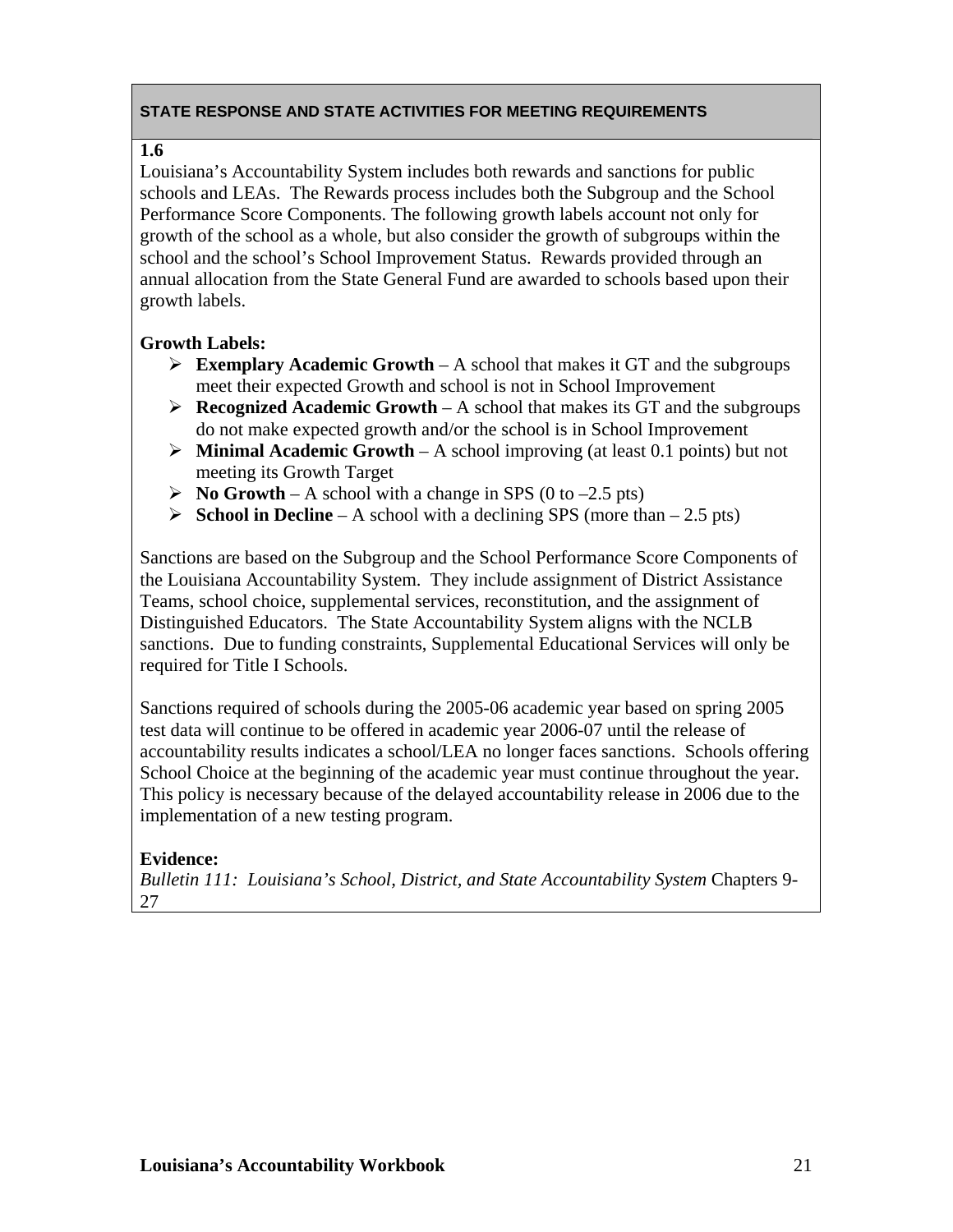# **PRINCIPLE 2. All students are included in the State Accountability System.**

| <b>CRITICAL ELEMENT</b>                                                                         | <b>EXAMPLES FOR</b><br><b>MEETING STATUTORY</b><br><b>REQUIREMENTS</b>                                                                                                                                                                                            | <b>EXAMPLES OF</b><br><b>NOT MEETING</b><br><b>REQUIREMENTS</b>                                                        |
|-------------------------------------------------------------------------------------------------|-------------------------------------------------------------------------------------------------------------------------------------------------------------------------------------------------------------------------------------------------------------------|------------------------------------------------------------------------------------------------------------------------|
| 2.1 How does the State<br><b>Accountability System</b><br>include all students in the<br>State? | All students in the State are<br>included in the State<br>Accountability System.<br>The definitions of "public"<br>school" and "LEA" account for<br>all students enrolled in the<br>public school district,<br>regardless of program or type<br>of public school. | Public school students exist in<br>the State for whom the State<br><b>Accountability System makes</b><br>no provision. |

## **STATE RESPONSE AND STATE ACTIVITIES FOR MEETING REQUIREMENTS**

# **2.1**

Louisiana's Accountability System includes all students enrolled in public schools within the state. Policy requires every public school to participate in a school accountability system based on student achievement. Policy further requires that all students in membership in the appropriate grades (3-11) on the day of testing shall be tested.

## **Evidence:**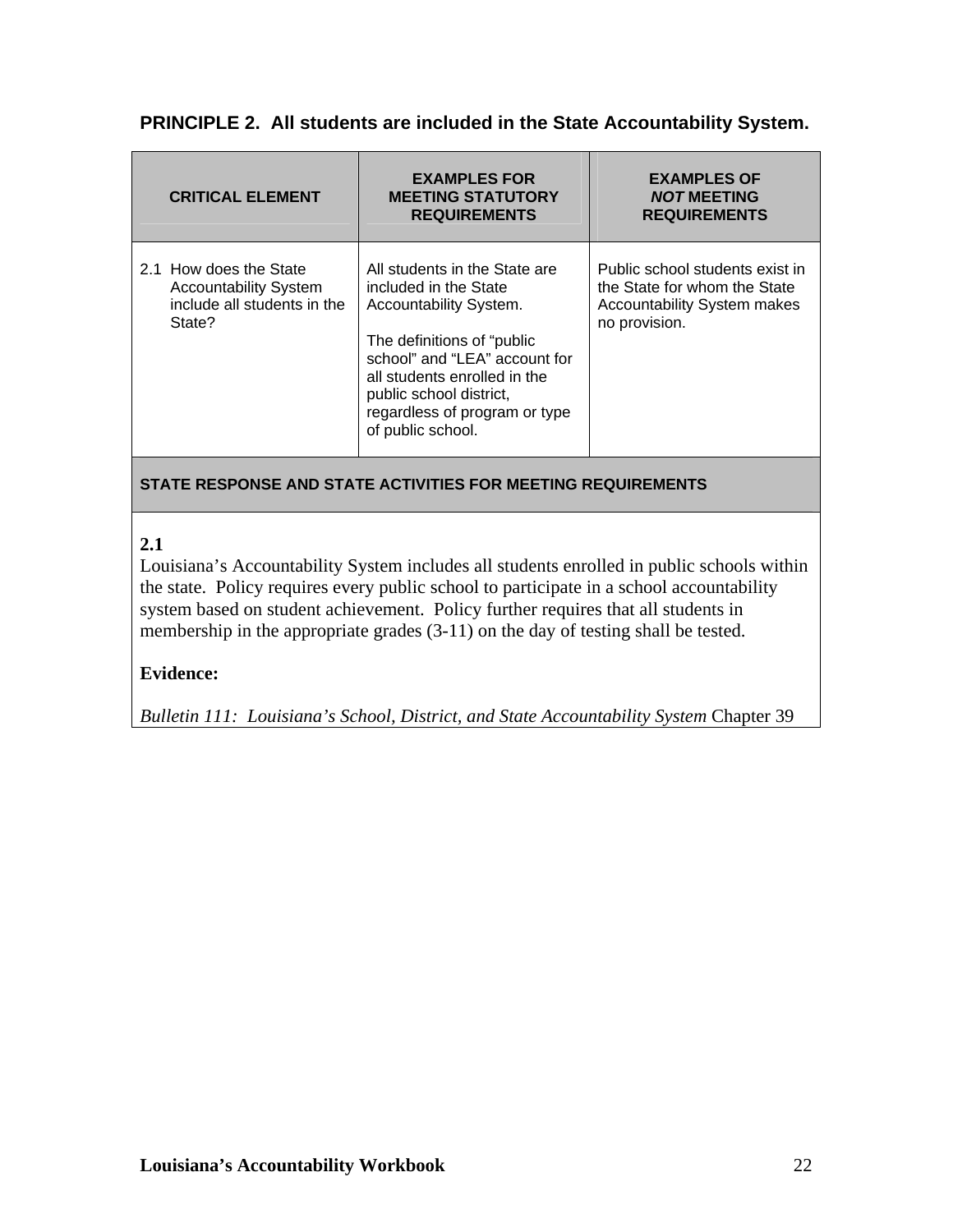| <b>CRITICAL ELEMENT</b>                                                                                   | <b>EXAMPLES FOR</b><br><b>MEETING STATUTORY</b><br><b>REQUIREMENTS</b>                                                                                                                                                      | <b>EXAMPLES OF</b><br><b>NOT MEETING</b><br><b>REQUIREMENTS</b>                                                                                                                                                                                                                |
|-----------------------------------------------------------------------------------------------------------|-----------------------------------------------------------------------------------------------------------------------------------------------------------------------------------------------------------------------------|--------------------------------------------------------------------------------------------------------------------------------------------------------------------------------------------------------------------------------------------------------------------------------|
| 2.2 How does the State<br>define "full academic<br>year" for identifying<br>students in AYP<br>decisions? | The State has a definition of<br>"full academic year" for<br>determining which students are<br>to be included in decisions<br>about AYP.<br>The definition of full academic<br>year is consistent and applied<br>statewide. | LEAs have varying definitions<br>of "full academic year."<br>The State's definition excludes<br>students who must transfer<br>from one district to another as<br>they advance to the next<br>grade.<br>The definition of full academic<br>year is not applied<br>consistently. |

#### **2.2**

Louisiana uses the definition of "full academic year" for the Subgroup/NCLB Analysis, and the School Performance Score (SPS) Component. Students are included in the SPS if they have been enrolled in the LEA for a "full academic year."

FAY - Students enrolled in a school on October 1 and the test date are considered enrolled for the Full Academic Year. These students are those included in the Subgroup Component. This applies at the school, district, and state level.

# **Evidence:**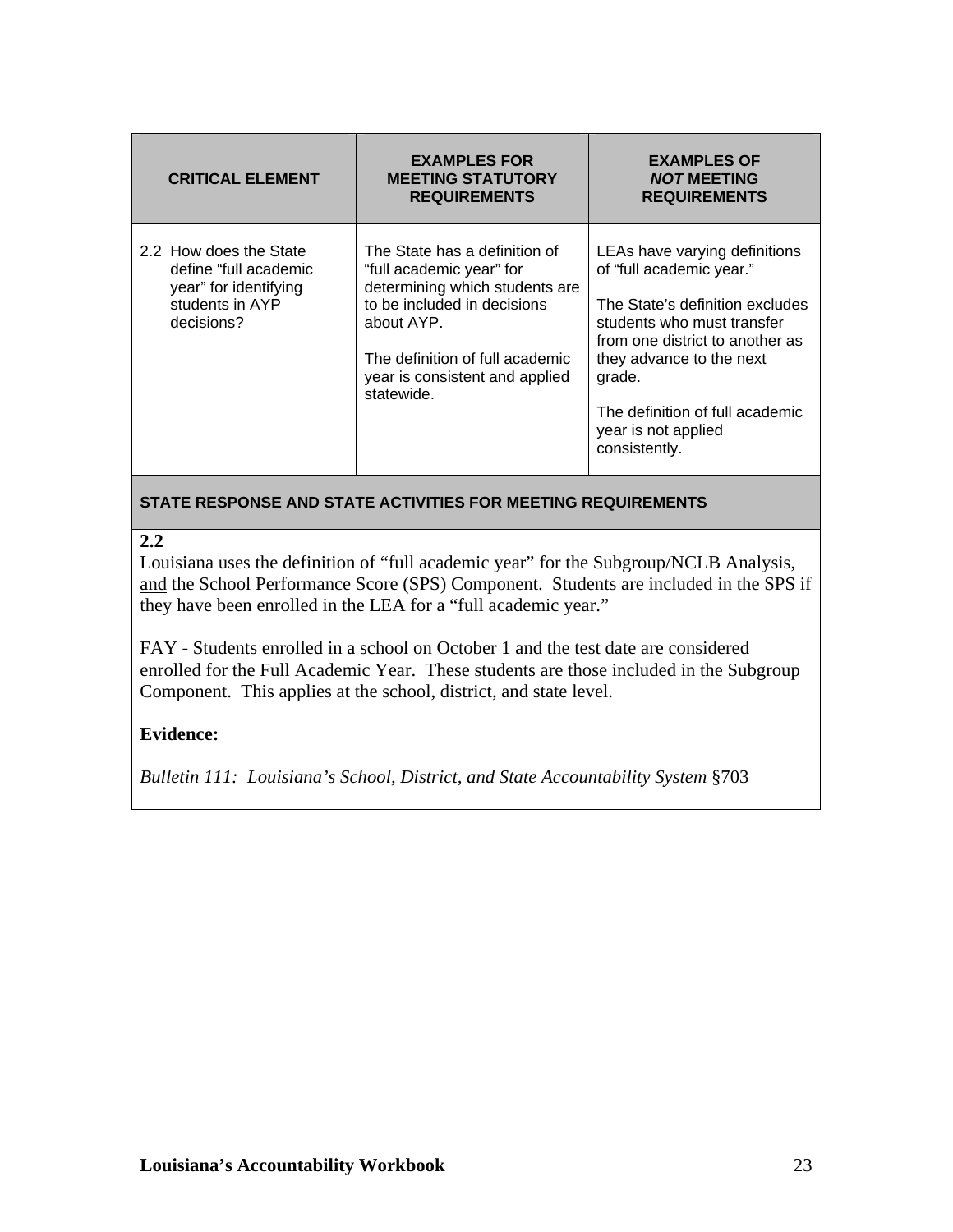| <b>CRITICAL ELEMENT</b>                                                                                                                                               | <b>EXAMPLES FOR</b><br><b>MEETING STATUTORY</b><br><b>REQUIREMENTS</b>                                                                                                                                                                                                                                                                | <b>EXAMPLES OF</b><br><b>NOT MEETING</b><br><b>REQUIREMENTS</b>                                                                                                                                                                                                                                                                                                                                                                                                                          |
|-----------------------------------------------------------------------------------------------------------------------------------------------------------------------|---------------------------------------------------------------------------------------------------------------------------------------------------------------------------------------------------------------------------------------------------------------------------------------------------------------------------------------|------------------------------------------------------------------------------------------------------------------------------------------------------------------------------------------------------------------------------------------------------------------------------------------------------------------------------------------------------------------------------------------------------------------------------------------------------------------------------------------|
| 2.3 How does the State<br><b>Accountability System</b><br>determine which students<br>have attended the same<br>public school and/or LEA<br>for a full academic year? | State holds public schools<br>accountable for students who<br>were enrolled at the same<br>public school for a full<br>academic year.<br>State holds LEAs accountable<br>for students who transfer<br>during the full academic year<br>from one public school within<br>the district to another public<br>school within the district. | State definition requires<br>students to attend the same<br>public school for more than a<br>full academic year to be<br>included in public school<br>accountability.<br>State definition requires<br>students to attend school in<br>the same district for more than<br>a full academic year to be<br>included in district<br>accountability.<br>State holds public schools<br>accountable for students who<br>have not attended the same<br>public school for a full<br>academic year. |

#### **2.3**

Louisiana maintains a Student Information System (SIS) that is capable of "tracking" any student that remains within the public school system in any district or charter school in the state. The system can determine the enrollment on any given day and will be used to determine October  $1<sup>st</sup>$  and test date enrollment for both components of the accountability system.

## **Evidence:**

*SIS User's Guide*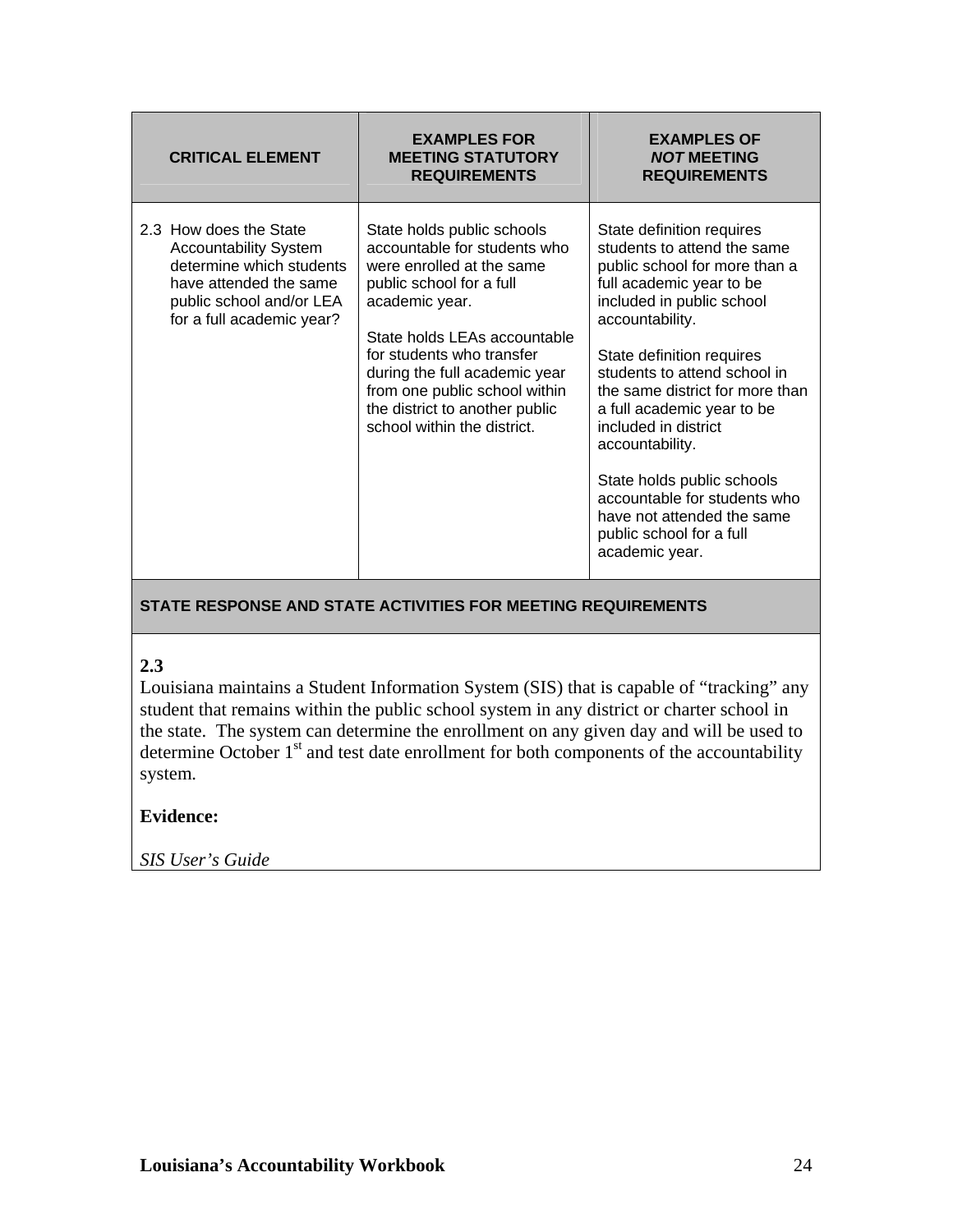**PRINCIPLE 3. State definition of AYP is based on expectations for growth in student achievement that is continuous and substantial, such that all students are proficient in reading/language arts and mathematics no later than 2013-2014.** 

| <b>CRITICAL ELEMENT</b>                                                                                                                                                                             | <b>EXAMPLES FOR</b><br><b>MEETING REQUIREMENTS</b>                                                                                                                                                                                     | <b>EXAMPLES OF</b><br><b>NOT MEETING</b><br><b>REQUIREMENTS</b>                                                                                              |
|-----------------------------------------------------------------------------------------------------------------------------------------------------------------------------------------------------|----------------------------------------------------------------------------------------------------------------------------------------------------------------------------------------------------------------------------------------|--------------------------------------------------------------------------------------------------------------------------------------------------------------|
| 3.1 How does the State's<br>definition of adequate<br>yearly progress require all<br>students to be proficient<br>in reading/language arts<br>and mathematics by the<br>2013-2014 academic<br>year? | The State has a timeline for<br>ensuring that all students will<br>meet or exceed the State's<br>proficient level of academic<br>achievement in<br>reading/language arts <sup>3</sup> and<br>mathematics, not later than<br>2013-2014. | State definition does not<br>require all students to achieve<br>proficiency by 2013-2014.<br>State extends the timeline past<br>the 2013-2014 academic year. |

#### **STATE RESPONSE AND STATE ACTIVITIES FOR MEETING REQUIREMENTS**

#### **3.1**

Percent Proficient Scores are calculated for each subgroup within each school in ELA and mathematics, separately. For any school to make AYP, each subgroup within the school, meeting the minimum "n" requirement, must have 95 % participation and meet the annual measurable objective,  $or$  "safe harbor." The annual measurable objectives are applied equally to all grades, subgroups, and schools and were chosen to ensure that all students are proficient in English-language arts and mathematics by the 2013-2014 school year. Schools are also considered as not making AYP if their School Performance Scores are less than 60.

#### **Evidence:**

*Bulletin 111: Louisiana's School, District, and State Accountability System* Chapter 7, Chapter 11, §1503

<span id="page-24-0"></span> 3 If the state has separate assessments to cover its language arts standards (e.g., reading and writing), the State must create a method to include scores from all the relevant assessments.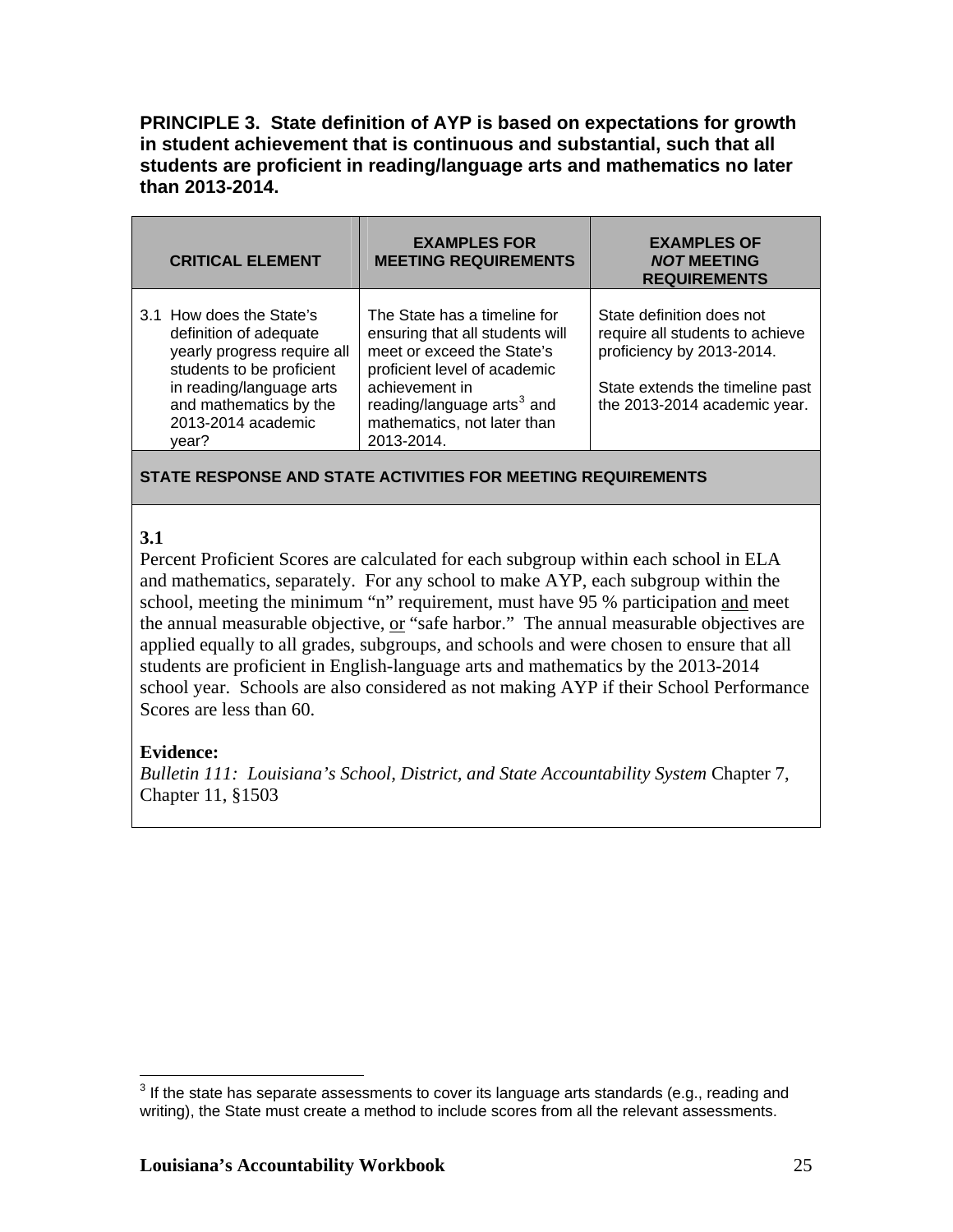| <b>CRITICAL ELEMENT</b>                                                                                                                      | <b>EXAMPLES FOR</b><br><b>MEETING REQUIREMENTS</b>                                                                                                                                                                                                                                                                                                                                                                                                                                                                                                                                                                                                                                                                                                                                                                                                                                                                                                                                                                 | <b>EXAMPLES OF</b><br><b>NOT MEETING</b><br><b>REQUIREMENTS</b>                                         |
|----------------------------------------------------------------------------------------------------------------------------------------------|--------------------------------------------------------------------------------------------------------------------------------------------------------------------------------------------------------------------------------------------------------------------------------------------------------------------------------------------------------------------------------------------------------------------------------------------------------------------------------------------------------------------------------------------------------------------------------------------------------------------------------------------------------------------------------------------------------------------------------------------------------------------------------------------------------------------------------------------------------------------------------------------------------------------------------------------------------------------------------------------------------------------|---------------------------------------------------------------------------------------------------------|
| 3.2 How does the State<br><b>Accountability System</b><br>determine whether each<br>student subgroup, public<br>school and LEA makes<br>AYP? | For a public school and LEA to<br>make adequate yearly<br>progress, each student<br>subgroup must meet or exceed<br>the State annual measurable<br>objectives, each student<br>subgroup must have at least a<br>95% participation rate in the<br>statewide assessments, and<br>the school must meet the<br>State's requirement for other<br>academic indicators.<br>However, if in any particular<br>year the student subgroup<br>does not meet those annual<br>measurable objectives, the<br>public school or LEA may be<br>considered to have made AYP,<br>if the percentage of students in<br>that group who did not meet or<br>exceed the proficient level of<br>academic achievement on the<br>State assessments for that<br>year decreased by 10% of that<br>percentage from the preceding<br>public school year; that group<br>made progress on one or more<br>of the State's academic<br>indicators; and that group had<br>at least 95% participation rate<br>on the statewide assessment.<br>See page 24. | State uses different method for<br>calculating how public schools<br>and LEAs make AYP.<br>See page 24. |
|                                                                                                                                              | STATE RESPONSE AND STATE ACTIVITIES FOR MEETING REQUIREMENTS                                                                                                                                                                                                                                                                                                                                                                                                                                                                                                                                                                                                                                                                                                                                                                                                                                                                                                                                                       |                                                                                                         |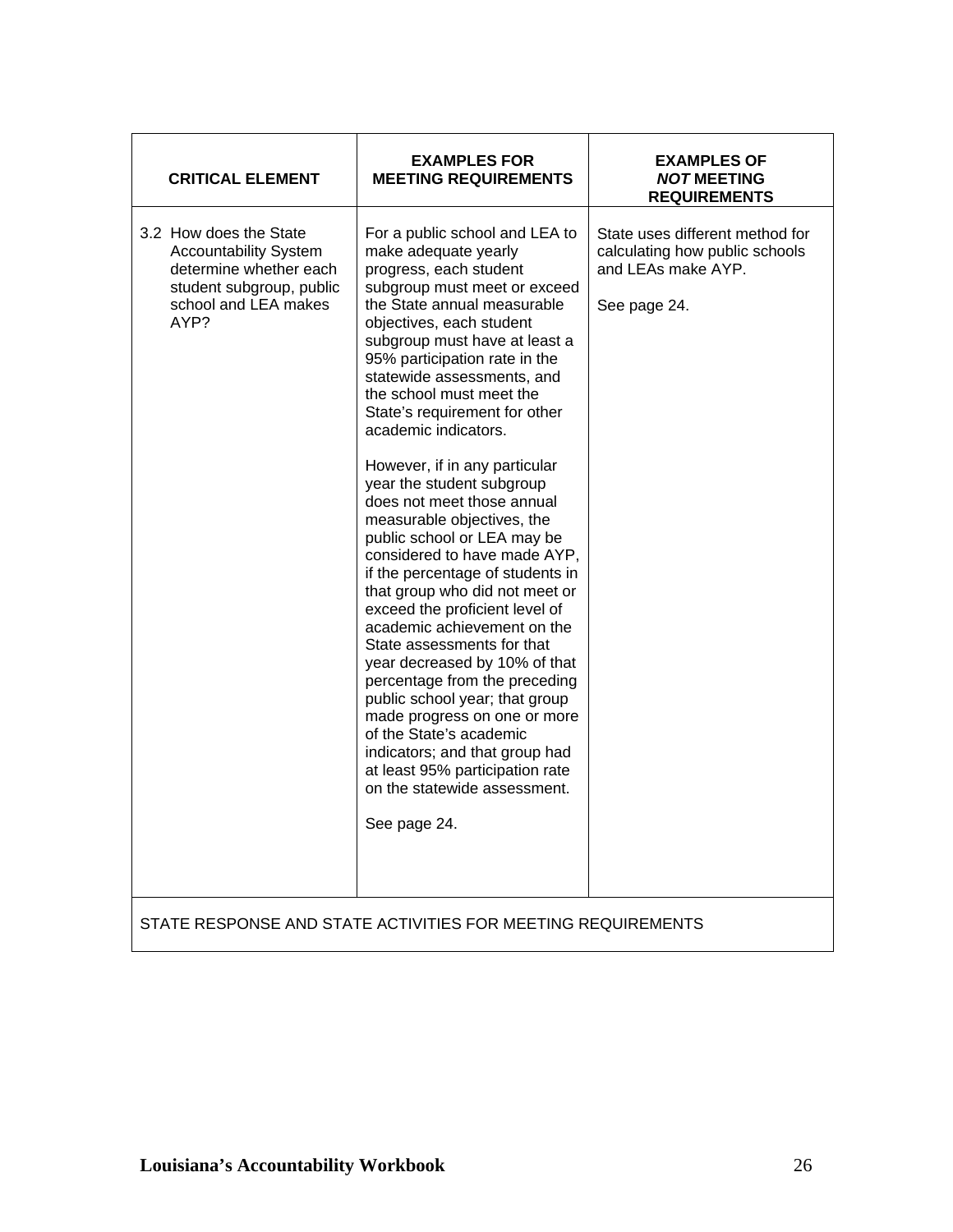# **3.2**

Louisiana's Accountability System incorporated the recommendations from U.S. Ed in 2002/03.

Louisiana's revised plan for determining AYP is a three-tiered Accountability System. Schools are judged on subgroup performance.

- The baseline is the percent proficient in English-language arts and mathematics at the  $20<sup>th</sup>$  percentile school, using the 2002 CRT test scores in ELA and mathematics for grades 4, 8, and 10.
- For each school, Louisiana measures the percent proficient in each subject for each subgroup – whole school, major racial/ethnic groups, economically disadvantaged, students with disabilities, and limited English proficient students.
- 2002-03 was year one of judging AYP by subgroup
- Each subgroup must meet the Annual Measurable Objectives and Incremental Goals to ensure that all students are proficient by 2013-2014.
- Any subgroup failing AYP in the same subject for two consecutive years will result in a school having to offer choice. (e.g. Hispanic in mathematics in year one and Poverty in mathematics in year two – school has a flag for failing AYP for two consecutive years and, therefore, must offer choice)
- A district (LEA) is identified for improvement only when all three grade clusters fail AYP in the same subject for two consecutive years.

Identifying LEAs for improvement

| Year 1     |         |      |      |      |
|------------|---------|------|------|------|
|            | Reading |      | Math |      |
|            | Pass    | Fail | Pass | Fail |
| Elementary |         | X    | X    |      |
| Middle     |         | X    | X    |      |
| High       |         | X    | X    |      |
|            |         |      |      |      |
|            |         |      |      |      |
|            | Year 2  |      |      |      |
|            | Reading |      | Math |      |
|            | Pass    | Fail | Pass | Fail |
| Elementary |         | X    | X    |      |
| Middle     |         | X    | X    |      |
| High       |         | X    | X    |      |

| Year 1     |         |      |      |      |
|------------|---------|------|------|------|
|            | Reading |      | Math |      |
|            | Pass    | Fail | Pass | Fail |
| Elementary |         | X    | X    |      |
| Middle     |         | X    | X    |      |
| High       | X       |      | X    |      |
|            |         |      |      |      |
|            |         |      |      |      |
|            | Year 2  |      |      |      |
|            | Reading |      | Math |      |
|            | Pass    | Fail | Pass | Fail |
| Elementary |         | X    | X    |      |
| Middle     |         | X    | X    |      |
| High       |         | X    | X    |      |

A subgroup makes AYP if:

- 95 % of the students within the subgroup participated in the assessments, and the subgroup percent proficient rate is at/or above the annual measurable objective; OR
- if 95 % of the students within the subgroup participated in the assessments, and it meets the Safe-Harbor requirements:
- the percentage of non-proficient students within the subgroup reduced by at least 10% of previous year's value

AND

- the subgroup improved or met the criterion on the additional academic indicator, attendance rate for elementary and middle schools and graduation rate for high schools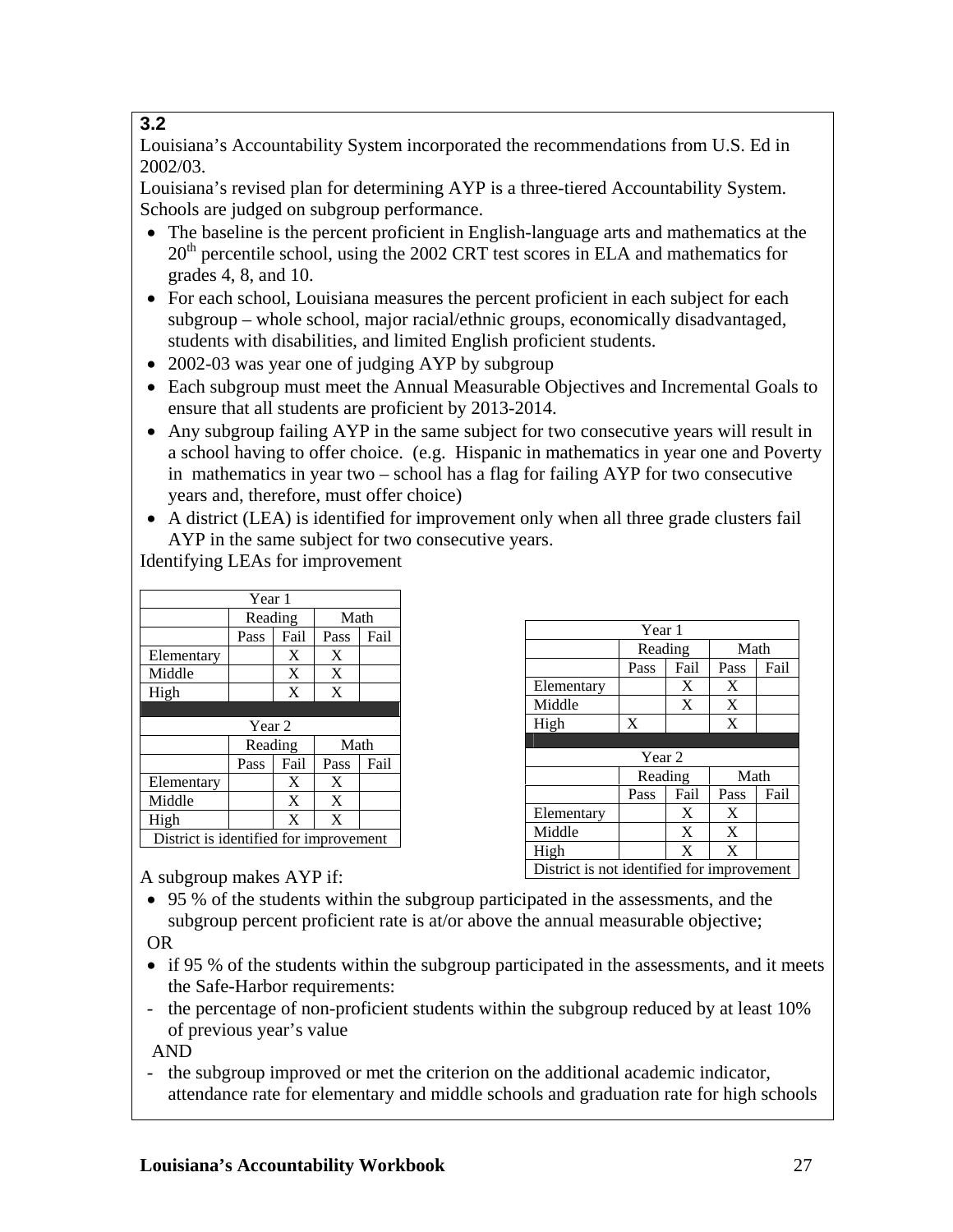# **3.2 (cont.)**

Louisiana applies a 99% confidence interval to the calculations for AYP determinations of percent proficient, reduction of non-proficient students, and status attendance (graduation) rate to ensure high levels of reliability. Louisiana does not apply a confidence interval to improvement of attendance or graduation rate.

Schools are also judged on the School Performance Score Component using LA's school accountability model.

- Judgments are made annually.
- Schools fail to make AYP if they are identified, by the State, as Academically Unacceptable Schools.

Schools enter School Improvement if they fail in the same subject for 2 consecutive years to make AYP in the Subgroup Component analysis (any subgroup) or immediately upon being determined to fail the School Performance Score Component.

Due to the hurricanes of 2005 and only in 2006 (unless similar disasters occur in subsequent years), and for the Subgroup Component, students that were displaced by the hurricanes, that were enrolled for a Full Academic Year in one school, and that were entered into the Student Information System as Displaced Students will be placed in a single Displaced Students Subgroup. These Displaced Students will not hold membership in any other subgroup. Louisiana will submit the Displaced Student Subgroup results to the U.S. Department of Education at least 10 days prior to the planned release of scores on Oct. 20, 2006. Because the Displaced Student Subgroup did not exist in 2005, and because our AAI data lags by 1 year, there will not be sufficient data to determine that this subgroup failed AYP. We will know if they failed to meet the AMO, but we won't be able to determine they failed Safe Harbor. Any school or LEA that tests fewer than 95% of these students will fail Subgroup AYP.

Louisiana will report school, LEA, and state participation rates and proficiency rates for these displaced students on our web-based reports. No AAI data will be available in 2006 due to a 1 year lag, but the AAI data collected on this subgroup during 2005-06 will be included in the AAI calculations in 2007 in all applicable subgroups and according to policy governing cohort membership.

For the SPS Component, the State will perform dual calculations in 2006 – 1 applying normal policy and 1 with displaced students excluded. The lower of the two scores will be used to evaluate performance unless the higher prevents a school from being classified as Academically Unacceptable. Attendance and graduation data from the displaced students will be included in the SPS Component in 2007.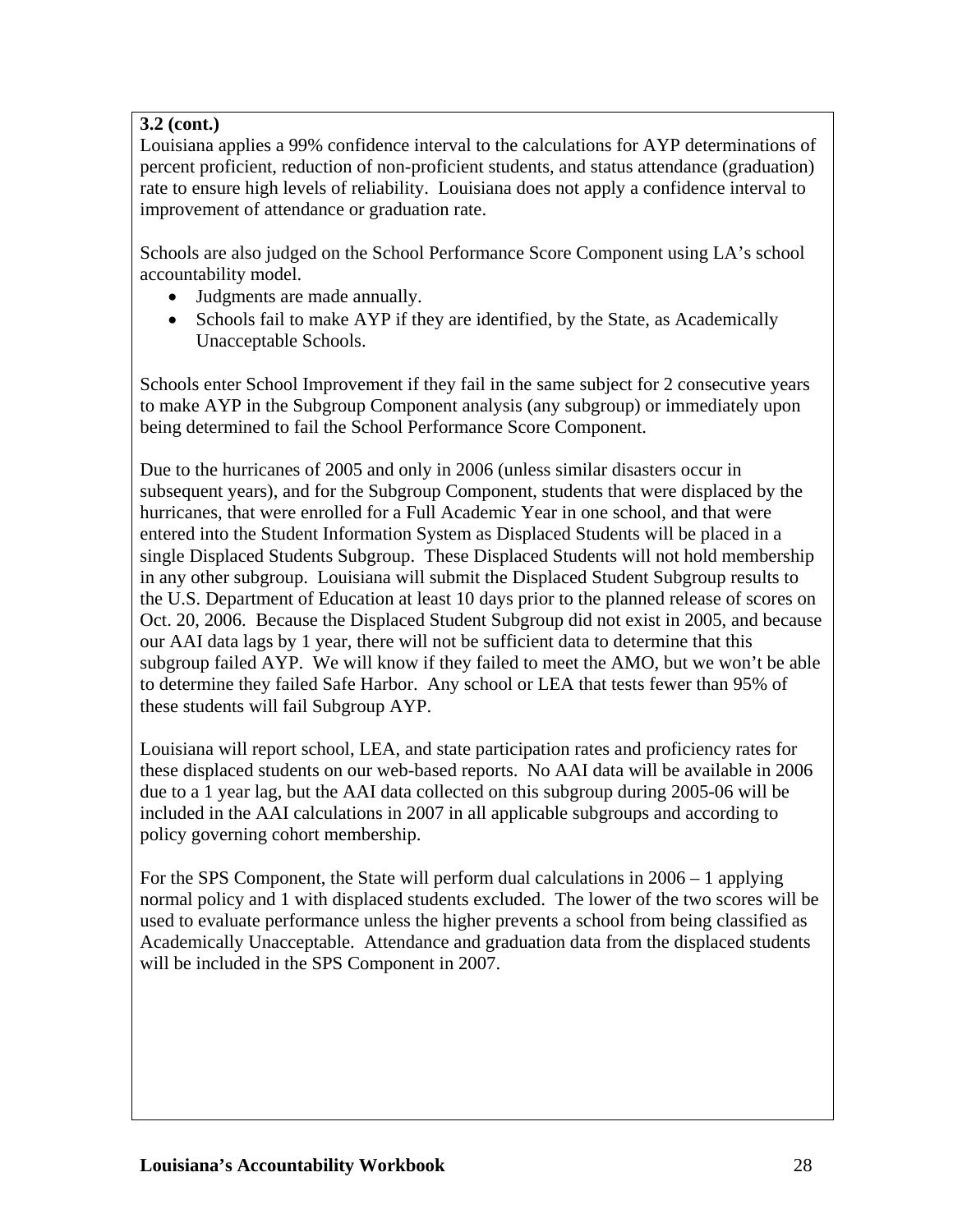# **LOUISIANA'S 3-TIERED ACCOUNTABILITY SYSTEM**

Each Subgroup in each subject is subjected to Tiers 1 and 2

#### **Tier 1 – AMO**

1. Does the subgroup have 10 members? Yes – Proceed to step 2 No – **Subgroup passes AYP** 

2. Does the subgroup have 40 members?  $Yes - Proceed to step 3$  No – Advance to step 4

3. Did 95% of the subgroup participate in testing? Yes – Proceed to step 4 No – **Subgroup fails AYP** 

4. Did the subgroup meet the AMO? Yes – **Subgroup passes AYP** No – Proceed to Tier 2

#### **Tier 2 – Safe Harbor**

- 5. Did the subgroup reduce the non-proficient students by 10% since the previous year? Yes – Proceed to step 6 No – **Subgroup fails AYP** 
	- 6. Did the subgroup meet the AAI standard (attendance or graduation rate)? Yes – **Subgroup passes AYP** No – Proceed to step 7
	- 7. Did the subgroup improve by at least 0.1% on the AAI from the previous year? Yes – **Subgroup passes AYP**  $\qquad \qquad$  No – **Subgroup fails AYP**

8. Has any subgroup failed AYP? Yes – **SCHOOL FAILS AYP** No – Proceed to step 9

**Whole School AAI**  9. Did the school meet the AAI standard?

Yes – **SCHOOL PASSES SUBGROUP AYP** No – Proceed to step 10

10. Did the school improve by at least 0.1% on the AAI from the previous year? Yes – **SCHOOL PASSES SUBGROUP AYP (Proceed to Tier 3)**  No – **SCHOOL FAILS AYP** 

**Tier 3 – School Performance Score Component**  11. Is the school's School Performance Score below 60.0? Yes – **SCHOOL FAILS AYP** No – Proceed to step 12

12. Did the school make its required growth? Yes – **SCHOOL PASSES SPS AYP** (evaluate for reward eligibility) No – **SCHOOL ENTERS ACADEMIC ASSISTANCE**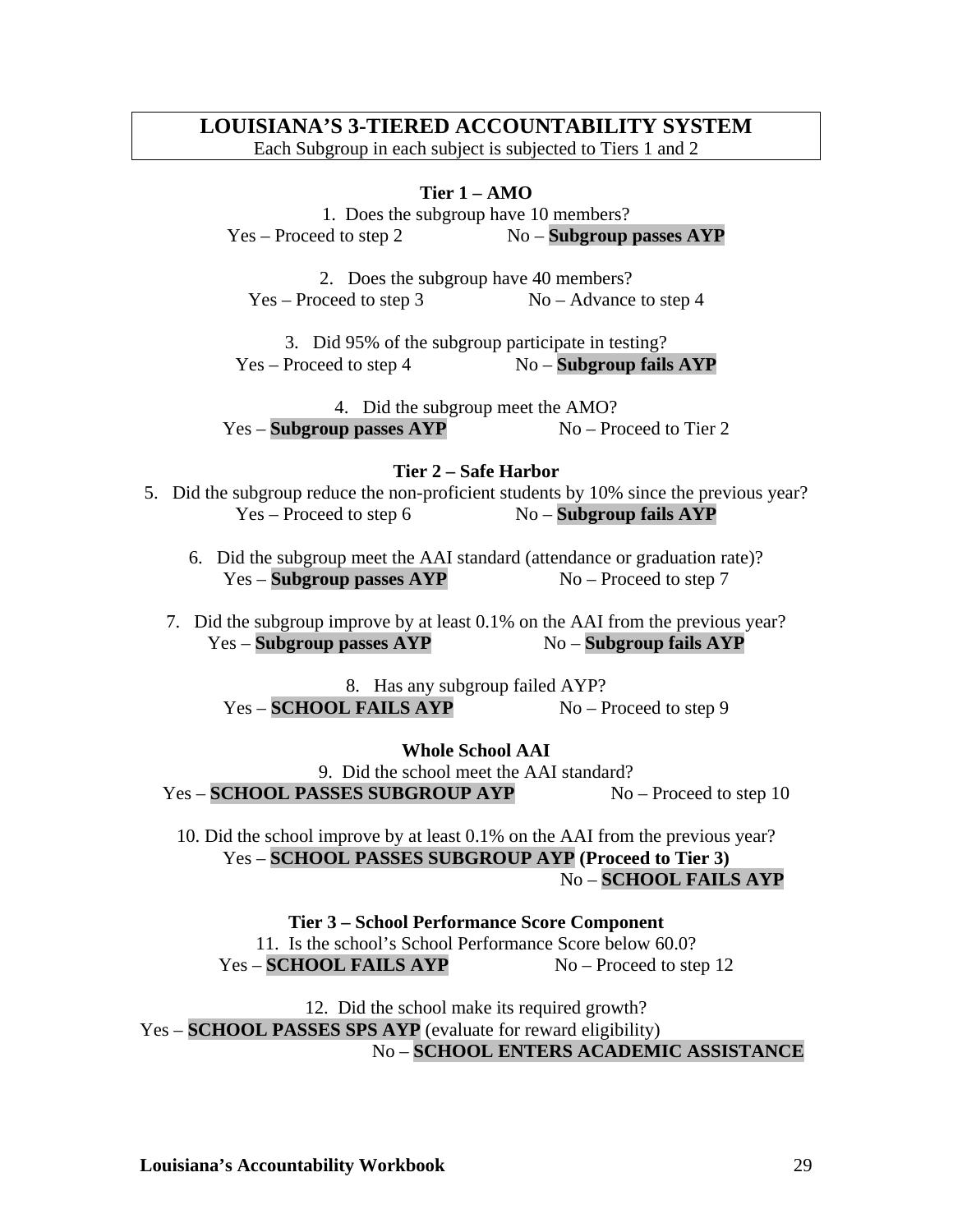| STATE RESPONSE AND STATE ACTIVITIES FOR MEETING REQUIREMENTS                                                                                                                                                                                                                                                                                                                                                                                                                                                                                                            |
|-------------------------------------------------------------------------------------------------------------------------------------------------------------------------------------------------------------------------------------------------------------------------------------------------------------------------------------------------------------------------------------------------------------------------------------------------------------------------------------------------------------------------------------------------------------------------|
| $3.2$ (cont.)<br><b>School Name:</b>                                                                                                                                                                                                                                                                                                                                                                                                                                                                                                                                    |
| <b>School Group Evaluated</b>                                                                                                                                                                                                                                                                                                                                                                                                                                                                                                                                           |
| <b>Flagged</b><br>(Current Year)                                                                                                                                                                                                                                                                                                                                                                                                                                                                                                                                        |
| <b>Flagged</b><br>(Previous Year)                                                                                                                                                                                                                                                                                                                                                                                                                                                                                                                                       |
| Whole School - ELA<br>American/Alaskan Native - ELA<br>$\text{Asian} - \text{ELA}$<br>African American - ELA<br>Hispanic - ELA<br>White $-ELA$<br>Economically Disadvantaged - ELA<br><b>Students With Disabilities - ELA</b><br>Limited English Proficient – ELA<br>Whole School - Math<br>American/Alaskan Native - Math<br>Asian - Math<br>African American - Math<br>Hispanic - Math<br>White - Math<br>Economically Disadvantaged - Math<br><b>Students With Disabilities - Math</b><br>Limited English Proficient – Math<br><b>Total Times Flagged - Subgroup</b> |
|                                                                                                                                                                                                                                                                                                                                                                                                                                                                                                                                                                         |
| District Name<br><b>School Name</b><br><b>Subgroup AYP</b><br><b>Total School Unacceptable</b><br><b>Total School Improvement</b>                                                                                                                                                                                                                                                                                                                                                                                                                                       |

**School Label**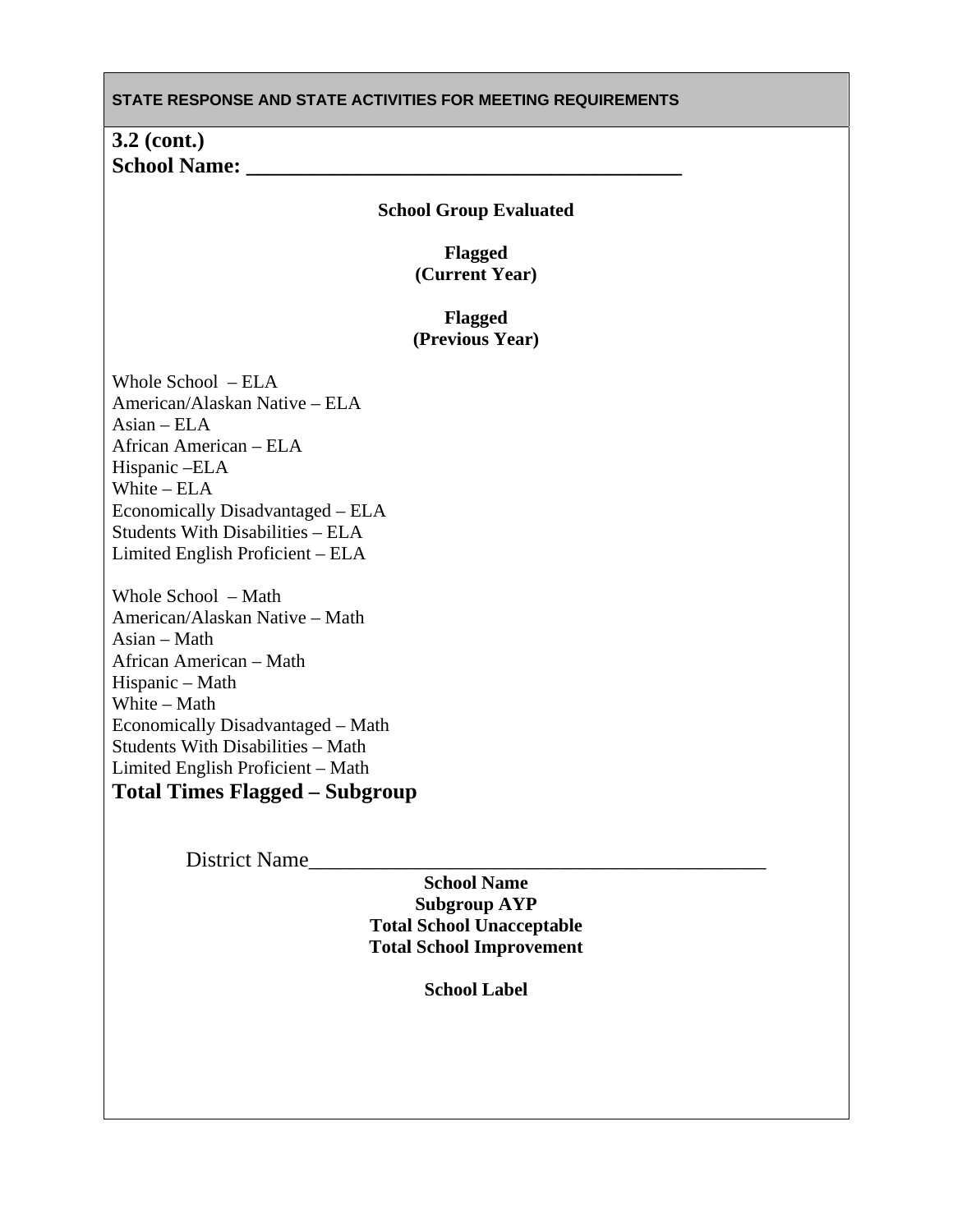| <b>CRITICAL ELEMENT</b>                                                                           | <b>EXAMPLES FOR</b><br><b>MEETING REQUIREMENTS</b>                                                                                                                                                                                                                                                                                                                                                                                                                                    | <b>EXAMPLES OF</b><br><b>NOT MEETING</b><br><b>REQUIREMENTS</b>                                                         |
|---------------------------------------------------------------------------------------------------|---------------------------------------------------------------------------------------------------------------------------------------------------------------------------------------------------------------------------------------------------------------------------------------------------------------------------------------------------------------------------------------------------------------------------------------------------------------------------------------|-------------------------------------------------------------------------------------------------------------------------|
| 3.2a What is the State's starting<br>point for calculating<br><b>Adequate Yearly</b><br>Progress? | Using data from the 2001-2002<br>school year, the State<br>established separate starting<br>points in reading/language arts<br>and mathematics for measuring<br>the percentage of students<br>meeting or exceeding the State's<br>proficient level of academic<br>achievement.                                                                                                                                                                                                        | The State Accountability System<br>uses a different method for<br>calculating the starting point (or<br>baseline data). |
|                                                                                                   | Each starting point is based, at a<br>minimum, on the higher of the<br>following percentages of students<br>at the proficient level: (1) the<br>percentage in the State of<br>proficient students in the lowest-<br>achieving student subgroup; or,<br>(2) the percentage of proficient<br>students in a public school at the<br>20 <sup>th</sup> percentile of the State's total<br>enrollment among all schools<br>ranked by the percentage of<br>students at the proficient level. |                                                                                                                         |
|                                                                                                   | A State may use these<br>procedures to establish separate<br>starting points by grade span;<br>however, the starting point must<br>be the same for all like schools<br>(e.g., one same starting point for<br>all elementary schools, one same<br>starting point for all middle<br>schools).                                                                                                                                                                                           |                                                                                                                         |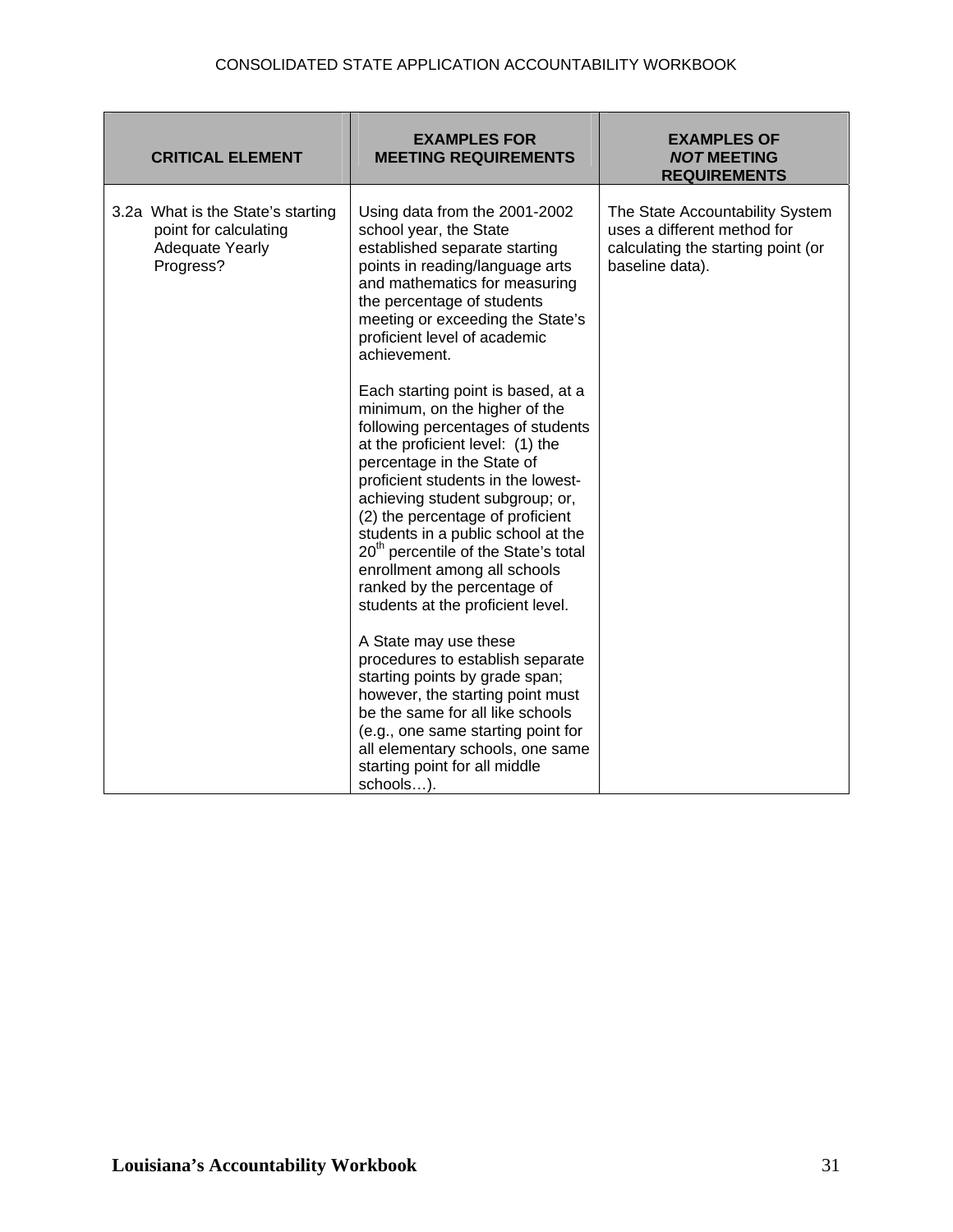#### **3.2a Subgroup Starting Points and Intermediate Goals:**

Louisiana has identified two starting points for calculating subgroup AYP. There is one starting point for each of the assessments, ELA and mathematics, and they are applied equally to all public schools within the state. Each baseline is the Percent Proficiency Score of the school building that enrolls the student at the  $20<sup>th</sup>$  percentile of Louisiana's total enrollment, which was higher than the lowest performing subgroup. The Percent Proficiency Score was calculated based on the assessment data for Spring 2002.

#### **Subgroup Timeline: 1 Grade Span (Including all grade-levels tested) generating two starting points, with 6 Incremental Goals**

|                     | <b>Objectives/Goals</b> |                    |  |
|---------------------|-------------------------|--------------------|--|
| <b>School Years</b> | <b>ELA</b>              | <b>Mathematics</b> |  |
| $2002 - 04$         | 36.9                    | 30.1               |  |
| $2005 - 07$         | 47.4                    | 41.8               |  |
| $2008 - 10$         | 57.9                    | 53.5               |  |
| 2011                | 68.4                    | 65.2               |  |
| 2012                | 78.9                    | 76.9               |  |
| 2013                | 89.4                    | 88.6               |  |
| 2014                | 100%                    |                    |  |

• One starting point and one goal for each subject applied to every public school

Total School Growth Component:

Each school receives an annual growth target, which is the amount of growth needed to make LA's 2014 goal, or 2 points, whichever is greater.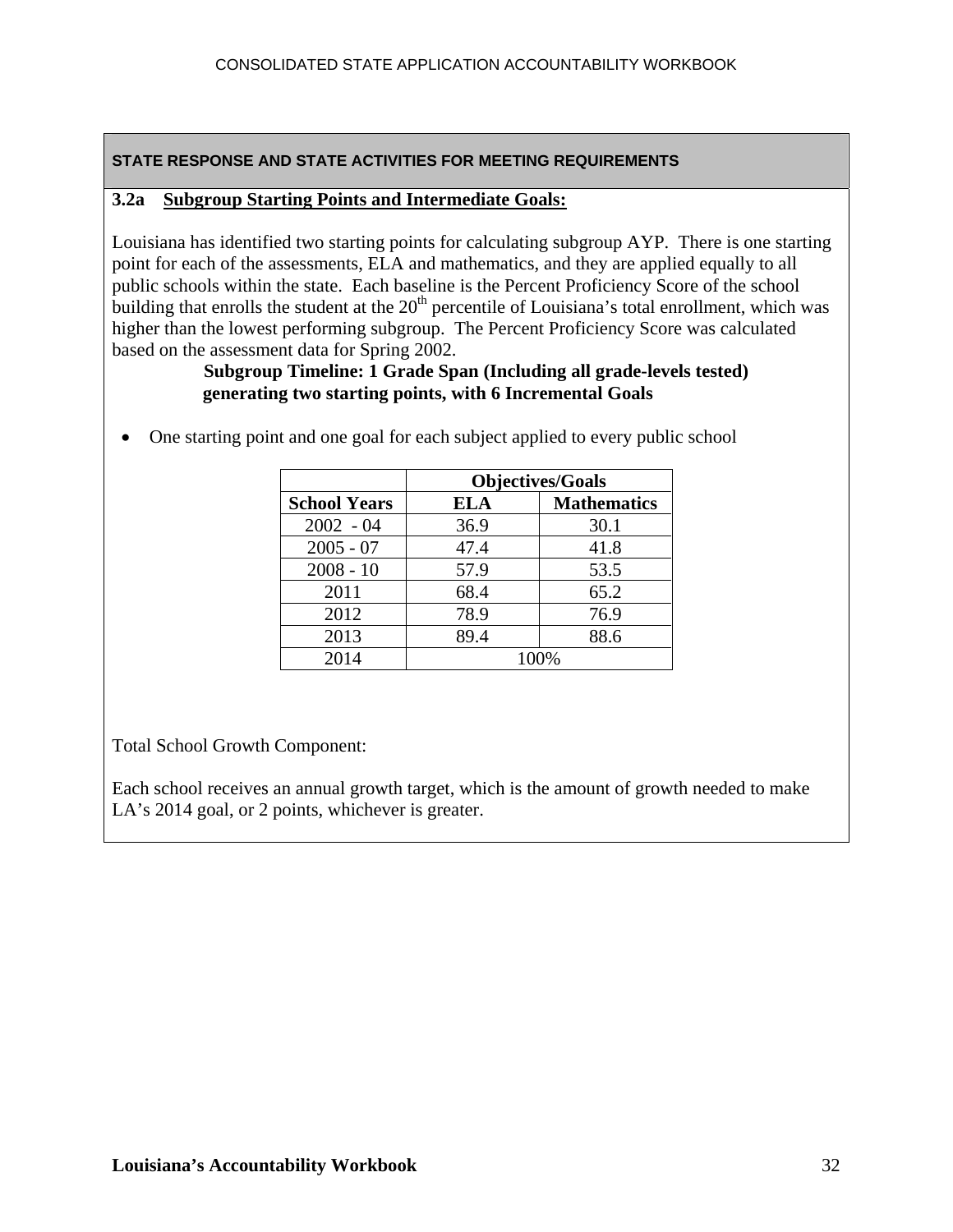| <b>CRITICAL ELEMENT</b>                                                                                   | <b>EXAMPLES FOR</b><br><b>MEETING REQUIREMENTS</b>                                                                                                                                                                                                                                                                                                                                                                                                                                                                                                                                                                                      | <b>EXAMPLES OF</b><br><b>NOT MEETING</b><br><b>REQUIREMENTS</b>                                                                                                                                    |
|-----------------------------------------------------------------------------------------------------------|-----------------------------------------------------------------------------------------------------------------------------------------------------------------------------------------------------------------------------------------------------------------------------------------------------------------------------------------------------------------------------------------------------------------------------------------------------------------------------------------------------------------------------------------------------------------------------------------------------------------------------------------|----------------------------------------------------------------------------------------------------------------------------------------------------------------------------------------------------|
| 3.2b What are the State's annual<br>measurable objectives for<br>determining adequate yearly<br>progress? | State has annual measurable<br>objectives that are consistent<br>with a state's intermediate goals<br>and that identify for each year a<br>minimum percentage of students<br>who must meet or exceed the<br>proficient level of academic<br>achievement on the State's<br>academic assessments.<br>The State's annual measurable<br>objectives ensure that all<br>students meet or exceed the<br>State's proficient level of<br>academic achievement within the<br>timeline.<br>The State's annual measurable<br>objectives are the same<br>throughout the State for each<br>public school, each LEA, and<br>each subgroup of students. | The State Accountability System<br>uses another method for<br>calculating annual measurable<br>objectives.<br>The State Accountability System<br>does not include annual<br>measurable objectives. |
| $\sim$ $\sim$                                                                                             | STATE RESPONSE AND STATE ACTIVITIES FOR MEETING REQUIREMENTS                                                                                                                                                                                                                                                                                                                                                                                                                                                                                                                                                                            |                                                                                                                                                                                                    |

See 3.2a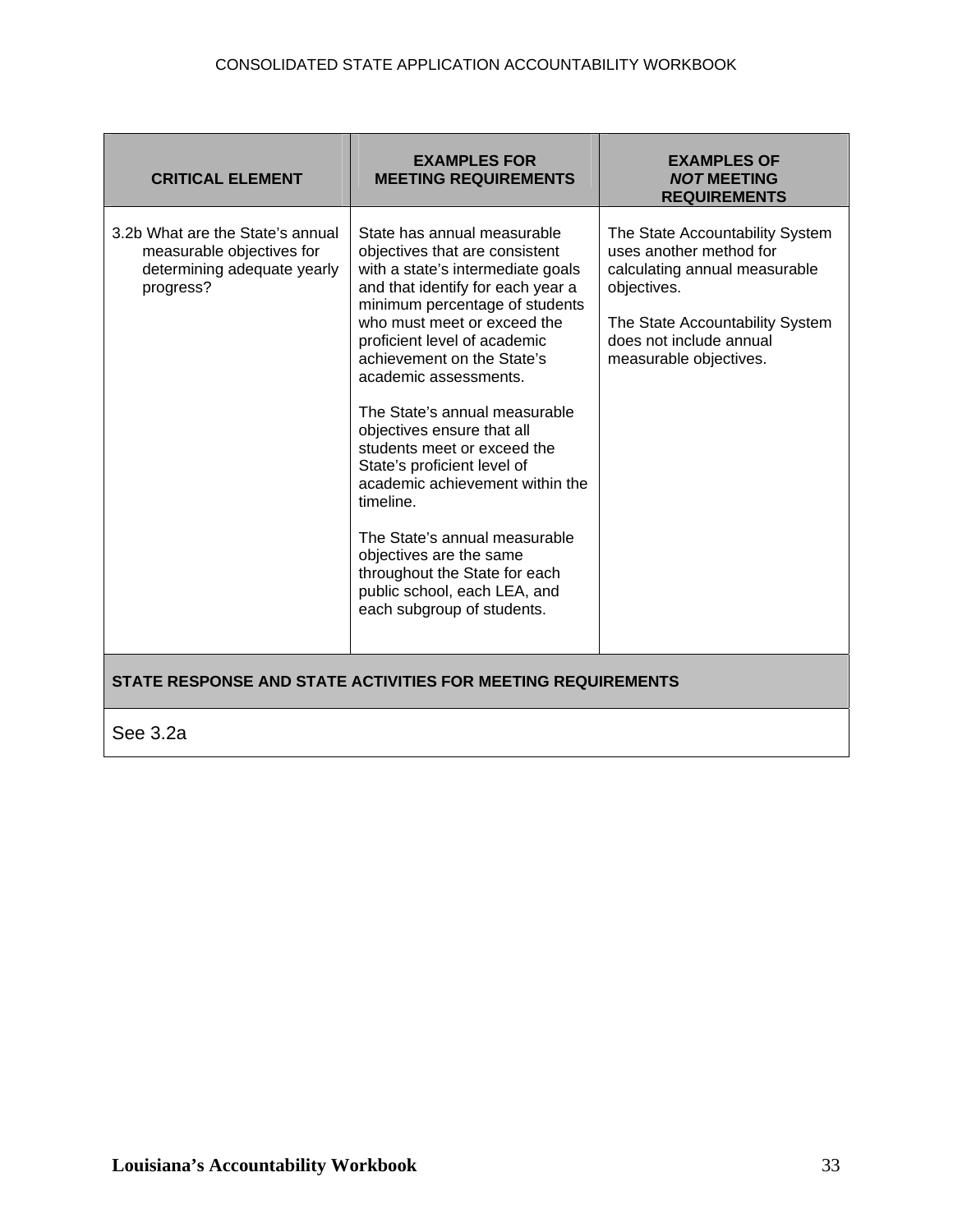#### CONSOLIDATED STATE APPLICATION ACCOUNTABILITY WORKBOOK

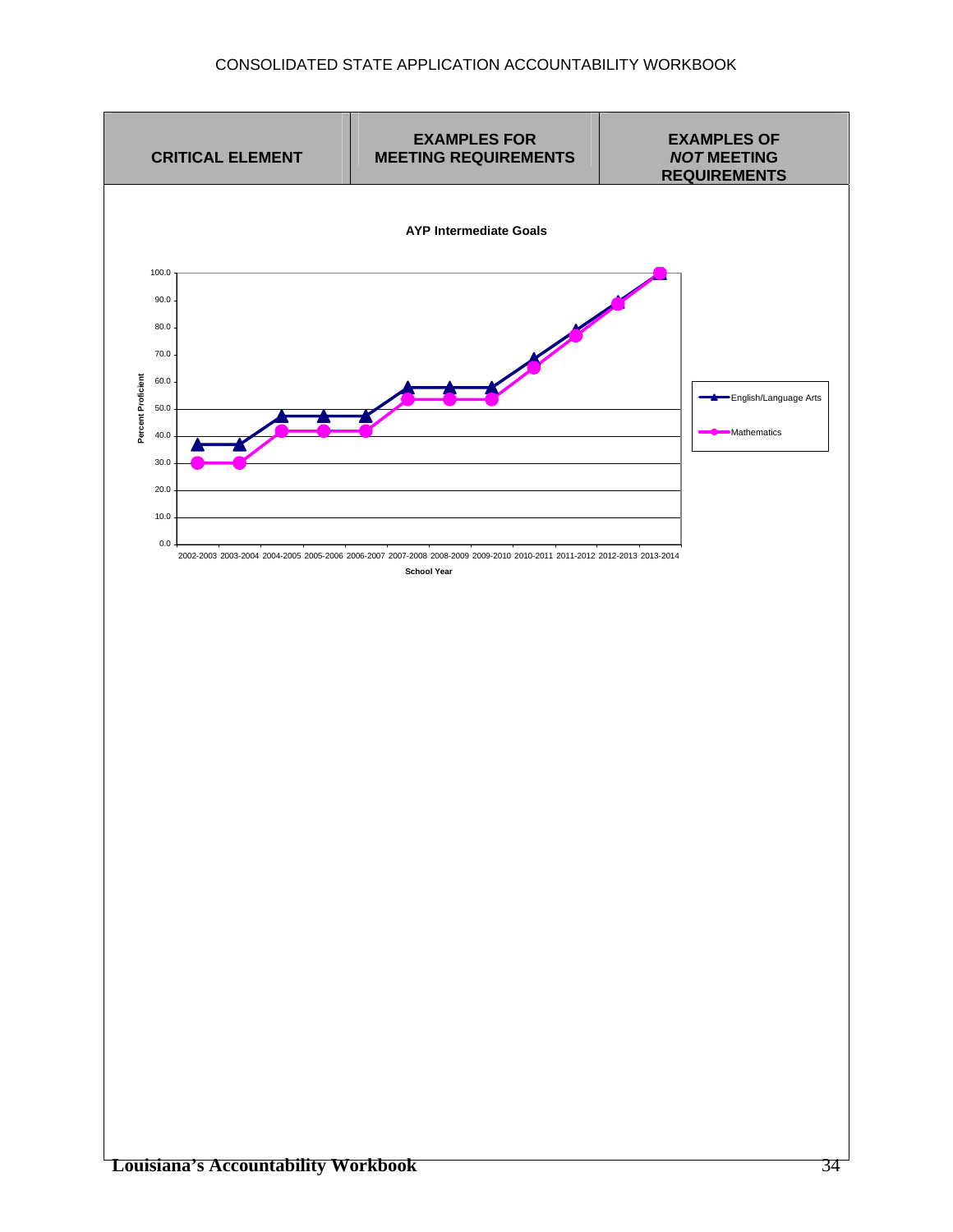| <b>CRITICAL ELEMENT</b>                                                                              | <b>EXAMPLES FOR</b><br><b>MEETING REQUIREMENTS</b>                                                                                                                                                                                                                                                                    | <b>EXAMPLES OF</b><br><b>NOT MEETING</b><br><b>REQUIREMENTS</b>                                                                                                            |  |
|------------------------------------------------------------------------------------------------------|-----------------------------------------------------------------------------------------------------------------------------------------------------------------------------------------------------------------------------------------------------------------------------------------------------------------------|----------------------------------------------------------------------------------------------------------------------------------------------------------------------------|--|
| 3.2c What are the State's<br>intermediate goals for<br>determining adequate<br>yearly progress?      | State has established<br>intermediate goals that increase<br>in equal increments over the<br>period covered by the State<br>timeline.<br>• The first incremental<br>increase takes effect not<br>later than the 2004-2005<br>academic year.<br>• Each following incremental<br>increase occurs within<br>three years. | The State uses another method<br>for calculating intermediate goals.<br>The State does not include<br>intermediate goals in its definition<br>of adequate yearly progress. |  |
| STATE RESPONSE AND STATE ACTIVITIES FOR MEETING REQUIREMENTS                                         |                                                                                                                                                                                                                                                                                                                       |                                                                                                                                                                            |  |
| 3.2 c See 3.2 a and 3.2 b                                                                            |                                                                                                                                                                                                                                                                                                                       |                                                                                                                                                                            |  |
| <b>Evidence:</b><br>Bulletin 111: Louisiana's School, District, and State Accountability System §705 |                                                                                                                                                                                                                                                                                                                       |                                                                                                                                                                            |  |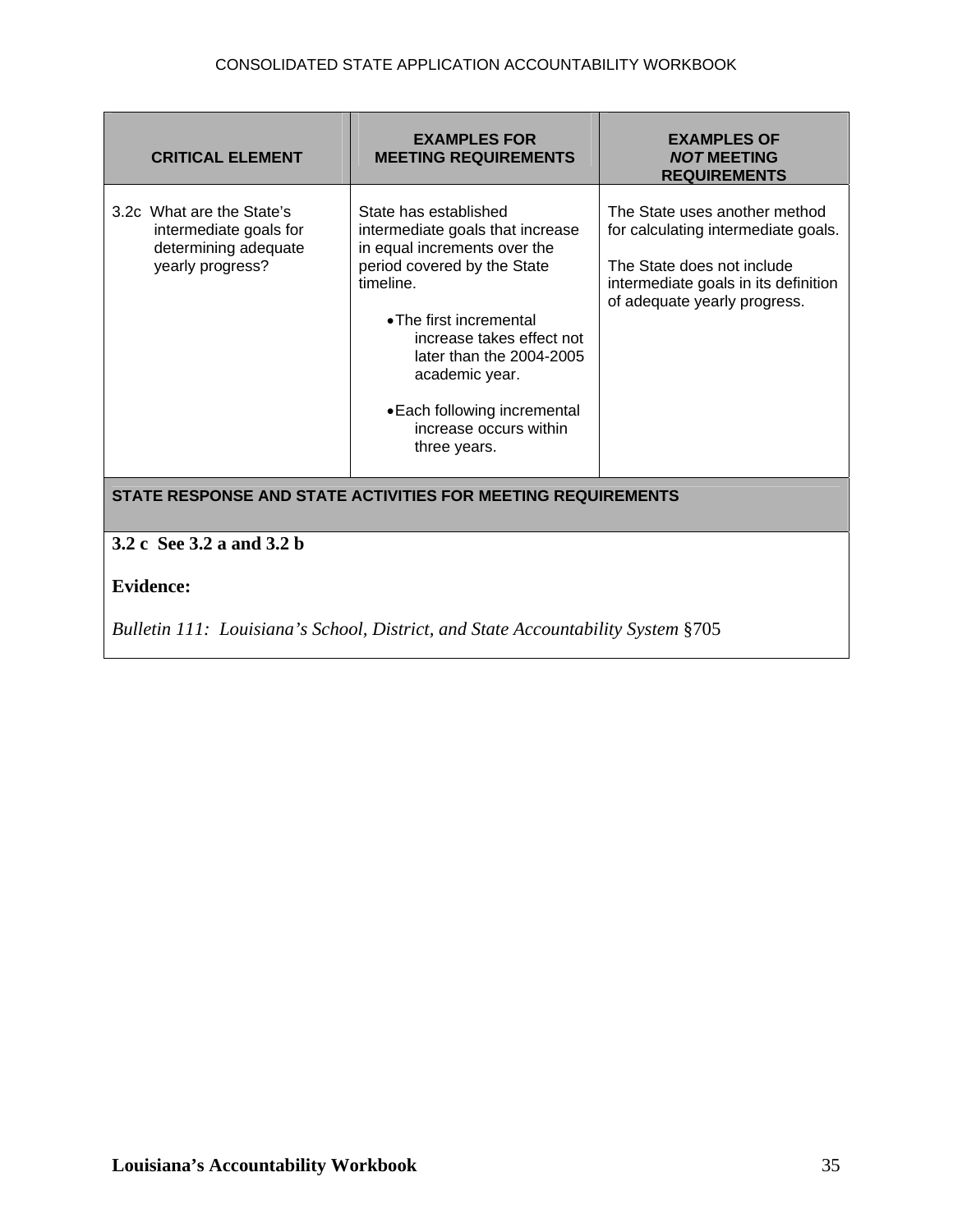## <span id="page-35-0"></span>**PRINCIPLE 4. State makes annual decisions about the achievement of all public schools and LEAs.**

| <b>CRITICAL ELEMENT</b>                                                                                                                                      | <b>EXAMPLES FOR</b><br><b>MEETING REQUIREMENTS</b>                                 | <b>EXAMPLES OF</b><br><b>NOT MEETING</b><br><b>REQUIREMENTS</b>     |
|--------------------------------------------------------------------------------------------------------------------------------------------------------------|------------------------------------------------------------------------------------|---------------------------------------------------------------------|
| 4.1 How does the State<br><b>Accountability System</b><br>make an annual<br>determination of whether<br>each public school and LEA<br>in the State made AYP? | AYP decisions for each public<br>school and LEA are made<br>annually. <sup>4</sup> | AYP decisions for public schools<br>and LEAs are not made annually. |

#### **STATE RESPONSE AND STATE ACTIVITIES FOR MEETING REQUIREMENTS**

#### **4.1**

Annual determinations for each public school and LEA are made for Subgroup AYP and the School Performance Score Component based on the Spring assessment data, and Districts are notified of preliminary classifications on the first business day in August, with final "verified" classifications being released in early Fall.

For 2006 only, the preliminary release is delayed until Oct. 20 due to the implementation of new tests at grades 3, 5, 6, 7, and 9 – tests administered to comply with NCLB. The standard setting process and the associated statistical tests for validity and reliability create the delay.

For evaluating LEAs on Subgroup AYP, Louisiana will consider three separate grade-clusters; elementary  $(K-5)$ , middle  $(6-8)$ , and high school  $(9-12)$ . An LEA fails Subgroup AYP for a given year if any subgroup within any grade-cluster fails Subgroup AYP.

Evidence:

<sup>————————————————————&</sup>lt;br><sup>4</sup> Decisions may be based upon several years of data and data may be averaged across grades within a public school  $[\S1111(b)(2)(J)].$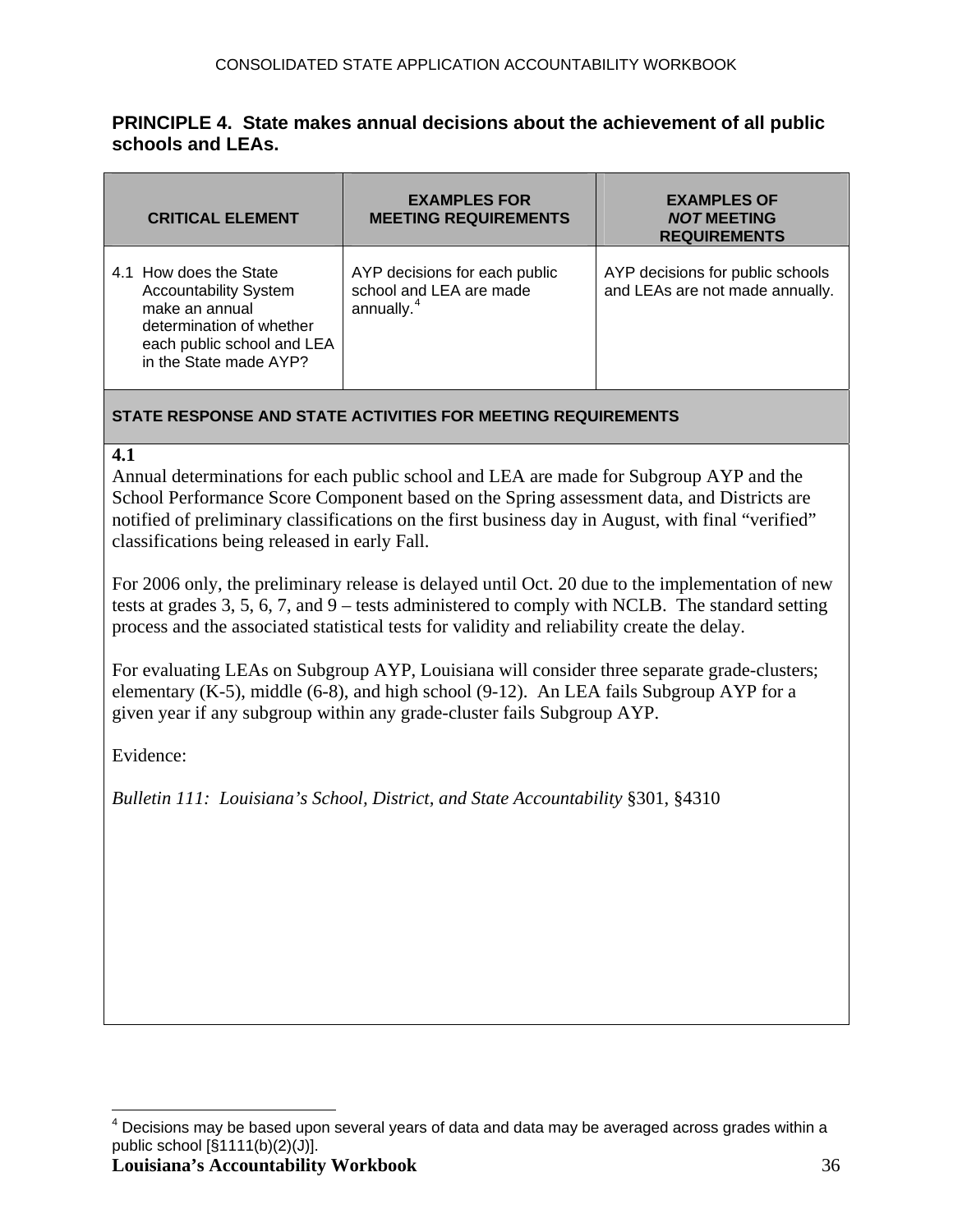## **PRINCIPLE 5. All public schools and LEAs are held accountable for the achievement of individual subgroups.**

| <b>CRITICAL ELEMENT</b>                                                                                      | <b>EXAMPLES FOR</b><br><b>MEETING REQUIREMENTS</b>                                                                                                                                                                                                                                                           | <b>EXAMPLES OF</b><br><b>NOT MEETING REQUIREMENTS</b>                     |
|--------------------------------------------------------------------------------------------------------------|--------------------------------------------------------------------------------------------------------------------------------------------------------------------------------------------------------------------------------------------------------------------------------------------------------------|---------------------------------------------------------------------------|
| 5.1 How does the definition of<br>adequate yearly progress<br>include all the required<br>student subgroups? | Identifies subgroups for defining<br>adequate yearly progress:<br>economically disadvantaged,<br>major racial and ethnic groups,<br>students with disabilities, and<br>students with limited English<br>proficiency.<br>Provides definition and data<br>source of subgroups for adequate<br>yearly progress. | State does not disaggregate data<br>by each required student<br>subgroup. |
|                                                                                                              |                                                                                                                                                                                                                                                                                                              |                                                                           |

#### **STATE RESPONSE AND STATE ACTIVITIES FOR MEETING REQUIREMENTS**

#### **5.1**

Louisiana's Student Information System aligns assessment data with demographic data to make subgroup membership determinations that can be aggregated to any level required. Subgroup membership is established by a student's demographic data during the assessment window. For example, a student would need to be classified as special ed. and have an IEP in effect to be included in the Students with Disabilities Subgroup (to be submitted to state board for policy revision in Sept.).

Percent Proficient Rates are calculated for each subgroup within each school in ELA and mathematics, separately. For any school to make AYP, each subgroup within the school, meeting the minimum "n" requirement, must have 95 % participation and meet the annual measurable objective, or "safe harbor." The annual measurable objectives are applied equally to all grades, subgroups, and schools and were chosen to ensure that all students are proficient in English-language arts and mathematics by the 2013-2014 school year. For any given school, decisions could be based on as many as 9 different subgroups (Whole School, American/Alaskan Native, Asian, African American, Hispanic, White, Economically Disadvantaged, Students with Disabilities, and Limited English Proficient Students) in each subject (ELA and mathematics), resulting in 18 possible analyses for the school at the subgroup level. Louisiana also applies two additional measurements of the School Performance Score Component; Academically Unacceptable and progress toward a Growth Target.

## **Evidence:**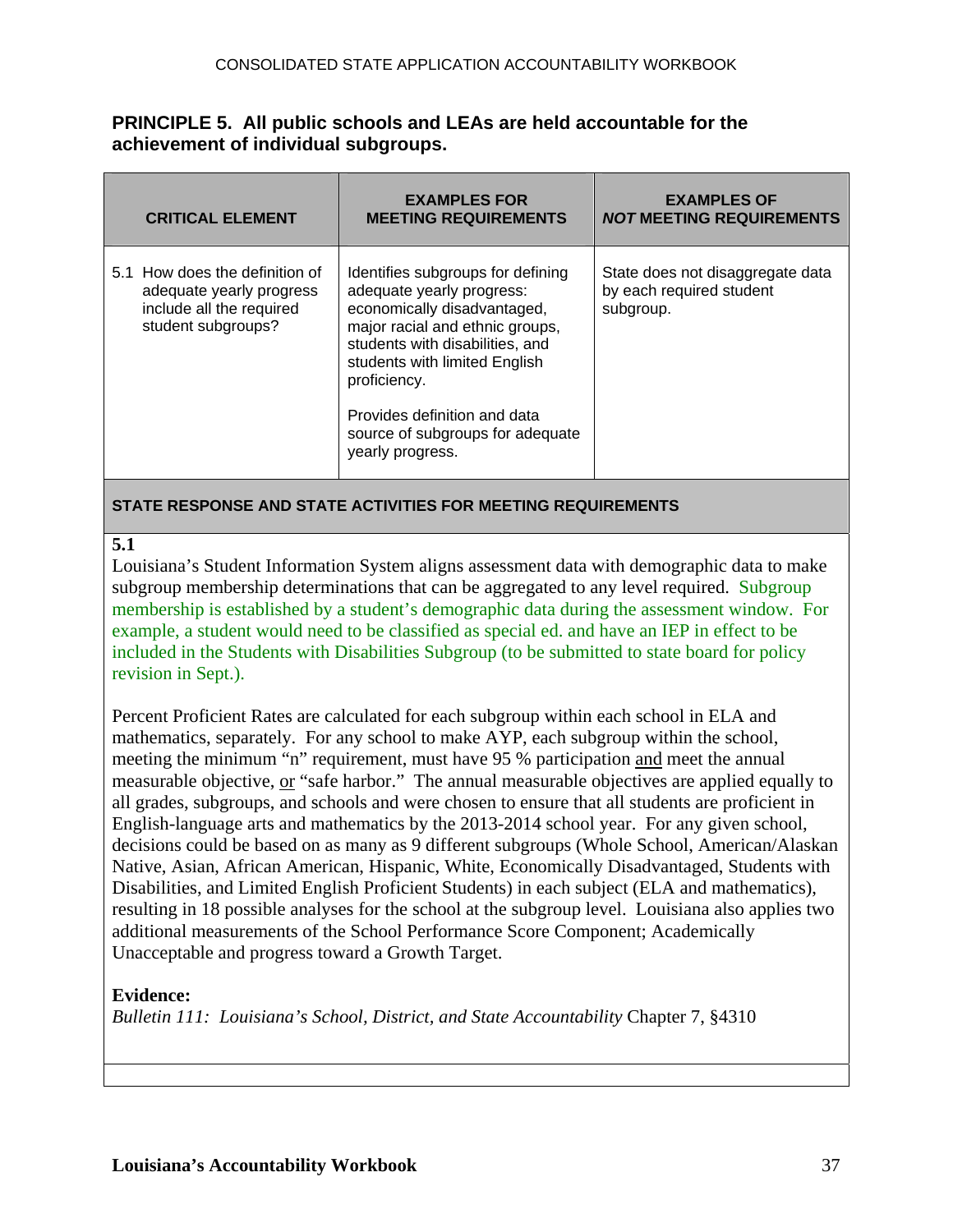| <b>CRITICAL ELEMENT</b>                                                                                                                                        | <b>EXAMPLES FOR</b><br><b>MEETING REQUIREMENTS</b>                                                                                                                                                                                | <b>EXAMPLES OF</b><br><b>NOT MEETING REQUIREMENTS</b>                              |
|----------------------------------------------------------------------------------------------------------------------------------------------------------------|-----------------------------------------------------------------------------------------------------------------------------------------------------------------------------------------------------------------------------------|------------------------------------------------------------------------------------|
| 5.2 How are public schools<br>and LEAs held<br>accountable for the<br>progress of student<br>subgroups in the<br>determination of adequate<br>yearly progress? | Public schools and LEAs are held<br>accountable for student subgroup<br>achievement: economically<br>disadvantaged, major ethnic and<br>racial groups, students with<br>disabilities, and limited English<br>proficient students. | State does not include student<br>subgroups in its State<br>Accountability System. |

#### **5.2**

Percent Proficient Rates are calculated for each subgroup within each school in ELA and mathematics, separately. For any school to make AYP, each subgroup within the school, meeting the minimum "n" requirement, must have 95 % participation and meet the annual measurable objective, or "safe harbor." The annual measurable objectives are applied equally to all grades, subgroups, and schools and were chosen to ensure that all students are proficient in English-language arts and mathematics by the 2013-2014 school year. For any given school, decisions could be based on as many as 9 different subgroups (Whole School, American/Alaskan Native, Asian, African American, Hispanic, White, Economically Disadvantaged, Students with Disabilities, and Limited English Proficient Students) in each subject (ELA and mathematics), resulting in 18 possible analyses for the school at the subgroup level. Louisiana also applies two additional measurements of the School Performance Score Component; Academically Unacceptable and progress toward a Growth Target.

Schools that fail to meet any Subgroup AYP calculation in the same subject for two consecutive years will be required to offer choice as will any school labeled Academically Unacceptable in the SPS Component.

## **Evidence:**

*Bulletin 111: Louisiana's School, District, and State Accountability* Chapter 7, Chapter 15, §4310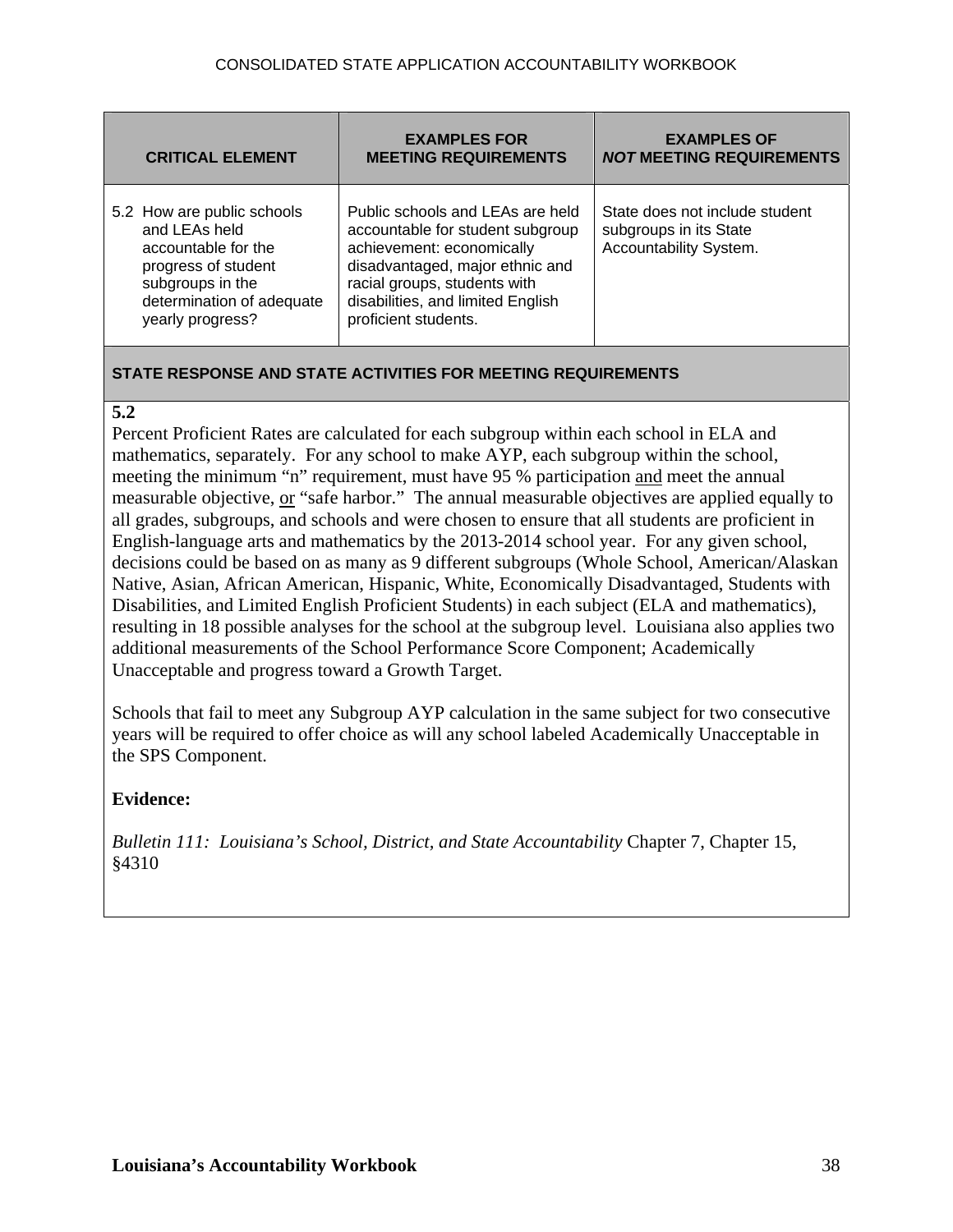| <b>CRITICAL ELEMENT</b>                                                                                         | <b>EXAMPLES FOR</b><br><b>MEETING REQUIREMENTS</b>                                                                                                                                                                                                                                                                                                                         | <b>EXAMPLES OF</b><br><b>NOT MEETING REQUIREMENTS</b>                                                                                                                                                                                                                                        |
|-----------------------------------------------------------------------------------------------------------------|----------------------------------------------------------------------------------------------------------------------------------------------------------------------------------------------------------------------------------------------------------------------------------------------------------------------------------------------------------------------------|----------------------------------------------------------------------------------------------------------------------------------------------------------------------------------------------------------------------------------------------------------------------------------------------|
| 5.3 How are students with<br>disabilities included in the<br>State's definition of<br>adequate yearly progress? | All students with disabilities<br>participate in statewide<br>assessments: general<br>assessments with or without<br>accommodations or an alternate<br>assessment based on grade level<br>standards for the grade in which<br>students are enrolled.<br>State demonstrates that students<br>with disabilities are fully included<br>in the State Accountability<br>System. | The State Accountability System<br>or State policy excludes students<br>with disabilities from participating<br>in the statewide assessments.<br>State cannot demonstrate that<br>alternate assessments measure<br>grade-level standards for the<br>grade in which students are<br>enrolled. |
|                                                                                                                 | STATE RESPONSE AND STATE ACTIVITIES FOR MEETING REQUIREMENTS                                                                                                                                                                                                                                                                                                               |                                                                                                                                                                                                                                                                                              |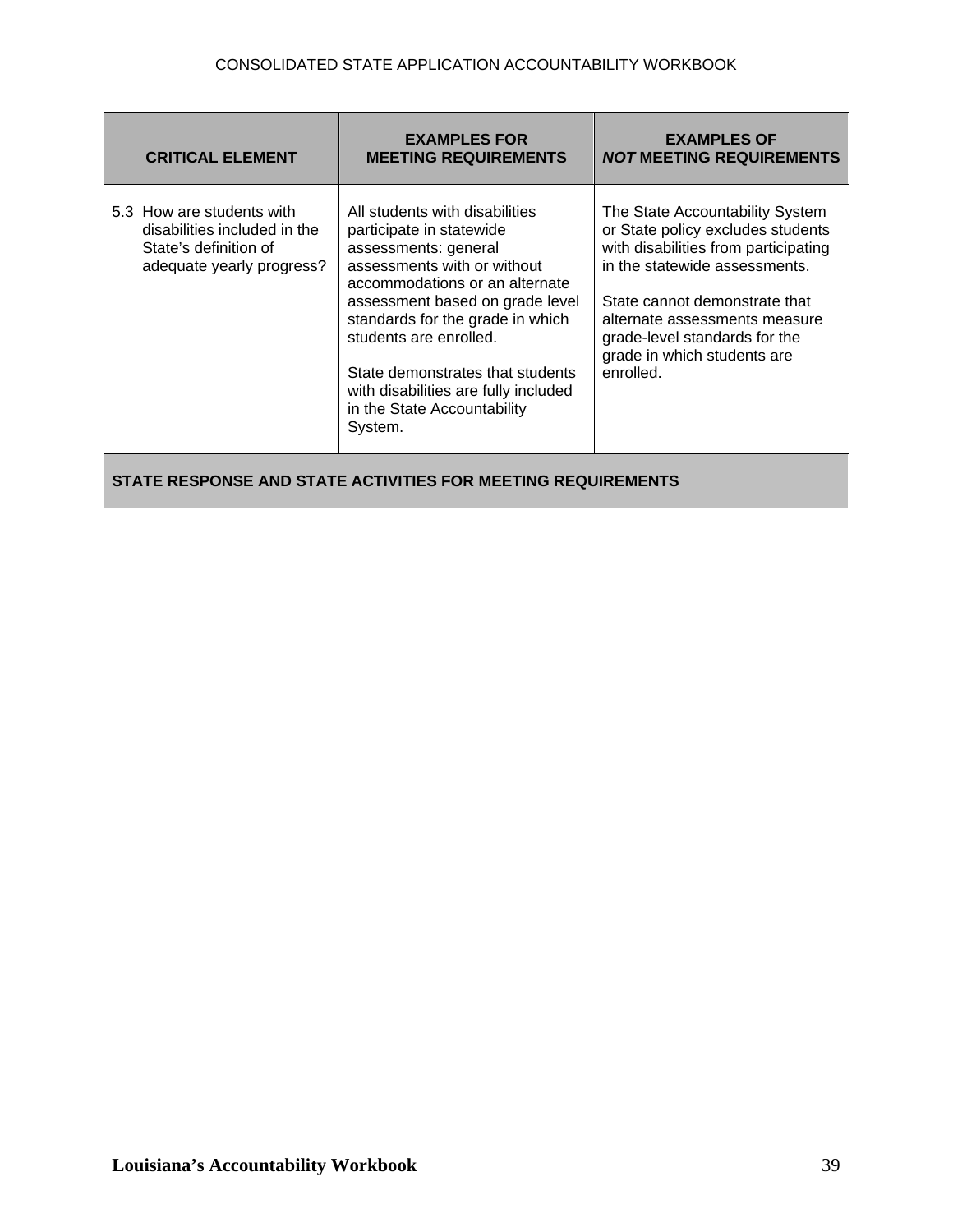**CRITICAL ELEMENT** 

**EXAMPLES FOR MEETING REQUIREMENTS** 

**EXAMPLES OF**  *NOT* **MEETING REQUIREMENTS**

**5.3** 

Students with disabilities participating in regular assessments are included in the State's definition of AYP in the same manner as students without disabilities.

Louisiana Alternate Assessment 1 (LAA 1) [based on alternate academic achievement standards] has been revised to incorporate the guidance from the Peer Review process. The new test was administered in March 2008. The state and its contractors, through committees of educators, have established cut scores and corresponding achievement levels. The LAA 1 assessment program has three achievement levels: Exceeds Standard, Meets Standard, and Working Toward Standard, with the higher two representing "proficiency" for this group of students. As of August 2008, Louisiana has released the list of schools required to implement sanctions. All other schools will have results posted in September in the "full" release. Appeals will follow with requests submitted for state board approval in December. After any required recalculations, new labels will be applied if necessary. The final adjustment of scores does not usually initiate label changes, but provides districts/schools with an opportunity to establish a SPS baseline that reflects any configuration changes applicable to the next accountability cycle. Louisiana will include the LAA 1 results in the final school-level determinations and adjust any school designations that change as a result of the inclusion. This will occur with the "full" release, the post appeals recalculations, or the reconfiguration adjustment, depending only on the date of final data verification. (Changes to accountability policy in Bulletin 111 to be submitted to the state board in Sept.)

Beginning in 2006, Louisiana administers a Louisiana Alternate Assessment 2 (LAA 2) [based on modified academic achievement standards]. The test is administered to grades 4, 8, 10, and 11 (Louisiana's high-stakes grades) in 2006. It will be expanded to all grades and subjects required by the Louisiana accountability system with full implementation expected in 2009. As the test is expanded to additional grades and subjects, students who would otherwise be eligible for this test will participate in regular assessment. The results of this test are reported in performance levels and will apply to the 2006 Subgroup Component as do results from the regular test. They will be included similarly in the School Performance Score Component. All LEAs and the state as a whole are monitored to assure they do not exceed the 2% limit imposed by NCLB. Louisiana awaits further guidance from the USDE to determine if this alternate assessment is acceptable as a permanent element of the testing program or if a yearly application should be submitted to request the flexibility to use the results in the Subgroup Component. This test has 4 performance levels, the 2 highest considered proficient in the subgroup component.

Evidence: *Bulletin 111: Louisiana's School, District, and State Accountability* §703, §4310, Chapter 39 *Access to the General Education Curriculum Louisiana Alternate Assessment State Sub-Group Reports Summary of Test Results—Out –of – Level Testing Program (LAA-B)* 

*Programming Codes 2005.*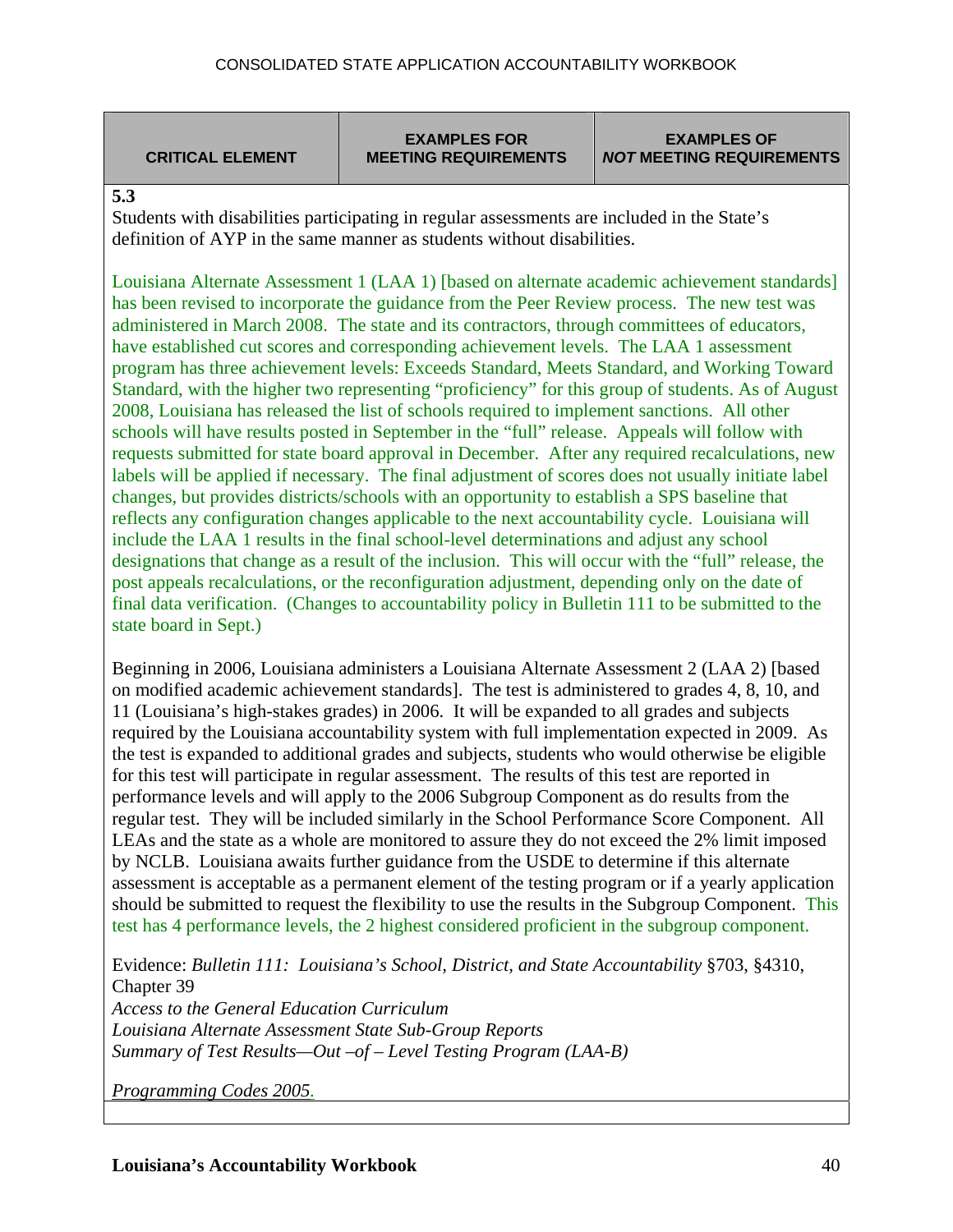| <b>CRITICAL ELEMENT</b>                                                                                                           | <b>EXAMPLES FOR</b><br><b>MEETING REQUIREMENTS</b>                                                                                                                                                                                                                                                                     | <b>EXAMPLES OF</b><br><b>NOT MEETING REQUIREMENTS</b>                         |
|-----------------------------------------------------------------------------------------------------------------------------------|------------------------------------------------------------------------------------------------------------------------------------------------------------------------------------------------------------------------------------------------------------------------------------------------------------------------|-------------------------------------------------------------------------------|
| 5.4 How are students with<br>limited English proficiency<br>included in the State's<br>definition of adequate<br>yearly progress? | All LEP student participate in<br>statewide assessments: general<br>assessments with or without<br>accommodations or a native<br>language version of the general<br>assessment based on grade level<br>standards.<br>State demonstrates that LEP<br>students are fully included in the<br>State Accountability System. | LEP students are not fully<br>included in the State<br>Accountability System. |

#### **5.4**

Louisiana will not include the assessment results of first-year limited English proficient students who participate in the reading/language arts assessment and mathematics assessments in AYP determinations, even if the students have been enrolled in the school or district for a full academic year according to the Louisiana definition of FAY.

Louisiana will include the assessment results of all other limited English proficient students in AYP determinations.

To be considered English proficient and to exit the limited English proficient subgroup, the student must score for:

1. Two years at the proficient level in the state's testing program.

2. One year at the Full English Proficiency Level V on the English Language Development Assessment (ELDA) in listening, speaking, reading, writing, and comprehension. The ELDA assesses the English language proficiency of students by the following grade clusters: K-2, 3-5, 6-8, and 9-12.

Beginning with the fall 2005 accountability results, the LEP subgroup will include former LEP students for 2 years after they are no longer considered LEP according to the state rules. These students will not count toward the minimum "n" for the LEP subgroup, but will be included in the AMO status test and the reduction in non-proficient students test (Safe Harbor) for this subgroup.

## **Evidence:**

*LEAP for the 21st Century High Stakes Testing Policy, August 2002 (Grade 4, Section 6.C; Grade 8, Section 8.C*

*Memorandum: Revision of High Stakes Testing Policy and Limited English Proficient Students Bulletin 111: Louisiana's School, District, and State Accountability* Chapter 40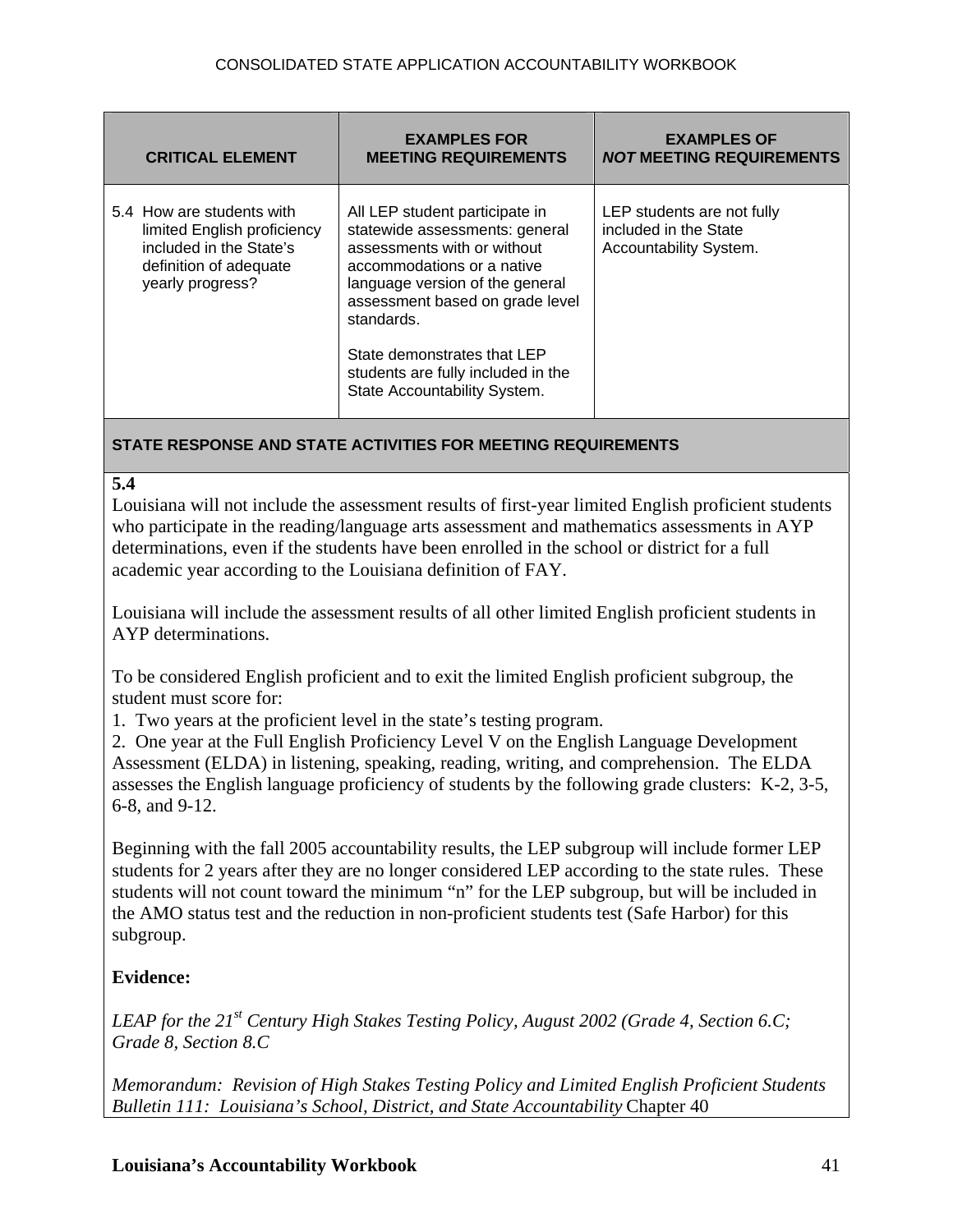<span id="page-41-0"></span>

| <b>CRITICAL ELEMENT</b>                                                                                                                                                                                                                                                                                                                                                                                                                                                                                                                                                               | <b>EXAMPLES FOR</b><br><b>MEETING REQUIREMENTS</b>                                                                                                                                                                                                                              | <b>EXAMPLES OF</b><br><b>NOT MEETING REQUIREMENTS</b>                                                                                                                                                                                                            |  |
|---------------------------------------------------------------------------------------------------------------------------------------------------------------------------------------------------------------------------------------------------------------------------------------------------------------------------------------------------------------------------------------------------------------------------------------------------------------------------------------------------------------------------------------------------------------------------------------|---------------------------------------------------------------------------------------------------------------------------------------------------------------------------------------------------------------------------------------------------------------------------------|------------------------------------------------------------------------------------------------------------------------------------------------------------------------------------------------------------------------------------------------------------------|--|
| 5.5 What is the State's<br>definition of the minimum<br>number of students in a<br>subgroup required for<br>reporting purposes? For<br>accountability purposes?                                                                                                                                                                                                                                                                                                                                                                                                                       | State defines the number of<br>students required in a subgroup<br>for reporting and accountability<br>purposes, and applies this<br>definition consistently across the<br>State. <sup>5</sup><br>Definition of subgroup will result in<br>data that are statistically reliable. | State does not define the required<br>number of students in a subgroup<br>for reporting and accountability<br>purposes.<br>Definition is not applied<br>consistently across the State.<br>Definition does not result in data<br>that are statistically reliable. |  |
|                                                                                                                                                                                                                                                                                                                                                                                                                                                                                                                                                                                       | STATE RESPONSE AND STATE ACTIVITIES FOR MEETING REQUIREMENTS                                                                                                                                                                                                                    |                                                                                                                                                                                                                                                                  |  |
|                                                                                                                                                                                                                                                                                                                                                                                                                                                                                                                                                                                       | Minimum $- N$<br><b>Number Set by State</b>                                                                                                                                                                                                                                     |                                                                                                                                                                                                                                                                  |  |
| For reporting (to ensure privacy)<br>10                                                                                                                                                                                                                                                                                                                                                                                                                                                                                                                                               |                                                                                                                                                                                                                                                                                 |                                                                                                                                                                                                                                                                  |  |
| For AYP determination (for reliability)<br>10 with CI of 99 %                                                                                                                                                                                                                                                                                                                                                                                                                                                                                                                         |                                                                                                                                                                                                                                                                                 |                                                                                                                                                                                                                                                                  |  |
| For participation<br>40                                                                                                                                                                                                                                                                                                                                                                                                                                                                                                                                                               |                                                                                                                                                                                                                                                                                 |                                                                                                                                                                                                                                                                  |  |
| The State of Louisiana has established a definition for the minimum number of students in a<br>subgroup for both reporting and accountability purposes. The definition is consistent with the<br>minimum number identified within Critical Element 9.1. The State has established a test of<br>statistical significance for the method of determining a minimum number within a given<br>population and referenced to the established measurable objective. Refer to Critical Element 9.1,<br>for a detailed overview of this method of statistical significance.<br><b>Evidence:</b> |                                                                                                                                                                                                                                                                                 |                                                                                                                                                                                                                                                                  |  |
| Bulletin 111: Louisiana's School, District, and State Accountability Chapter 7, §4310,                                                                                                                                                                                                                                                                                                                                                                                                                                                                                                |                                                                                                                                                                                                                                                                                 |                                                                                                                                                                                                                                                                  |  |

**Louisiana's Accountability Workbook** 42 <u>Figure 20 mecanine metal</u><br><sup>5</sup> The minimum number is not required to be the same for reporting and accountability.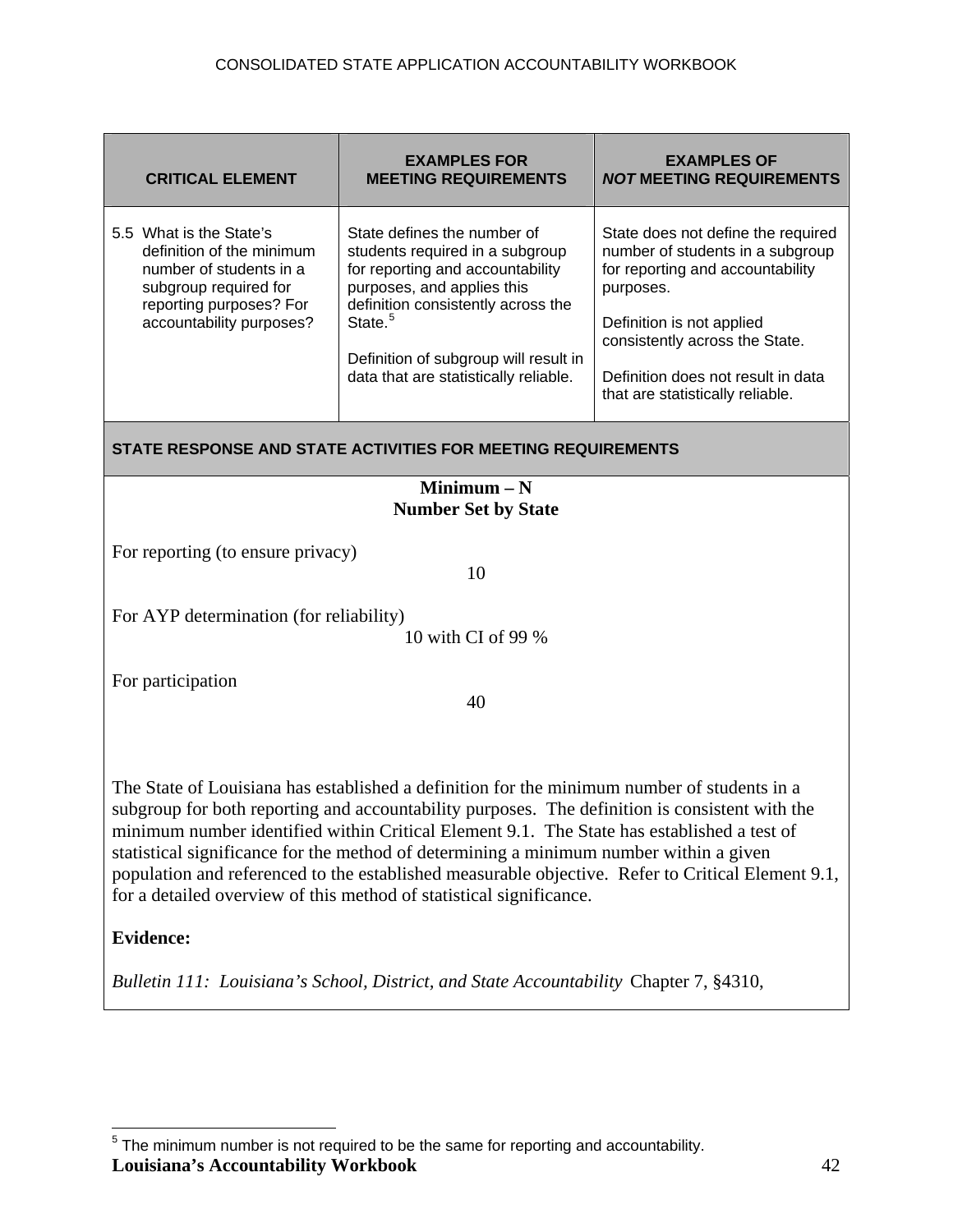<span id="page-42-0"></span>

| <b>CRITICAL ELEMENT</b>                                                                                                                             | <b>EXAMPLES FOR</b><br><b>MEETING REQUIREMENTS</b>                        | <b>EXAMPLES OF</b><br><b>NOT MEETING REQUIREMENTS</b>      |
|-----------------------------------------------------------------------------------------------------------------------------------------------------|---------------------------------------------------------------------------|------------------------------------------------------------|
| 5.6 How does the State<br><b>Accountability System</b><br>protect the privacy of<br>students when reporting<br>results and when<br>determining AYP? | Definition does not reveal<br>personally identifiable<br>information. $6$ | Definition reveals personally<br>identifiable information. |

#### **5.6**

Louisiana will not report subgroups with a cell size of less than 10 in order to protect the privacy of students. State Board policy requires LEAs to adopt a policy on student records that in part says that "…schools shall not reveal a student's confidential records, except by his or her parent's consent."

#### **Evidence:**

*Bulletin 111: Louisiana's School, District, and State Accountability* Chapter 7, §4310

*Louisiana Handbook for School Administrators, Bulletin 741, System Policies and Procedure*  Chapter 7

<sup>————————————————————&</sup>lt;br><sup>6</sup> The Family Education Rights and Privacy Act (FERPA) prohibits an LEA that receives Federal funds from releasing, without the prior written consent of a student's parents, any personally identifiable information contained in a student's education record.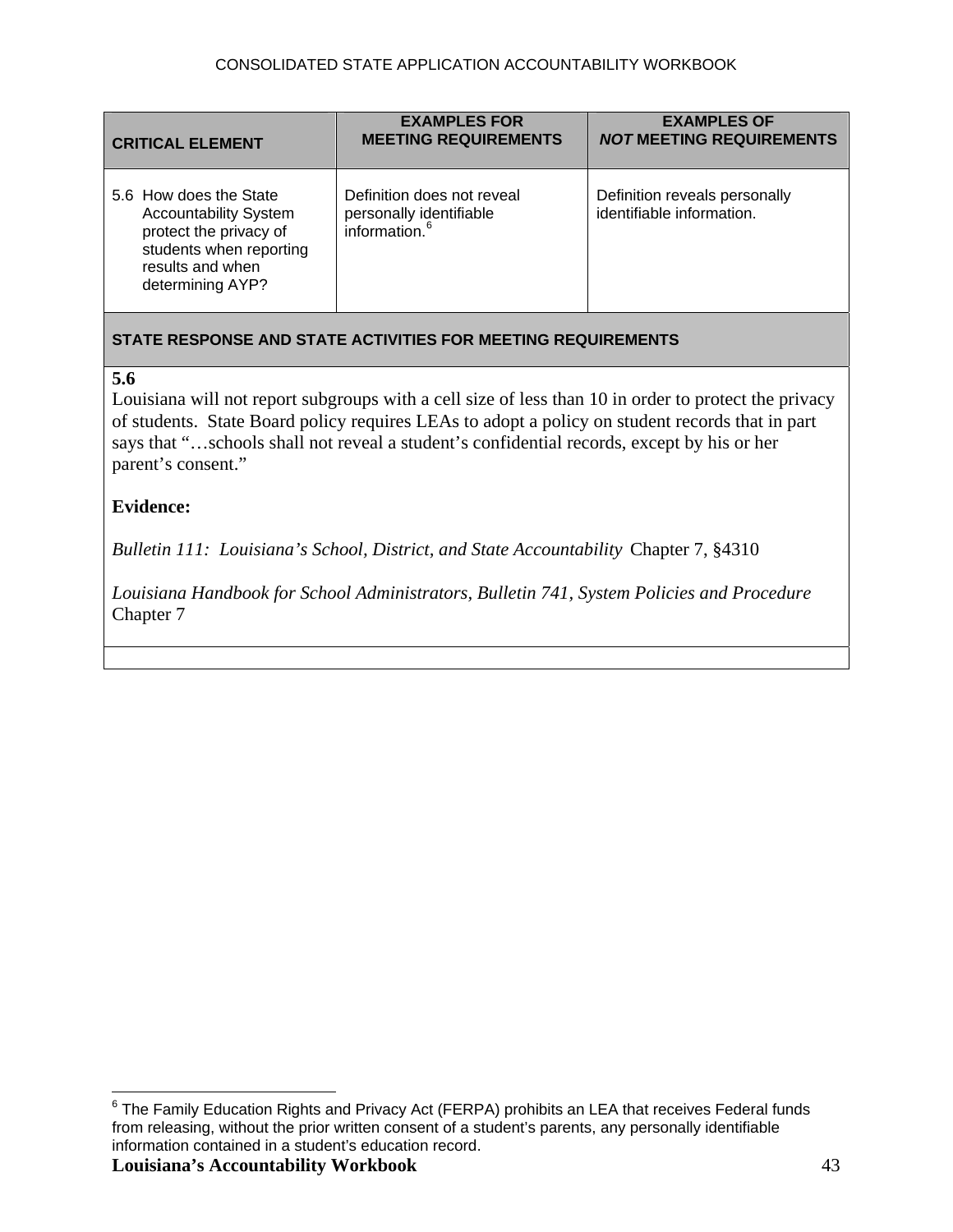# <span id="page-43-0"></span>**PRINCIPLE 6. State definition of AYP is based primarily on the State's academic assessments.**

| <b>CRITICAL ELEMENT</b>                                                                                               | <b>EXAMPLES FOR</b><br><b>MEETING REQUIREMENTS</b>                                                                                                                    | <b>EXAMPLES OF</b><br><b>NOT MEETING</b><br><b>REQUIREMENTS</b>                                                                                 |
|-----------------------------------------------------------------------------------------------------------------------|-----------------------------------------------------------------------------------------------------------------------------------------------------------------------|-------------------------------------------------------------------------------------------------------------------------------------------------|
| How is the State's<br>6.1<br>definition of adequate<br>yearly progress based<br>primarily on academic<br>assessments? | Formula for AYP shows that<br>decisions are based primarily on<br>assessments. $7$<br>Plan clearly identifies which<br>assessments are included in<br>accountability. | Formula for AYP shows that<br>decisions are based primarily on<br>non-academic indicators or<br>indicators other than the State<br>assessments. |
| STATE RESPONSE AND STATE ACTIVITIES FOR MEETING REQUIREMENTS                                                          |                                                                                                                                                                       |                                                                                                                                                 |

**Louisiana's Accountability Workbook** 44 ————————————————————<br><sup>7</sup> State Assessment System will be reviewed by the Standards and Assessments Peer Review Team.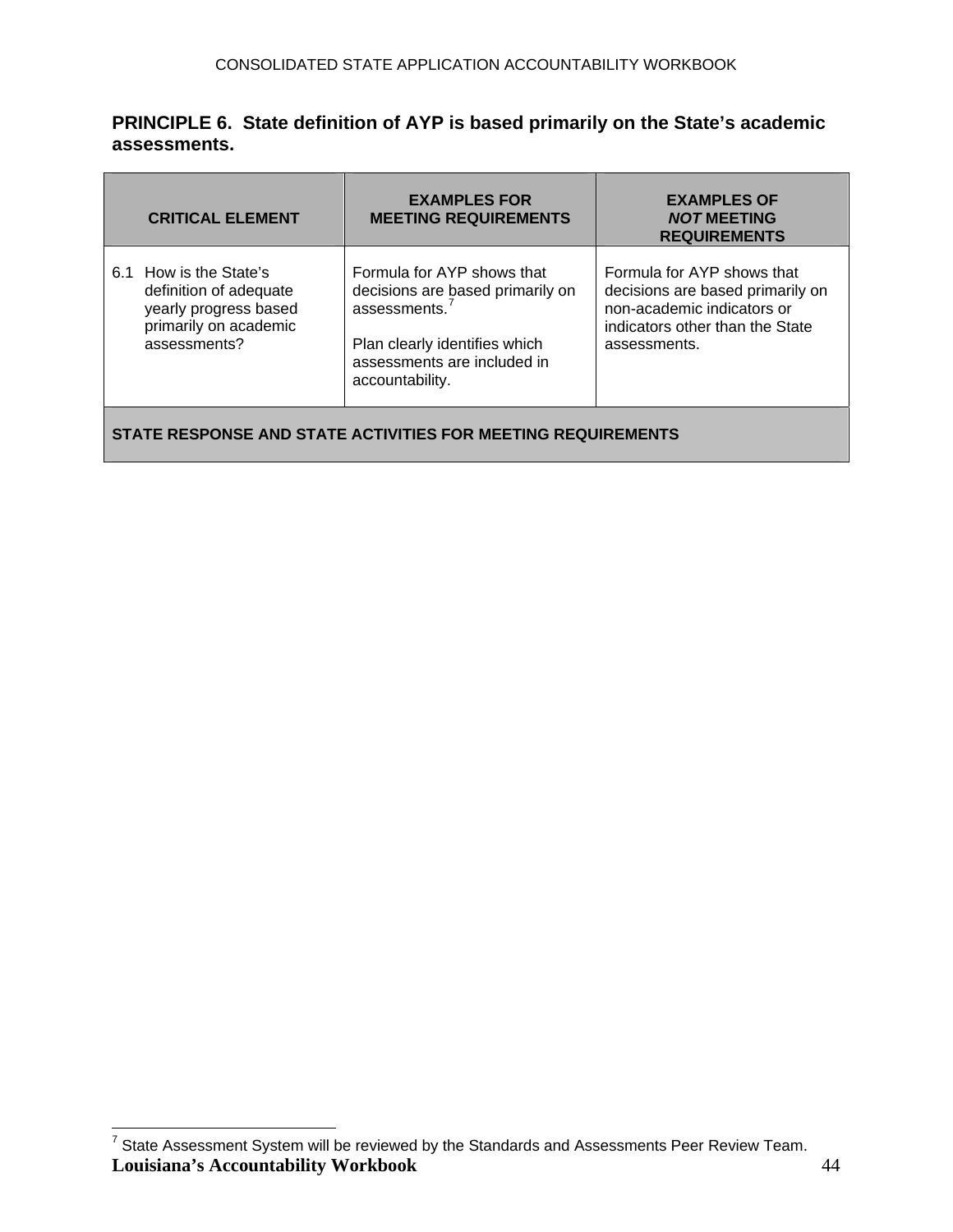**EXAMPLES FOR MEETING REQUIREMENTS** 

**EXAMPLES OF**  *NOT* **MEETING REQUIREMENTS** 

#### **6.1**

LA makes AYP decisions based on 2 evaluations:

- The Subgroup Component, which measures the percent proficient of each subgroup and the entire school population, separately, on LA's ELA and Math tests in grades 3-8 and 10. (Safe Harbor will be evaluated in 2006 using tests from grades 4, 8 and 10 since those were the assessments used in 2005).
- Schools continue to be judged with LA's long existing school accountability model, which measures total school status and growth. (Baseline and Growth School Performance Scores). The School Performance Score Component, beginning in 2007 includes CRT tests given in grades 4, 8, 10, and 11, augmented NRT tests in grades 3, 5, 6, 7, and 9, attendance rates, and a graduation index. This component calculates a school performance score (using a weighted index system) and a growth target for each school. To better align the pre-existing School Performance Score Component with the Subgroup Component, the School Performance Score Component moved from a two-year cycle to an annual calculation*.*

# **Alternate Assessments for Students with Disabilities**

LAA 1: Grades 3 thru 11. The assessment is based on alternate academic achievement standards in four subject areas: English language arts, mathematics, social studies and science**.** (Usage not to exceed allowable percentage and eligibility criteria confirmed in guidance). The structure of this test is undergoing extensive revision in 2007-08 as a result of the Peer Review process.

LAA-2: 2006-Grades 4, 8, and 10 (ELA and math) and grade 11 (science and social studies) Expands in 2007 through 2009 to include grades 4-11 with all 4 subjects. LAA-2 is not developed for grade 3 because it requires at least 1 regular test result to meet 1 of the criteria for this alternate assessment. For the Subgroup Component and the SPS Component, the students will take the regular test during the implementation years when no test is yet available. (Subject to the 2% cap as described in guidance).

# **Evidence:**

*Bulletin 111: Louisiana's School, District, and State Accountability* Chapters 3, 5, 7, §3901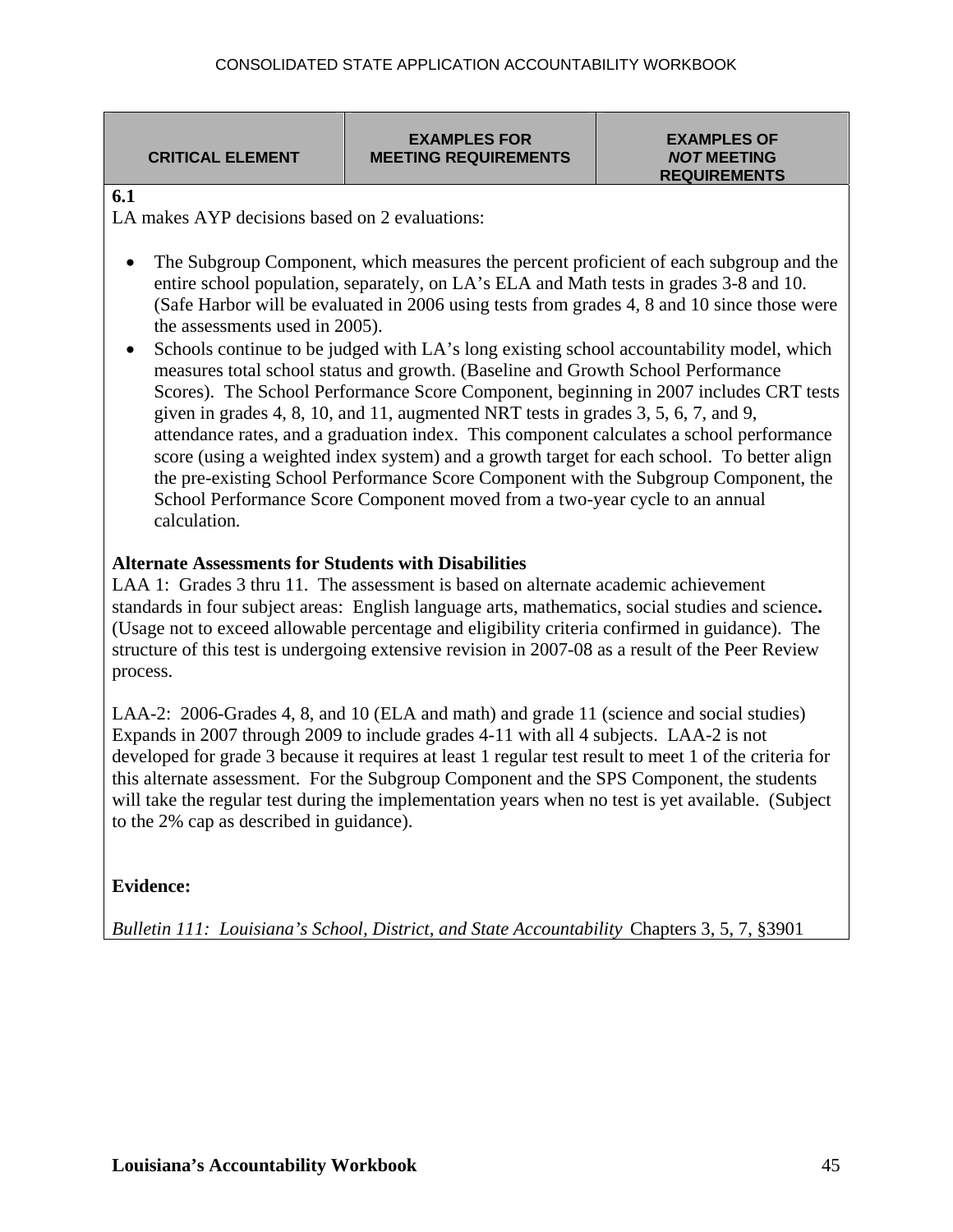# <span id="page-45-0"></span>**PRINCIPLE 7. State definition of AYP includes graduation rates for public High schools and an additional indicator selected by the State for public Middle and public Elementary schools (such as attendance rates).**

| <b>CRITICAL ELEMENT</b>                                                            | <b>EXAMPLES FOR</b><br><b>MEETING REQUIREMENTS</b>                                                                                                                                                                                                                                                                                                                                                                                                                                                                                                                                                                                                                                                                               | <b>EXAMPLES OF</b><br><b>NOT MEETING REQUIREMENTS</b>                                      |
|------------------------------------------------------------------------------------|----------------------------------------------------------------------------------------------------------------------------------------------------------------------------------------------------------------------------------------------------------------------------------------------------------------------------------------------------------------------------------------------------------------------------------------------------------------------------------------------------------------------------------------------------------------------------------------------------------------------------------------------------------------------------------------------------------------------------------|--------------------------------------------------------------------------------------------|
| 7.1 What is the State definition<br>for the public high school<br>graduation rate? | State definition of graduation rate:<br>Calculates the percentage<br>$\bullet$<br>of students, measured<br>from the beginning of the<br>school year, who graduate<br>from public high school<br>with a regular diploma (not<br>including a GED or any<br>other diploma not fully<br>aligned with the state's<br>academic standards) in<br>the standard number of<br>years; or,<br>Uses another more<br>accurate definition that<br>has been approved by the<br>Secretary; and<br>Must avoid counting a<br>dropout as a transfer.<br>Graduation rate is included<br>$\bullet$<br>(in the aggregate) for<br>AYP, and disaggregated<br>(as necessary) for use<br>when applying the<br>exception clause <sup>8</sup> to make<br>AYP. | State definition of public high<br>school graduation rate does not<br>meet these criteria. |

**Louisiana's Accountability Workbook** 46 <sup>8</sup> See USC 6311(b)(2)(I)(i), and 34 C.F.R. 200.20(b)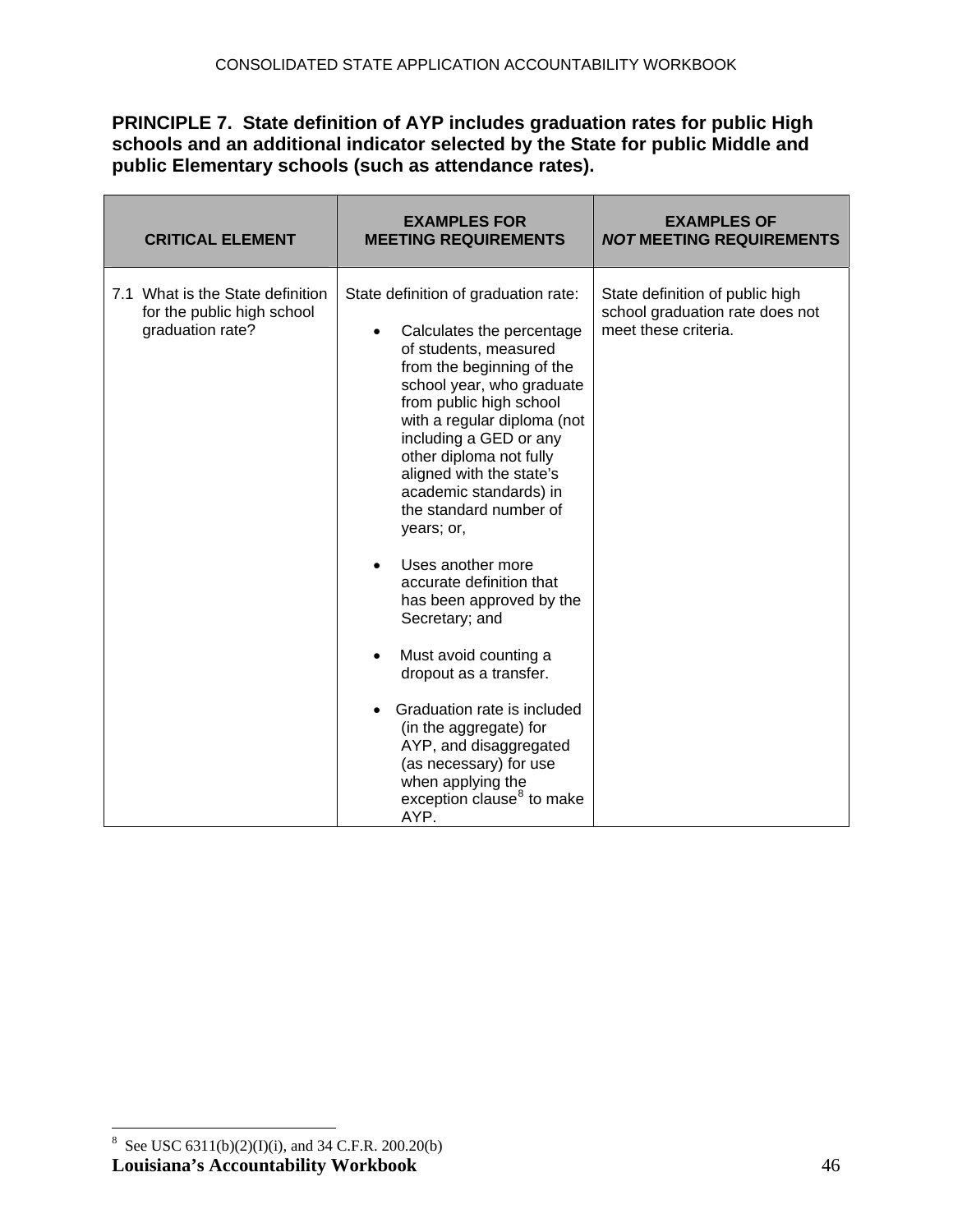#### **7.1**

Louisiana's School Performance Score Component accounts for high school graduation rate in two ways; 30% of the 9-12 scores are comprised of four-year, cohort graduation indices (using the same cohort definition as described below and the national (NCES-CCD) "event" definition of dropout is used annually to adjust assessment indices downward if a 9-12 school exceeds a 4% dropout rate in any of its testing grades.

In 2007, Louisiana will evaluate the 2002-2003 ninth grade cohort, making the first graduation rate goal 65.0 %. Louisiana received tentative approval to use a 60.0 % grad rate as its target, but its state board raised the goal to 65 %. Because the graduation rate will have a one-year lag, the baseline data will be released in 2007 and the first year of AYP decisions based on this cohort data will be in the Summer of 2007. Improvement in the AAI will be measured using the dropout rate in 2007, since the comparison can only be made with "like" data.

A graduation cohort is based on a group of first-time  $9<sup>th</sup>$  graders at a given high school in a given year. Students transferring into the high school until Oct. 1 of the cohort's  $11<sup>th</sup>$  grade year shall be added to the cohort, with any transfers from within the LEA prior to Oct. 1 of grade 12 added to the cohort. Legitimate transfers from a school are removed from the cohort. These transfers are audited through the Student Information System if the student remains in public schools in Louisiana. Adequate documentation must be maintained for any student leaving the public school system, and these exits are monitored and audited randomly and when numbers appear excessive. At the end of four years, the percentage of members of the cohort graduating with at least a regular diploma is reported as the cohort graduation rate. Early graduates are "banked" and included with their original cohort. Students with Disabilities whose IEPs indicate they will graduate in more than 4 years are included with the graduating cohort when they do graduate. These students must graduate by the academic year that they turn 22, and their first IEPs that include transition services must indicate they will graduate with a regular diploma. Students attending 4 years of high school without earning diplomas, earning GEDs, or dropping out are non-graduates.

Schools and LEAs in Louisiana have opportunities to review and revise exit data from 2005-06 until spring 2007.

## **Evidence:**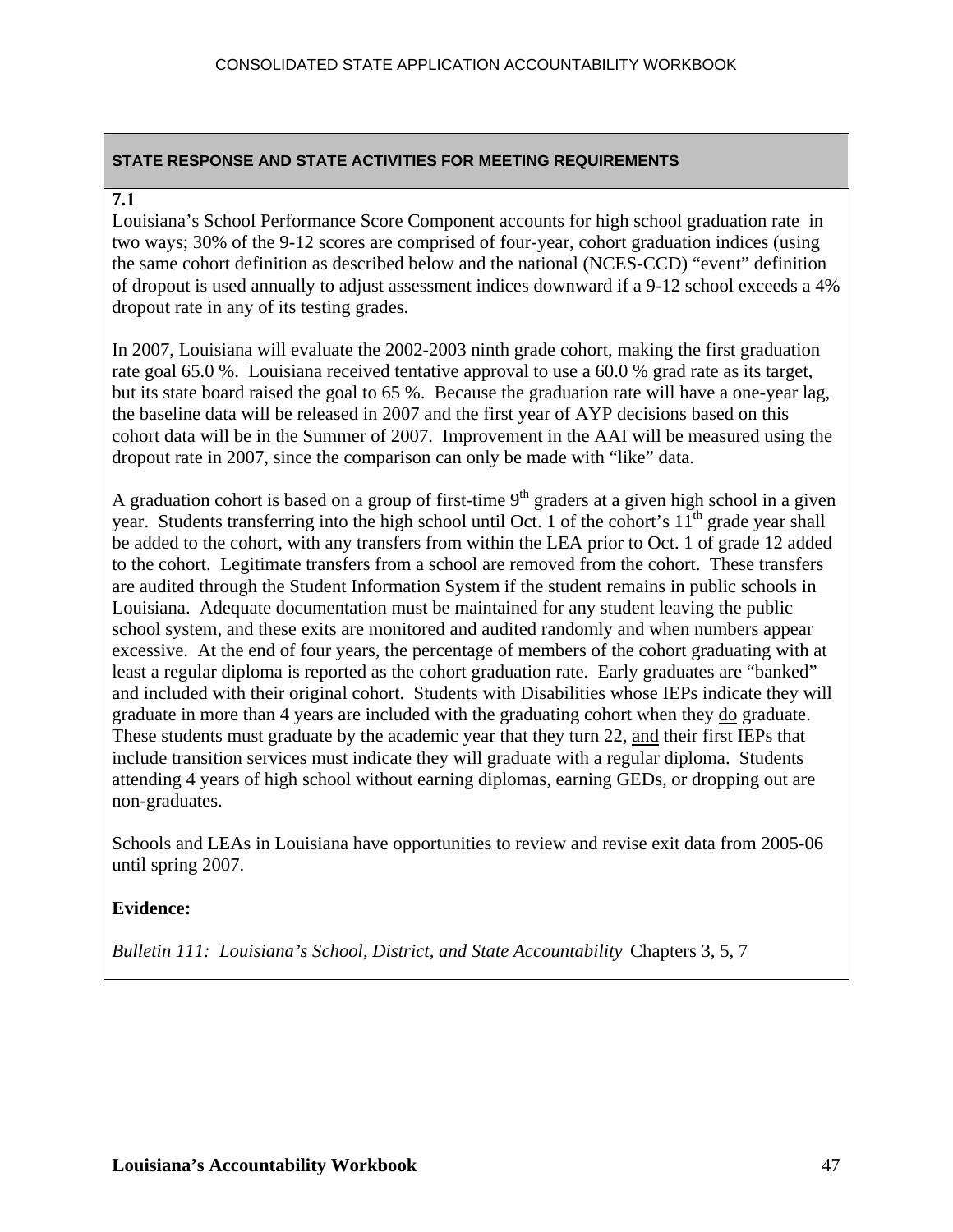<span id="page-47-0"></span>

| <b>CRITICAL ELEMENT</b>                                                                                                                                                               | <b>EXAMPLES FOR</b><br><b>MEETING REQUIREMENTS</b>                                                                                                                                                                                                                                                                                                                                                                               | <b>EXAMPLES OF</b><br><b>NOT MEETING REQUIREMENTS</b>                                           |
|---------------------------------------------------------------------------------------------------------------------------------------------------------------------------------------|----------------------------------------------------------------------------------------------------------------------------------------------------------------------------------------------------------------------------------------------------------------------------------------------------------------------------------------------------------------------------------------------------------------------------------|-------------------------------------------------------------------------------------------------|
| 7.2 What is the State's<br>additional academic<br>indicator for public<br>elementary schools for the<br>definition of AYP? For<br>public middle schools for<br>the definition of AYP? | State defines the additional<br>academic indicators, e.g.,<br>additional State or locally<br>administered assessments not<br>included in the State assessment<br>system, grade-to-grade retention<br>rates or attendance rates. <sup>9</sup><br>An additional academic indicator<br>is included (in the aggregate) for<br>AYP, and disaggregated (as<br>necessary) for use when applying<br>the exception clause to make<br>AYP. | State has not defined an<br>additional academic indicator for<br>elementary and middle schools. |

## **7.2**

Louisiana has chosen to use attendance rate as the additional academic indicator for both elementary and middle schools.

When developing the Louisiana Accountability System, various models were evaluated and more than 20 indicators were explored in detail. Attendance, one of the indicators reviewed, was found to be among the most reliable and valid.

In Louisiana, attendance data is collected at the student level, must pass multiple edit rules, and is substantiated through verification reports. All attendance data is audited and validated through a two-stage process. First, a "paper" review is conducted. This is followed by an on-site audit of a random sampling of schools as well as those schools showing any data irregularity.

# **Evidence:**

 $\overline{a}$  $<sup>9</sup>$  NCLB only lists these indicators as examples.</sup>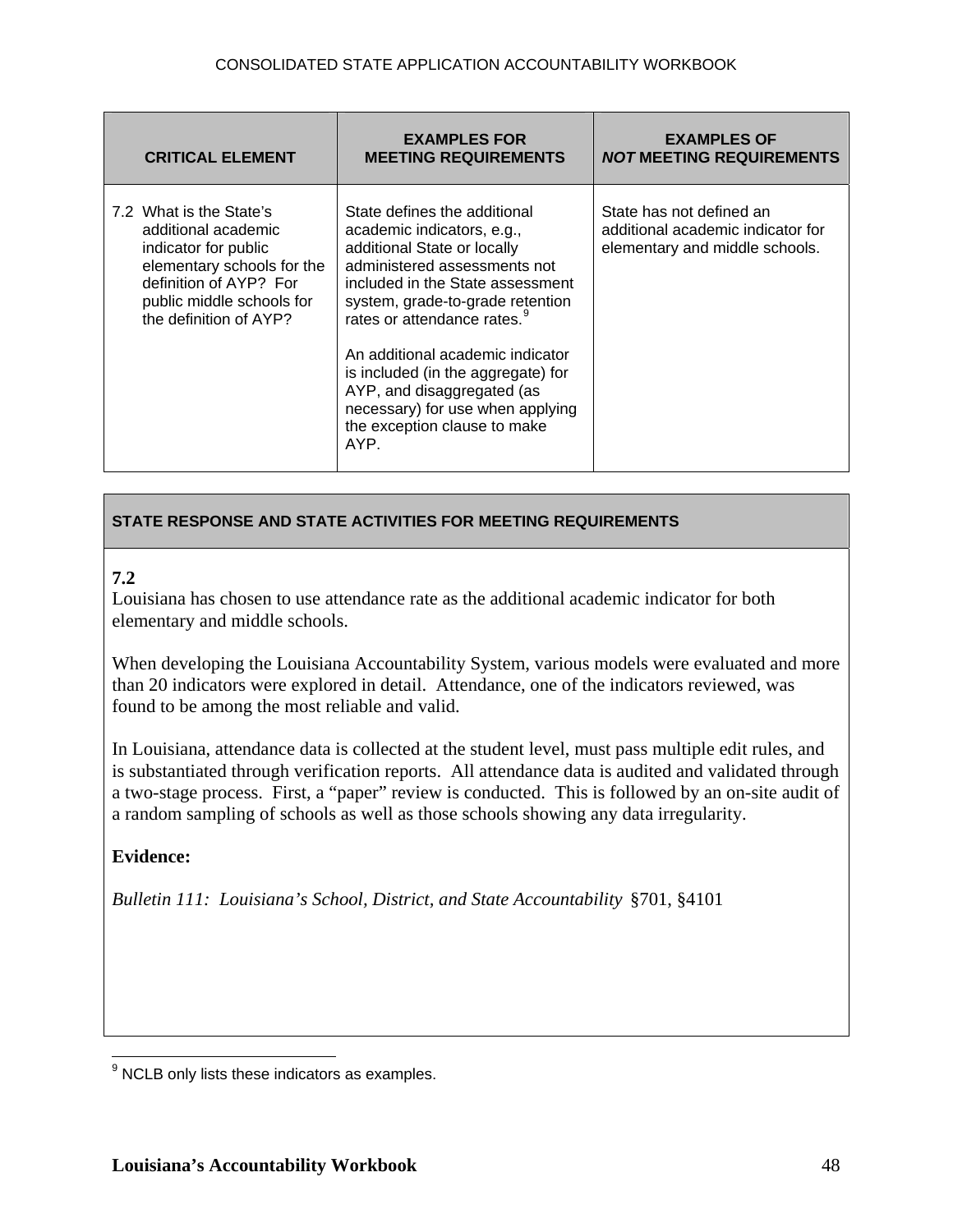| <b>CRITICAL ELEMENT</b>                                           | <b>EXAMPLES FOR</b><br><b>MEETING REQUIREMENTS</b>                                                                                                                                           | <b>EXAMPLES OF</b><br><b>NOT MEETING REQUIREMENTS</b>                                                                                                                                                                                                         |
|-------------------------------------------------------------------|----------------------------------------------------------------------------------------------------------------------------------------------------------------------------------------------|---------------------------------------------------------------------------------------------------------------------------------------------------------------------------------------------------------------------------------------------------------------|
| 7.3 Are the State's academic<br>indicators valid and<br>reliable? | State has defined academic<br>indicators that are valid and<br>reliable.<br>State has defined academic<br>indicators that are consistent with<br>nationally recognized standards, if<br>any. | State has an academic indicator<br>that is not valid and reliable.<br>State has an academic indicator<br>that is not consistent with<br>nationally recognized standards.<br>State has an academic indicator<br>that is not consistent within grade<br>levels. |

# **7.3**

All item development, test design, form construction, and data analysis activities for Louisiana standards-based assessments follow the guideline of the *Standards for Educational and Psychological Testing.* In addition, a Technical Advisory Committee (TAC) was established to address and resolve measurement and technical issues to ensure that assessments are valid and reliable.

Attendance and graduation (dropout until 2006) data is collected at the student level, must pass multiple edit rules, and are substantiated through verification reports. All attendance and graduation/dropout data is audited and validated through a two-stage process. First, a "paper" review is conducted. This is followed by on on-site audit of a randomly selected sample of schools as well as those schools showing any data irregularity.

Evidence:

*Louisiana Handbook for School Administrators, Bulletin 741, Louisiana School and District Accountability System* Chapter 7

Evidence (not attached, but available):

*1997 Item Development Technical Report 1998 Item Development Technical Report 1999 Operational Technical Report 2000 Operational Technical Report 2001 Operational Technical Report*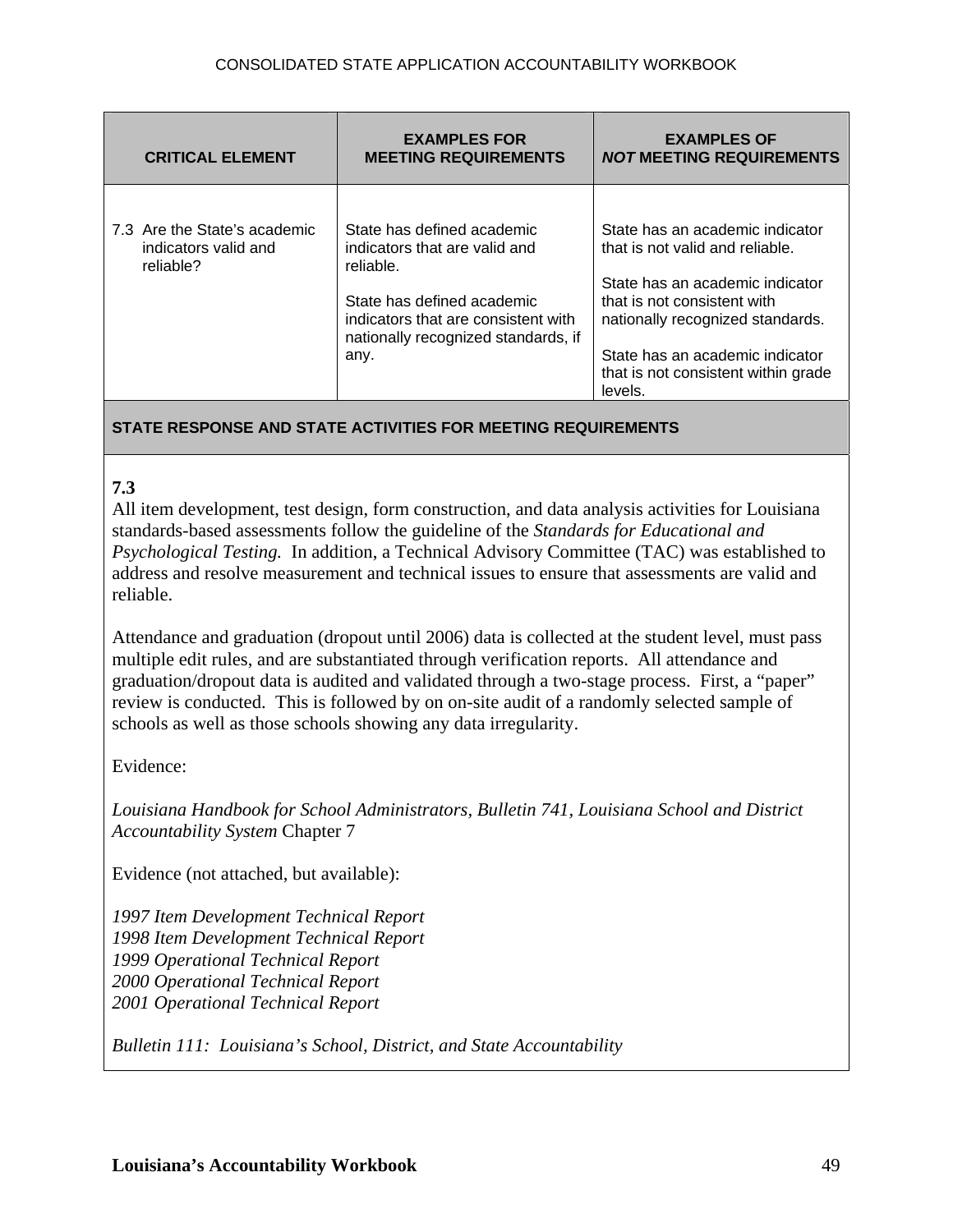#### <span id="page-49-0"></span>**PRINCIPLE 8. AYP is based on reading/language arts and mathematics achievement objectives.**

| <b>CRITICAL ELEMENT</b>                                                                                                     | <b>EXAMPLES FOR</b><br><b>MEETING REQUIREMENTS</b>                                                                                                                                                                                                                        | <b>EXAMPLES OF</b><br><b>NOT MEETING</b><br><b>REQUIREMENTS</b>                                                                                                      |
|-----------------------------------------------------------------------------------------------------------------------------|---------------------------------------------------------------------------------------------------------------------------------------------------------------------------------------------------------------------------------------------------------------------------|----------------------------------------------------------------------------------------------------------------------------------------------------------------------|
| 8.1 Does the state measure<br>achievement in<br>reading/language arts and<br>mathematics separately for<br>determining AYP? | State AYP determination for<br>student subgroups, public<br>schools and LEAs separately<br>measures reading/language arts<br>and mathematics.<br>AYP is a separate calculation for<br>reading/language arts and<br>mathematics for each group,<br>public school, and LEA. | State AYP determination for<br>student subgroups, public<br>schools and LEAs averages or<br>combines achievement across<br>reading/language arts and<br>mathematics. |

## **STATE RESPONSE AND STATE ACTIVITIES FOR MEETING REQUIREMENTS**

#### **8.1**

 $\overline{a}$ 

Louisiana assesses subgroup performance for each subgroup within each school separately for English-language arts and mathematics when determining AYP.

Percent Proficient Rates are calculated for each subgroup within each school in ELA and mathematics, separately. For any school to make AYP, each subgroup within the school, meeting the minimum "n" requirement, must have 95 % participation and meet the annual measurable objective, or "safe harbor." The annual measurable objectives are applied equally to all grades, subgroups, and schools and were chosen to ensure that all students are proficient in English-language arts and mathematics by the 2013-2014 school year. For any given school, decisions could be based on as many as 9 different subgroups (Whole School, American/Alaskan Native, Asian, African American, Hispanic, White, Economically Disadvantaged, Students with Disabilities, and Limited English Proficient Students) in each subject (ELA and mathematics), resulting in 18 possible analyses for the school at the subgroup level. Louisiana also applies two additional measurements of the School Performance Score Component; Academically Unacceptable and progress toward a Growth Target.

Schools that fail to meet the AYP calculation for the same subject by any subgroup for two or more consecutive years will be identified for improvement, corrective action, or alternate governance as required in NCLB. Schools identified as Academically Unacceptable in the SPS Component and that fail to show sufficient growth similarly face increasingly more severe sanctions.

*Bulletin 111: Louisiana's School, District, and State Accountability* Chapter 7, Chapter 15, §4310

**Louisiana's Accountability Workbook** 50  $10$  If the state has more than one assessment to cover its language arts standards, the State must create a method for including scores from all the relevant assessments.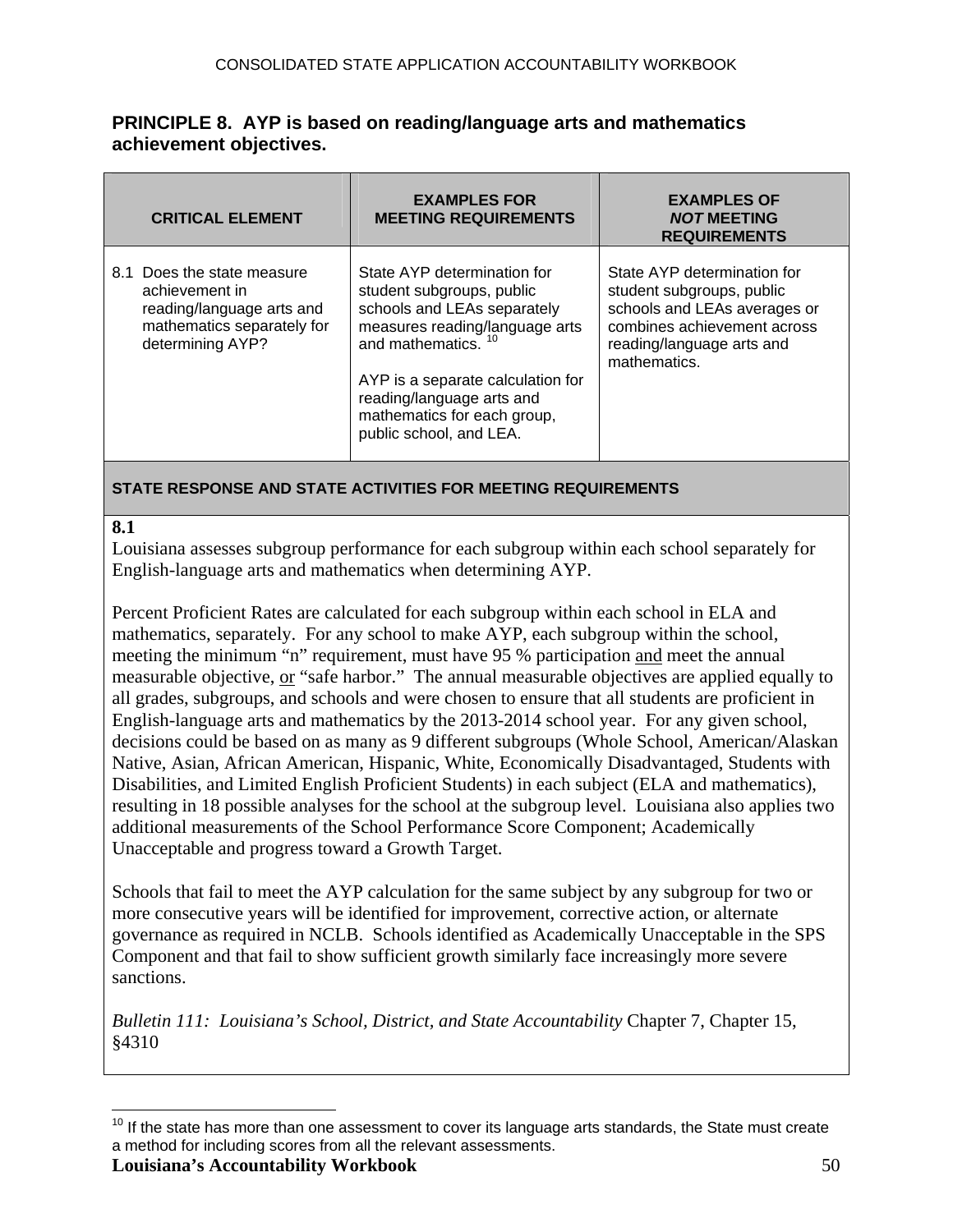| PRINCIPLE 9. State Accountability System is statistically valid and reliable. |  |  |  |
|-------------------------------------------------------------------------------|--|--|--|
|-------------------------------------------------------------------------------|--|--|--|

| <b>CRITICAL ELEMENT</b>                                                                      | <b>EXAMPLES FOR</b><br><b>MEETING REQUIREMENTS</b>                                                                                                                                                                                                                                                                                                                                                                                                                                                                                                        | <b>EXAMPLES OF</b><br><b>NOT MEETING</b><br><b>REQUIREMENTS</b>                                                                                                                                                                                                                                                                                                                                                                                                             |
|----------------------------------------------------------------------------------------------|-----------------------------------------------------------------------------------------------------------------------------------------------------------------------------------------------------------------------------------------------------------------------------------------------------------------------------------------------------------------------------------------------------------------------------------------------------------------------------------------------------------------------------------------------------------|-----------------------------------------------------------------------------------------------------------------------------------------------------------------------------------------------------------------------------------------------------------------------------------------------------------------------------------------------------------------------------------------------------------------------------------------------------------------------------|
| 9.1 How do AYP<br>determinations meet the<br>State's standard for<br>acceptable reliability? | State has defined a method for<br>determining an acceptable level of<br>reliability (decision consistency)<br>for AYP decisions.<br>State provides evidence that<br>decision consistency is (1) within<br>the range deemed acceptable to<br>the State, and (2) meets<br>professional standards and<br>practice.<br>State publicly reports the estimate<br>of decision consistency, and<br>incorporates it appropriately into<br>accountability decisions.<br>State updates analysis and<br>reporting of decision consistency<br>at appropriate intervals. | State does not have an<br>acceptable method for<br>determining reliability (decision<br>consistency) of accountability<br>decisions, e.g., it reports only<br>reliability coefficients for its<br>assessments.<br>State has parameters for<br>acceptable reliability; however,<br>the actual reliability (decision<br>consistency) falls outside those<br>parameters.<br>State's evidence regarding<br>accountability reliability (decision<br>consistency) is not updated. |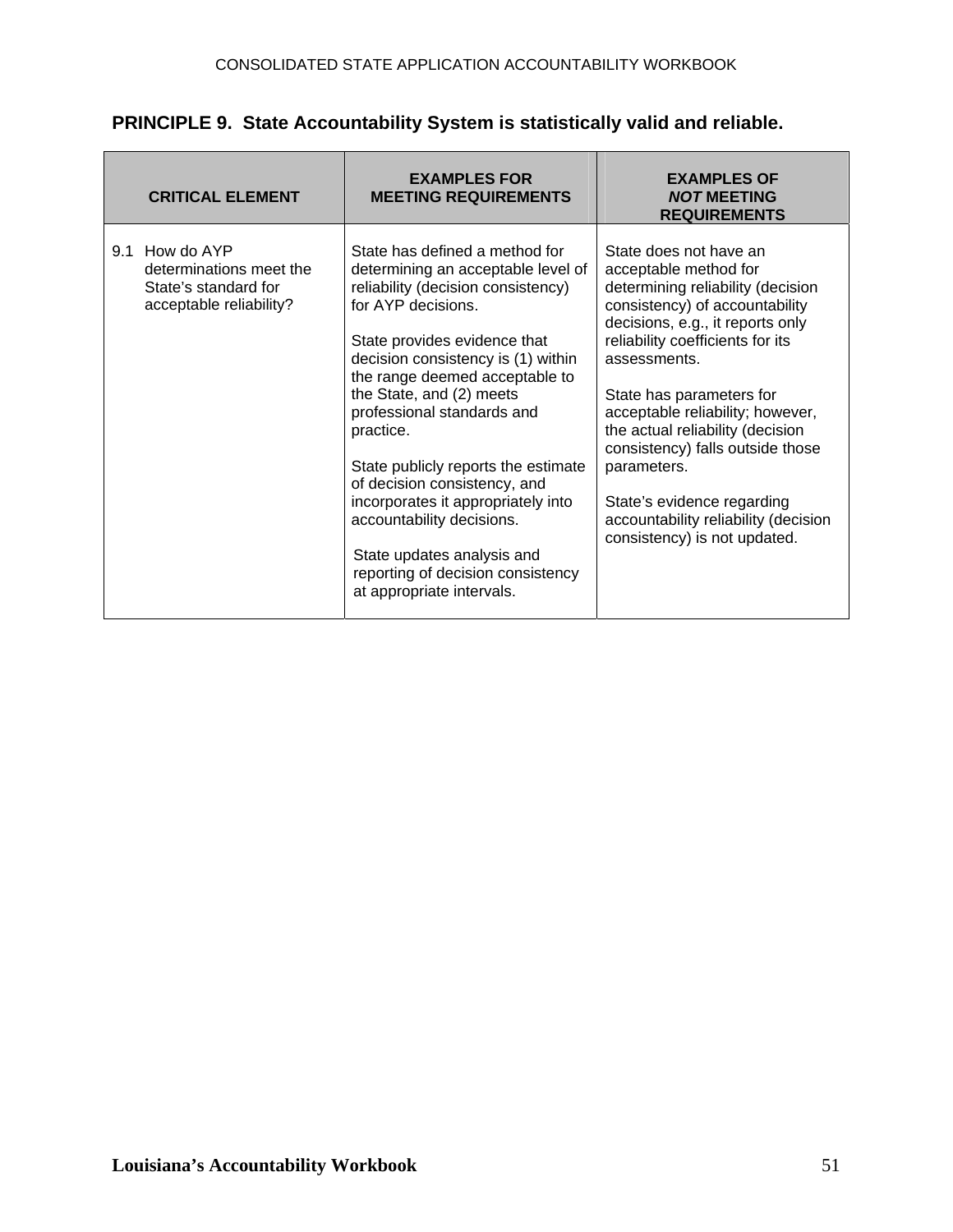#### **9.1**

#### **LOUISIANA'S APPROACH TO "MINIMUM N"**

By Richard Hill at The Center for Assessment

#### **Background**

Each state must create an accountability system in response to the requirements of the No Child Left Behind Act (NCLB). Among the requirements is the determination of whether schools and subgroups within the school either have achieved a particular percentage of students at the proficient level or higher (met the "status" requirement) or have improved their percentage of students achieving at the proficient level or higher over the prior year's level (met the "improvement" requirement). If a school or a subgroup fails both those tests, it fails to make Adequate Yearly Progress (AYP), and certain actions are taken against the school. Results for subgroups are not required to be included "in a case in which the number of students in a category is insufficient to yield statistically reliable information." States are left to determine what that number might be.

One issue to be addressed is how low reliability can go before it is "insufficient." If the stakes are low, a fairly low level of reliability might be acceptable. If the stakes are high, however, one would want to be fairly certain that a school had been correctly classified before applying the prescribed consequences to the school. In NCLB, annual judgments are made about whether a school has made AYP. If a school fails to make AYP two years in a row, a series of rather drastic consequences begin. So, unquestionably, one would want the decision about whether a school had failed to make AYP two years in a row to be highly reliable. But being identified as a "failing" school even for one year could have serious negative consequences for a school, so a reasonable argument can be constructed for wanting a reliable decision to be made every year for every school.

## **Selecting a Fixed N**

Many states are taking the approach of requiring that a subgroup have a particular number of students (for example, 30) in order to be included, regardless of the performance of the subgroup. This appears to be an approach that will not work well for either measuring status or improvement. If a certain fixed number is chosen, schools will not be directly accountable for subgroups with fewer than that number (those subgroups will be included in the school's total score, but the performance of that subgroup by itself will not be looked at). No matter how small a number is chosen, this will exclude many subgroups, leading to an incomplete look at the performance of the school. Thus, one could argue that a number like 30 is *far* too large a number—a requirement that subgroups meet this minimum N will eliminate the vast majority of subgroups in most states.

On the other hand, the results for subgroups are supposed to be "statistically reliable." That would mean, at a minimum, that if a subgroup causes a school to fail AYP, another sample of students in that subgroup drawn for that school would be likely to have the same result. While reasonably modest numbers of students often (but not always) can be used to reliably determine whether a subgroup has met the status requirement, it takes large numbers (hundreds of students) to reliably detect whether a school has made sufficient improvement.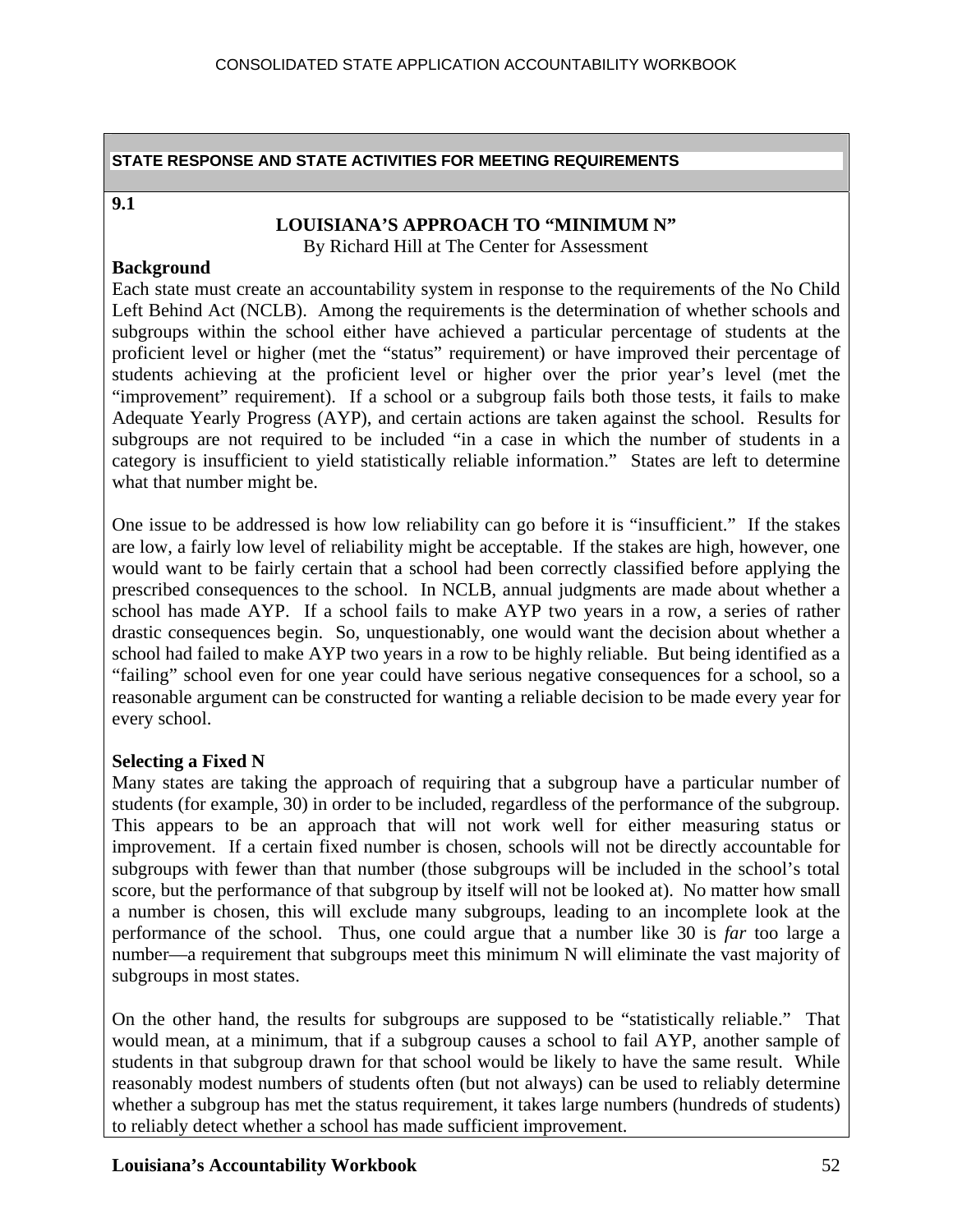So, on the one hand, a state should pick a fairly small N for purposes of validity (say, certainly something no larger than 10), but it would need a very high N (say, 300 or more) for purposes of reliability. Obviously, a value that provides reasonable validity is wholly inadequate for reliability purposes; a value that provides reasonable reliability is wholly inadequate for validity purposes. A figure between those two is largely inadequate for *both* purposes. This is the reason states are having such a hard time choosing a fixed value for minimum N. Until one looks carefully at the issue, one presumes that a modest fixed N will be a reasonable compromise between reliability and validity; a careful look tells us that choosing any value is wholly inadequate for at least one of the two concerns, if not both. In short, there isn't a reasonable answer to this dilemma. One is not faced with a reasonable balancing of concerns over reliability and validity; any answer will be clearly wrong for at least one of the two.

Given that one cannot have validity without reliability, it would be justifiable for a state to select a minimum N of 300. Granted, an N of this size will eliminate virtually every subgroup in a state, essentially eliminating this aspect of NCLB. But such an N would at least ensure that decisions would be sufficiently reliable.

# **An Alternative (and Louisiana's Choice)**

An alternative to selecting a fixed N is to run a test of statistical significance. That way, subgroups that are far from the standard do not need to have a large N for a reliable decision to be made. For example, suppose the standard for a state is 50 percent proficient. If no students in a subgroup are proficient, a reliable decision (one that has less than a 1 percent probability of misclassifying the subgroup) that the subgroup fails the status test can be made if there are just seven students in the subgroup. That is, if 50 percent of the students in a subgroup are proficient, there is less than 1 chance out of 100 that no students a sample of seven would be proficient. Thus, in cases where results are extremely low, the inadequate performance of the subgroup can be reliably detected even with small Ns. On the other hand, if 499 out of 1000 students were proficient, one would not be certain that another sample of students from that same subgroup wouldn't have at least 50 percent proficient. So, this system will select a group that is far away from the standard even if the group is small, but will not select a group that is very, very close to the standard even if the group is quite large. Not only is this a better application of statistics than the fixed N approach, it also is more fair and valid. Certainly, one would want to identify and target resources to very low-achieving subgroups before doing the same to subgroups that are very close to the state's standard.

In a similar vein, a test of statistical significance will be run to determine whether we can state with reasonable confidence whether a school has failed to make sufficient improvement. Suppose a subgroup has 50 percent of its students passing one year. To make AYP, the subgroup must improve to 55 percent passing the following year. The null hypothesis would be that the subgroup has made a 10 percent reduction in the percentage of students not proficient. To be identified, the subgroup would have to have results that would have been unlikely (less than 1 chance out of 100) if the school truly had improved the required amount.

Louisiana will judge total schools on whether they have met the requirements of the accountability system Louisiana had in place well before the passage of NCLB. Louisiana's original accountability system had no formal approach to evaluating subgroups, however, so Louisiana's accountability system will be augmented to hold schools accountability for the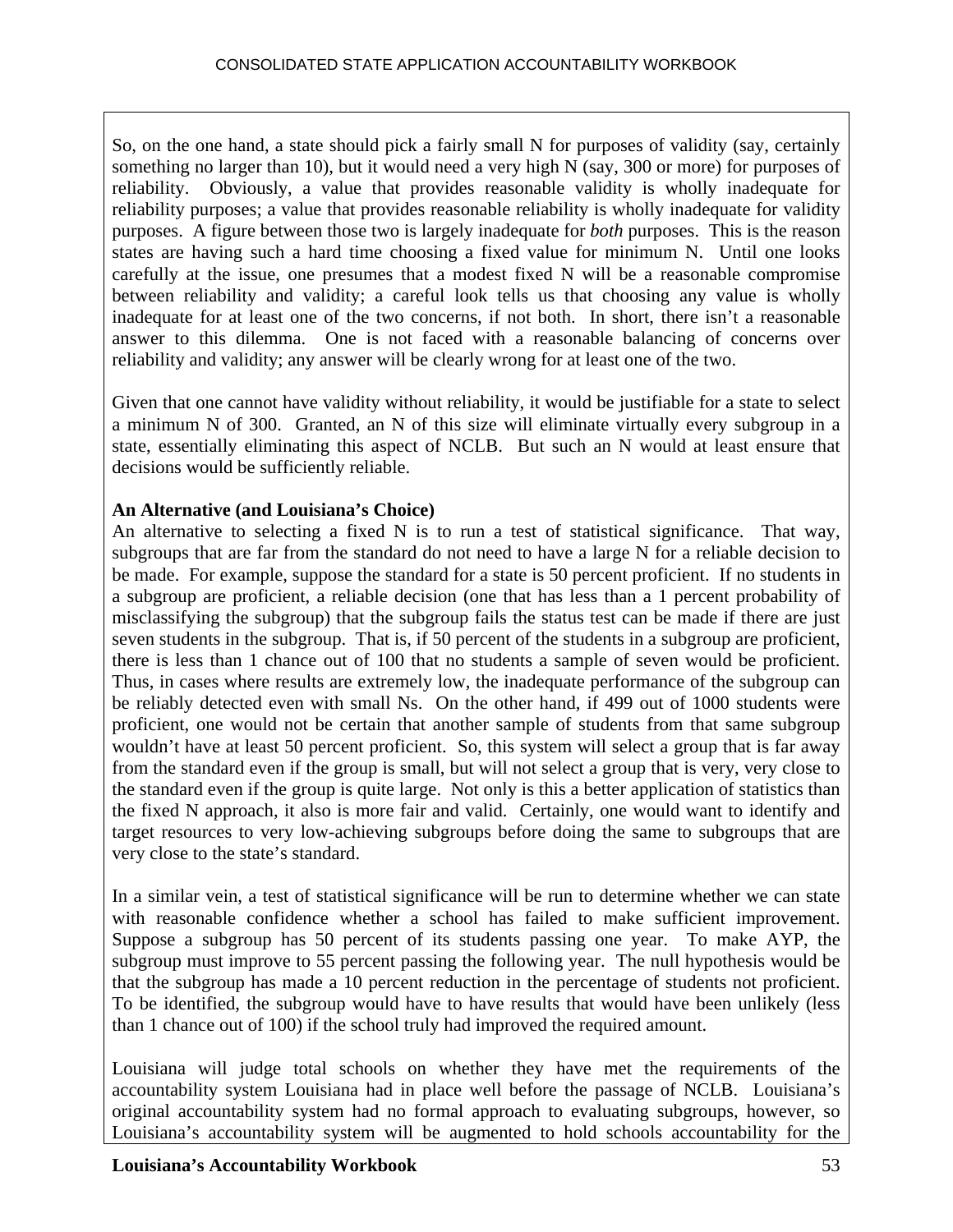performance of their subgroups. More specifically, subgroups will cause their school to be identified if their status score is insufficiently high, and failing that, if their improvement is insufficient.

# **Choosing an Alpha Level**

Louisiana has decided to use an *alpha* level of .01 to run these tests of statistical significance. This level of confidence will be applied to each subgroup tested within a school. Given that there will be multiple subgroups within each school (and tests of reading and math to be done on each subgroup), the school-level *alpha* will be something higher than .01. If there are nine subgroups in a school, there would be 18 tests a school would need to pass to avoid being labeled as failing to make AYP. If all these tests were independent, the joint probability of error would be .165 (that is, the probability of an error across the 18 tests is .165 if each test has a probability of error equal to .01). However, the tests are not independent. Reading and math are well correlated, and some of the subgroups are so highly inter-correlated as to be assessing virtually the same students (for example, when there is just one minority group in a school, that group often comprises the vast majority of the "economically disadvantaged" students). Thus, for most schools, the probability of an error across all the tests done is likely to be something close to .05, which is the standard often used in educational research.

Of course, the most severe consequences apply to schools that fail AYP two consecutive years. If the U.S. Department of Education permitted those consequences to apply only to schools that had the same subgroup fail AYP two consecutive years, it might be reasonable to select a higher *alpha* level. However, given that USED's position has been that the two-year consequences will apply to a school that has any subgroup fail in Year 1 and any subgroup fail in Year 2, a more conservative *alpha* level is required to avoid unreliable over-identification of schools.

# **Running Tests over Multiple Years**

The standard error of difference scores, relative to the amount of improvement required under NCLB, will be large for most schools. As a result, not as many schools would be identified as might be under another system. In particular, running tests of improvement over several years, such as requiring a 19 percent improvement over two years, would identify more schools and increase the reliability of the system.

That would be done, however, at a cost to the validity of the system. A school that has made significant changes to its administration, faculty and/or curriculum in the most recent year should not be judged (or identified) on the basis of failings of previous years. If the school has performed adequately this most recent year, it should not be identified.

Thus, Louisiana has chosen to make judgments about schools each year. Data will not be aggregated across multiple years. Each year, a school (and all its subgroups) will need to demonstrate that it is unlikely that its status is below the required amount, and failing that, that it is unlikely that the school reduced its percentage of non-proficient students by at least 10 percent.

# **Total School Growth Component**

For Total School Growth measures, Louisiana plans to continue to make evaluations using the Accountability System that has been in place since 1999. That system includes an index, the School Performance Score (SPS). To ensure that the SPSs were as reliable as possible,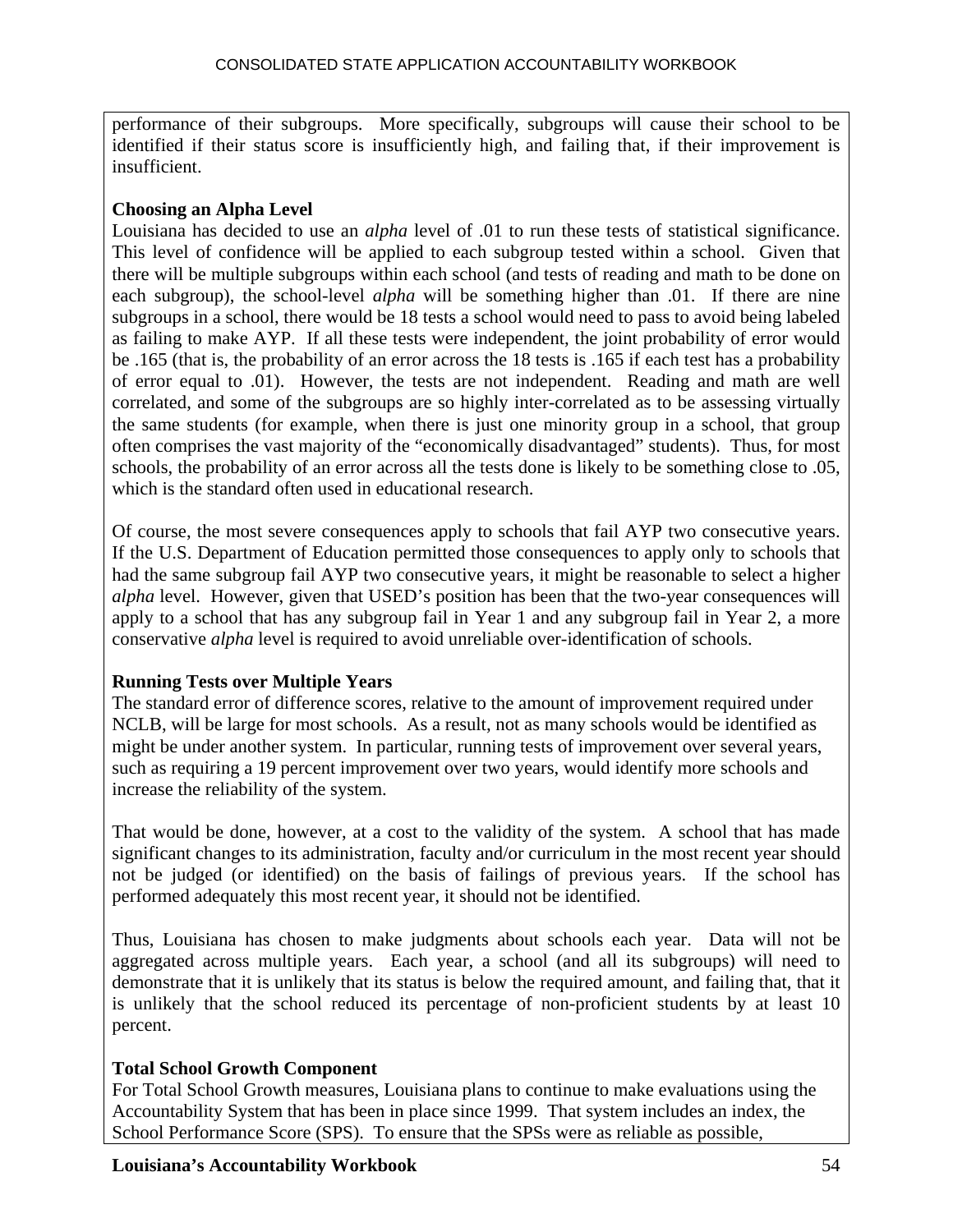#### CONSOLIDATED STATE APPLICATION ACCOUNTABILITY WORKBOOK

Louisiana made the following choices when developing the system that would make total school growth judgments:

- Use an index, since school averages based on an index are more reliable than those based on pass/fail judgments.
- Use tests at every grade, so that as many students as possible are included in each school's score. Students at every grade between 3 and 11 are included in the SPS.
- Require schools to meet one goal combined over all tests, rather than requiring them to meet a goal for each of the tests. The fewer the decisions made, the greater the consistency of the decisions.
- Require schools to meet one goal for all the students in the school, rather than requiring them to meet goals for several subgroups. One decision made on a large group of students is more reliable than several decisions made on smaller groups.
- Average data over two years, since results aggregated over twice as many students are more reliable than those of just one year.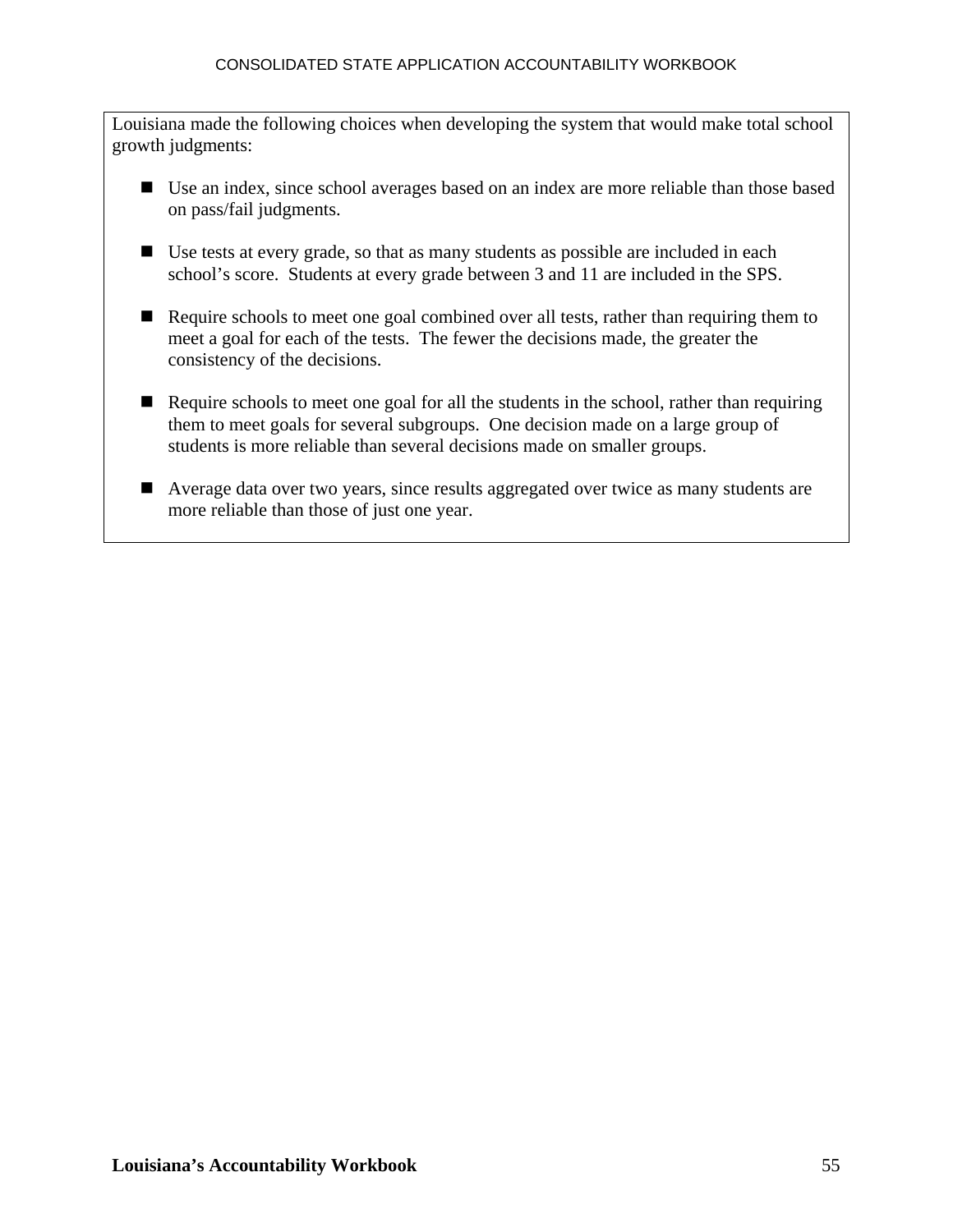| <b>CRITICAL ELEMENT</b>         | <b>EXAMPLES FOR</b><br><b>MEETING REQUIREMENTS</b> | <b>EXAMPLES OF</b><br><b>NOT MEETING</b><br><b>REQUIREMENTS</b> |
|---------------------------------|----------------------------------------------------|-----------------------------------------------------------------|
| 9.2 What is the State's process | State has established a process                    | State does not have a system for                                |
| for making valid AYP            | for public schools and LEAs to                     | handling appeals of accountability                              |
| determinations?                 | appeal an accountability decision.                 | decisions.                                                      |

## **9.2 Louisiana's Accountability System**

This three-tiered Accountability System identifies those schools in greatest need of improvement, either because the school is failing to address the needs of a subgroup, the entire school is low performing, or the school is failing to show growth.

#### Subgroup Component:

Schools identified as failing because of subgroup performance will be schools that either:

1) have overall adequate performance, but at least one subgroup needs focused attention. These schools will be those in which there are large achievement gaps between subgroup performances. OR

2) schools that are low performing and have multiple subgroups failing.

#### School Performance Score Component:

A key goal of LA's School Performance Score Component is that all schools improve.

The School Performance Score Component flags schools for being identified as "Academically Unacceptable" or lack of improvement, even if their sub-groups have met the proficiency goal.

In Louisiana's Accountability System, steps are taken to ensure that the results are valid. Some of these procedures include: (1) changing the test forms at each administration to decrease the chance of test familiarity, (2) development of detailed test security procedures through the Test Security Policy, and (3) auditing of School Accountability data through a formal process. The system was built on the assumption that manipulation of the data should be discouraged. For example, arbitrary movement of students does not allow "opting out" of the system, and "0" scores are assigned if students miss the test.

Louisiana has an appeal/waiver procedure that has been authorized by the State Board of Elementary and Secondary Education and is used to address unforeseen and aberrant factors impacting schools in Louisiana.

## **Evidence:**

*Board of Elementary and Secondary Education, Test Security Policy*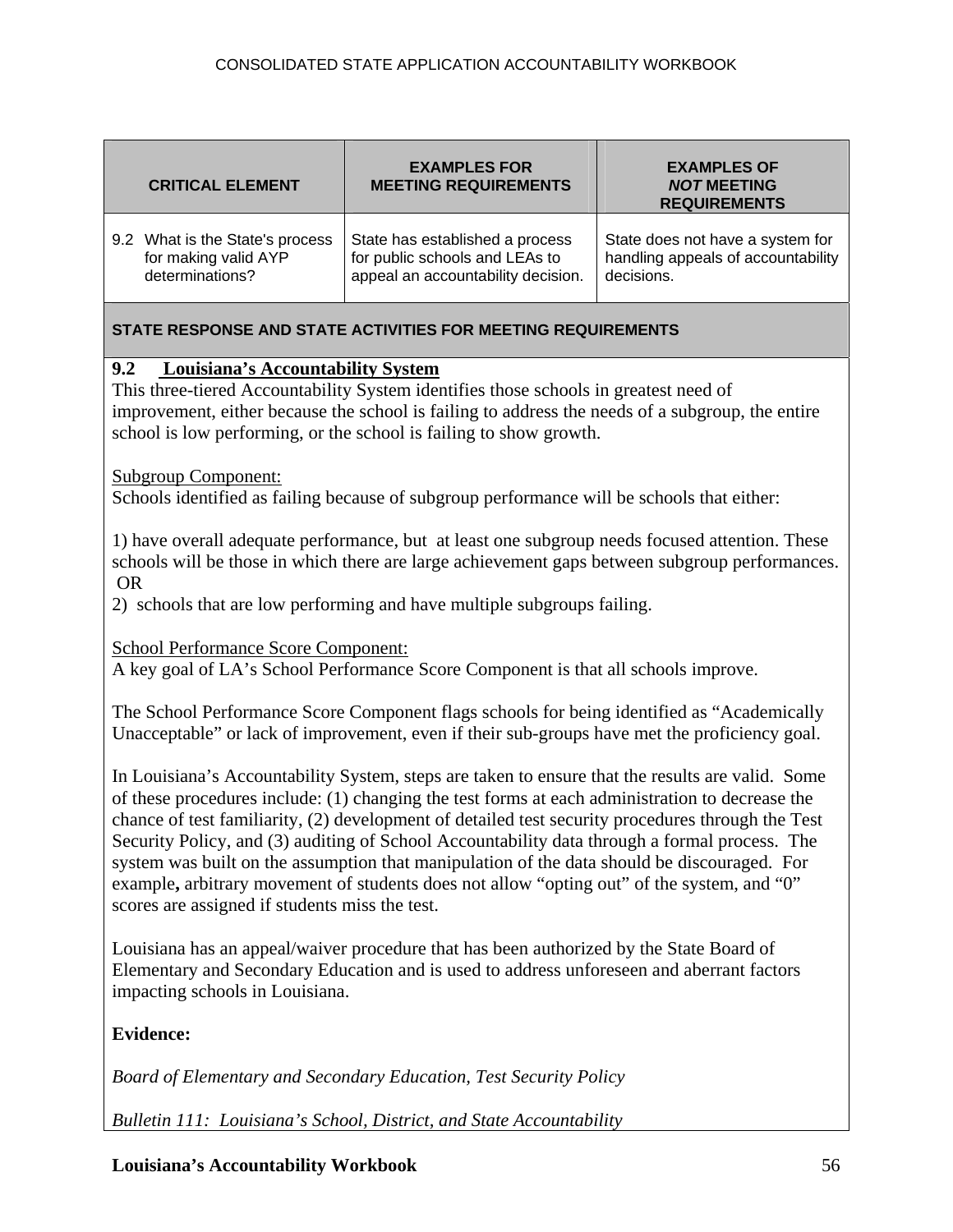<span id="page-56-0"></span>

| <b>CRITICAL ELEMENT</b>                                                                                                    | <b>EXAMPLES FOR</b><br><b>MEETING REQUIREMENTS</b>                                                                                                                                                                                                                                                                                                                                                                                                      | <b>EXAMPLES OF</b><br><b>NOT MEETING</b><br><b>REQUIREMENTS</b>                                                                                                                                        |  |
|----------------------------------------------------------------------------------------------------------------------------|---------------------------------------------------------------------------------------------------------------------------------------------------------------------------------------------------------------------------------------------------------------------------------------------------------------------------------------------------------------------------------------------------------------------------------------------------------|--------------------------------------------------------------------------------------------------------------------------------------------------------------------------------------------------------|--|
| 9.3 How has the State planned<br>for incorporating into its<br>definition of AYP<br>anticipated changes in<br>assessments? | State has a plan to maintain<br>continuity in AYP decisions<br>necessary for validity through<br>planned assessment changes,<br>and other changes necessary to<br>comply fully with NCLB. <sup>11</sup><br>State has a plan for including new<br>public schools in the State<br>Accountability System.<br>State has a plan for periodically<br>reviewing its State Accountability<br>System, so that unforeseen<br>changes can be quickly<br>addressed. | State's transition plan interrupts<br>annual determination of AYP.<br>State does not have a plan for<br>handling changes: e.g., to its<br>assessment system, or the<br>addition of new public schools. |  |
| STATE RESPONSE AND STATE ACTIVITIES FOR MEETING REQUIREMENTS                                                               |                                                                                                                                                                                                                                                                                                                                                                                                                                                         |                                                                                                                                                                                                        |  |

 $\overline{a}$  $11$  Several events may occur which necessitate such a plan. For example, (1) the State may need to include additional assessments in grades 3-8 by 2005-2006; (2) the State may revise content and/or academic achievement standards; (3) the State may need to recalculate the starting point with the addition of new assessments; or (4) the State may need to incorporate the graduation rate or other indicators into its State Accountability System. These events may require new calculations of validity and reliability.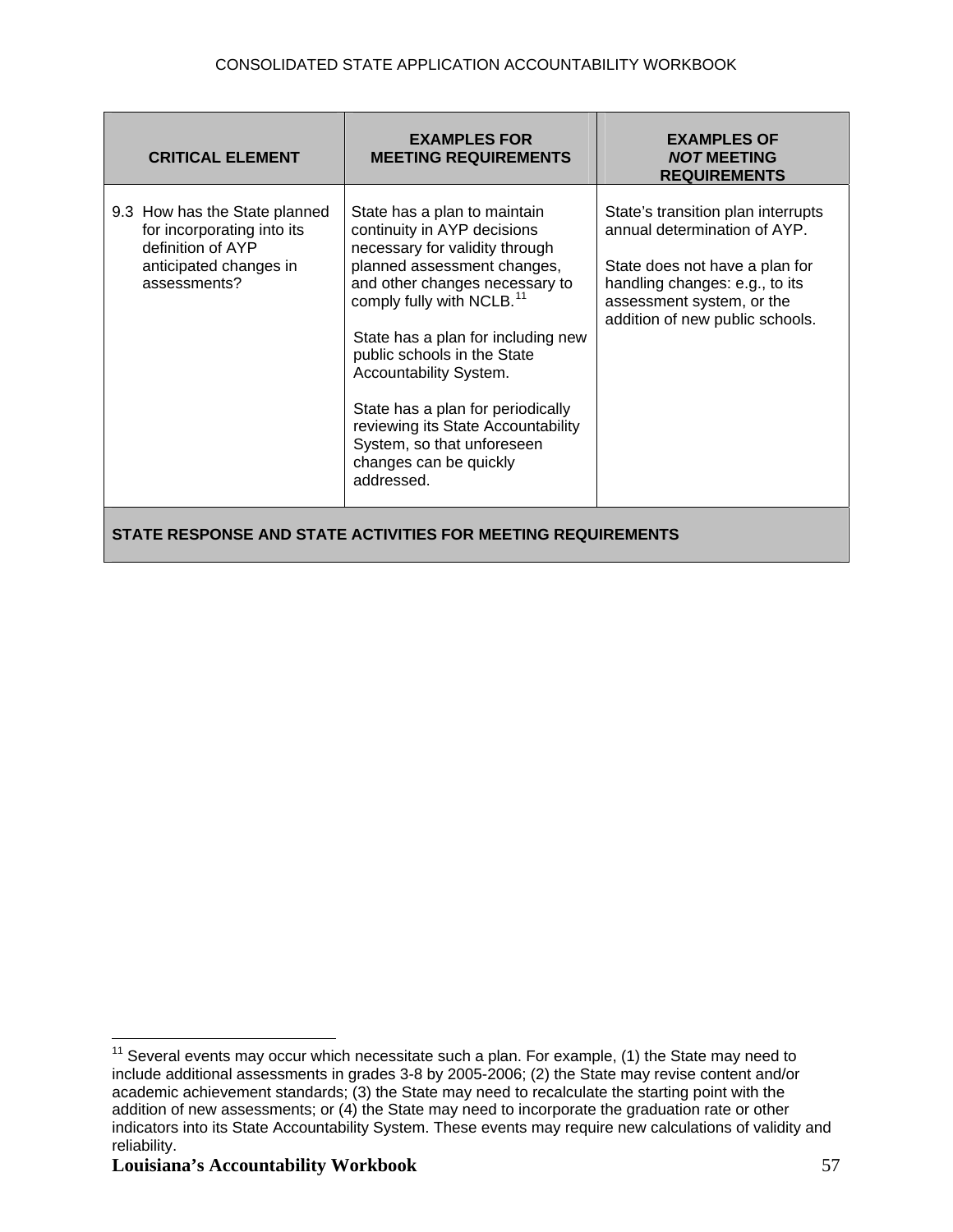## **9.3**

Louisiana replaced its grade 3, 5, 6, 7, and 9 NRT assessments with standards-based "augmented NRT" assessments in Spring 2006. It added these to pre-existing CRT tests at grades 4, 8, 10, and 11 to comply with the NCLB requirement for standards-based exams at grades 3-8 and at least once in high school. The 2006 Safe Harbor evaluations will include only test data from grades 4, 8, and 10 due to the necessity of comparing "like" data.

Louisiana used the "book-marking method" developed by Dr. Howard Mitzel of Pacific Metrics Corp. to assure vertical alignment between the new and old tests.

Due to the standard setting process, the implementation of these new tests delays the release of 2006 accountability results until October. Schools must continue to implement any sanctions resulting from the 2005 testing results that applied to academic year 2005-06.

All 2006 test results will be used in the AMO evaluation of the Subgroup Component and in the Assessment Indices used in the School Performance Score Component.

# **Evidence:**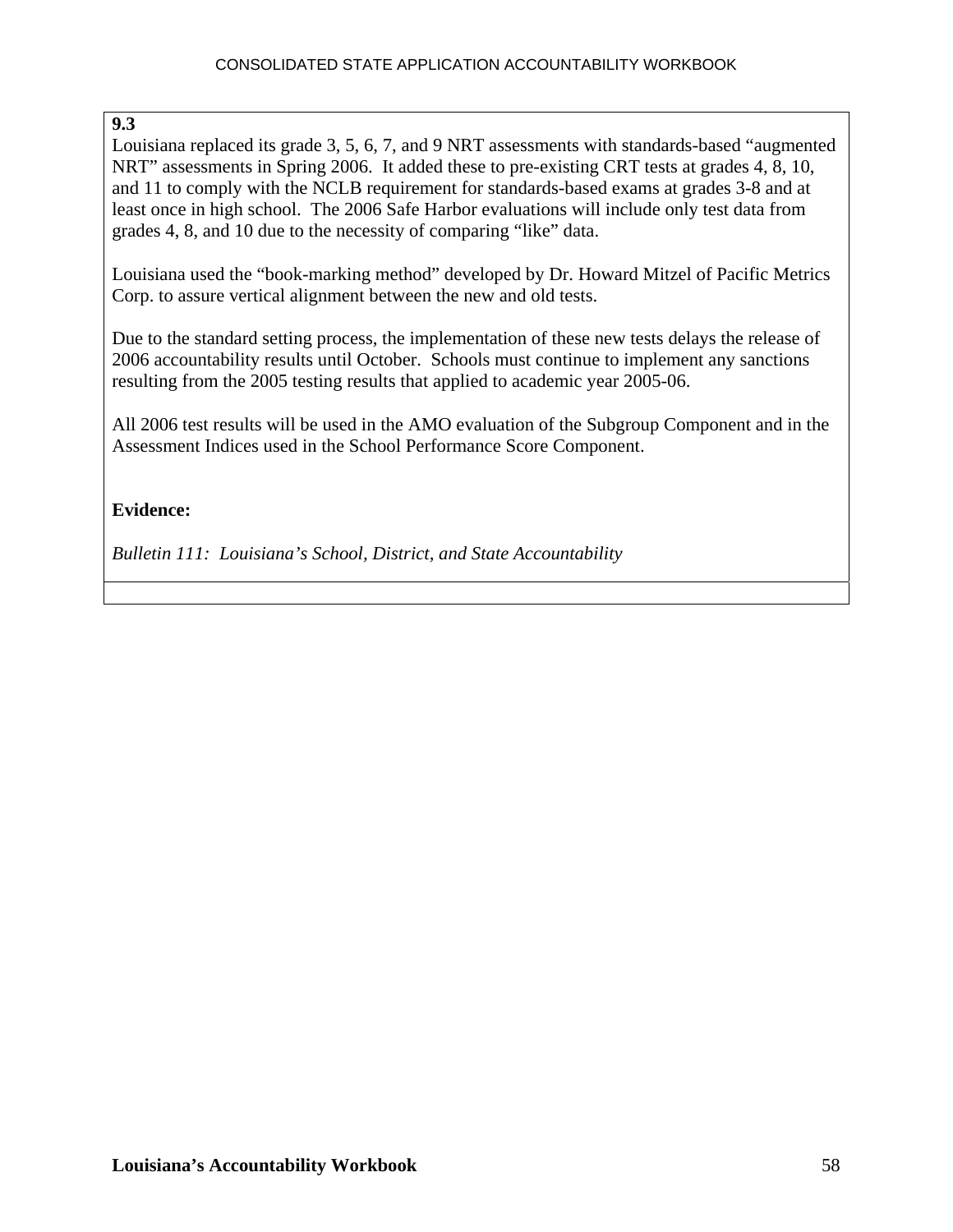## **PRINCIPLE 10. In order for a public school or LEA to make AYP, the State ensures that it assessed at least 95% of the students enrolled in each subgroup.**

| <b>CRITICAL ELEMENT</b>                                                                                                                 | <b>EXAMPLES FOR</b><br><b>MEETING REQUIREMENTS</b>                                                                                                                                                                                                                                                                                                     | <b>EXAMPLES OF</b><br><b>NOT MEETING</b><br><b>REQUIREMENTS</b>                                                                                                                                                                 |
|-----------------------------------------------------------------------------------------------------------------------------------------|--------------------------------------------------------------------------------------------------------------------------------------------------------------------------------------------------------------------------------------------------------------------------------------------------------------------------------------------------------|---------------------------------------------------------------------------------------------------------------------------------------------------------------------------------------------------------------------------------|
| 10.1 What is the State's method<br>for calculating participation<br>rates in the State<br>assessments for use in<br>AYP determinations? | State has a procedure to<br>determine the number of absent<br>or untested students (by<br>subgroup and aggregate).<br>State has a procedure to<br>determine the denominator (total<br>enrollment) for the 95%<br>calculation (by subgroup and<br>aggregate).<br>Public schools and LEAs are held<br>accountable for reaching the 95%<br>assessed goal. | The state does not have a<br>procedure for determining the<br>rate of students participating in<br>statewide assessments.<br>Public schools and LEAs are not<br>held accountable for testing at<br>least 95% of their students. |

#### **STATE RESPONSE AND STATE ACTIVITIES FOR MEETING REQUIREMENTS**

#### **10.1**

Louisiana's School and District Accountability System accurately calculates participation rates in the statewide assessment program. The Student Information System and testing files provide the data set of all students enrolled during the testing window. Two categories of students (those absent due to medical emergencies with doctors' written excuses and those absent due to the death of family members) are removed before the calculation of participation rates. Remaining are the "eligible to test" students. For the Subgroup Component, the testing file provides all valid student test scores. This data is aggregated to the appropriate level (subgroup, school, district) and used in the calculation – the number of students with valid test scores divided by the total number of eligible students.

For Louisiana's SPS Component, eligible students who do not take the required tests (grades 3- 11) are assigned zeroes in the assessment indices calculations.

To determine if a subgroup meets the 95% participation rate test, Louisiana calculates the participation rate of students within the subgroup during the current year, during the current and previous year (a two-year aggregate), and during the current year and two previous years (a three-year aggregate). The highest of the 3 rates is used to determine if the subgroup has met the participation criteria.

#### **Evidence:**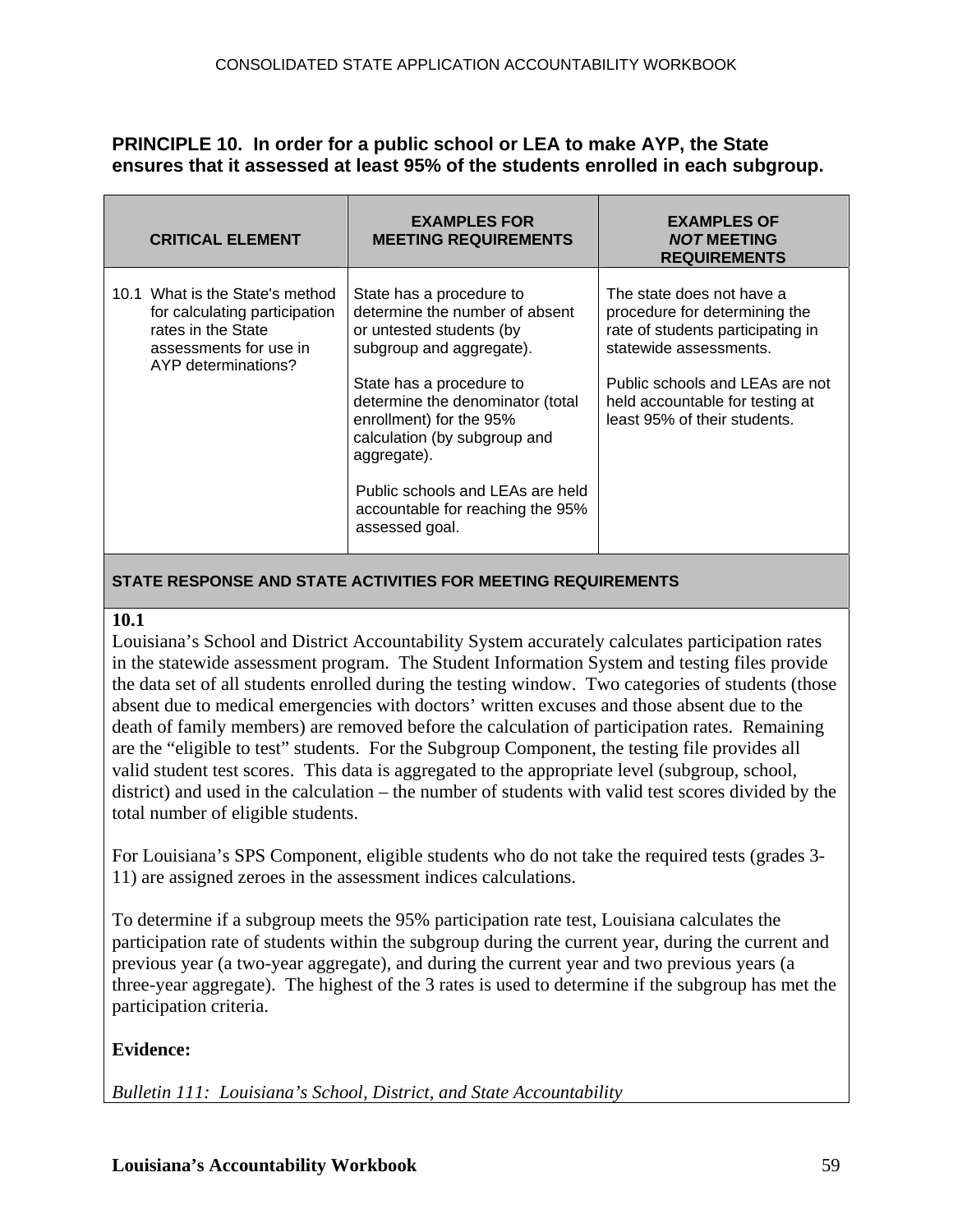| <b>CRITICAL ELEMENT</b>                                                                                          | <b>EXAMPLES FOR</b><br><b>MEETING REQUIREMENTS</b>                                                                                                                        | <b>EXAMPLES OF</b><br><b>NOT MEETING</b><br><b>REQUIREMENTS</b>   |
|------------------------------------------------------------------------------------------------------------------|---------------------------------------------------------------------------------------------------------------------------------------------------------------------------|-------------------------------------------------------------------|
| 10.2 What is the State's policy<br>for determining when the<br>95% assessed<br>requirement should be<br>applied? | State has a policy that<br>implements the regulation<br>regarding the use of 95%<br>allowance when the group is<br>statistically significant according<br>to State rules. | State does not have a procedure<br>for making this determination. |

# **10.2**

For Subgroup AYP measures, Louisiana has set the minimum "n" for participation at 40 (allowing two non-testers before the subgroup negatively impacts a school). For any subgroup meeting the minimum "n" in which less than 95 % of the students test, that subgroup will be flagged for failing to make AYP for that school year.

Evidence: